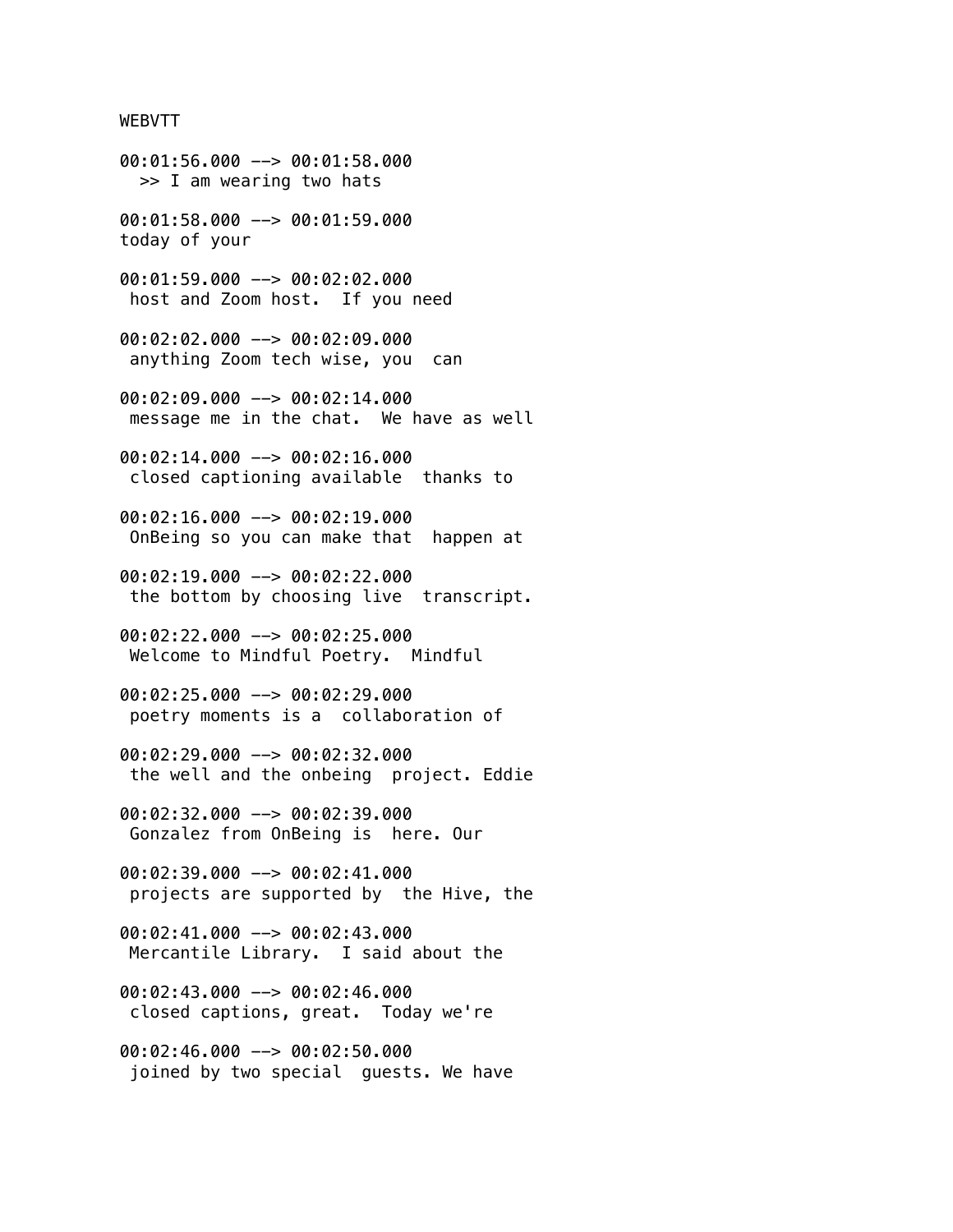00:02:50.000 --> 00:02:56.000 Sonya Verma who is a yoga and 00:02:56.000 --> 00:02:58.000 meditation facilitator, counselor. Just 00:02:58.000 --> 00:03:00.000 a lovely human. And she'll be opening 00:03:00.000 --> 00:03:04.000 our time with a meditation. And then 00:03:04.000 --> 00:03:07.000 she will pass it off to Haleh Liza 00:03:07.000 --> 00:03:10.000 Gafori who is an author, musician, and 00:03:10.000 --> 00:03:15.000 just published a book of translations 00:03:15.000 --> 00:03:18.000 of Rumi called Gold and that's from New 00:03:18.000 --> 00:03:31.000 York review books. She'll lead our 00:03:31.000 --> 00:03:36.000 discussion of Rashni Goyate's poem 00:03:36.000 --> 00:03:38.000 "Coconut Oil". We'll meditate, we'll 00:03:38.000 --> 00:03:40.000 hear the discussion, we'll get a 00:03:40.000 --> 00:03:43.000 prompt, writing time of 10 to 12 00:03:43.000 --> 00:03:45.000 minutes. We'll come back, anyone can 00:03:45.000 --> 00:03:47.000 share if they would like. And then 00:03:47.000 --> 00:03:50.000 we'll close out with another reading. 00:03:50.000 --> 00:03:54.000 So the hour will go fast and I am so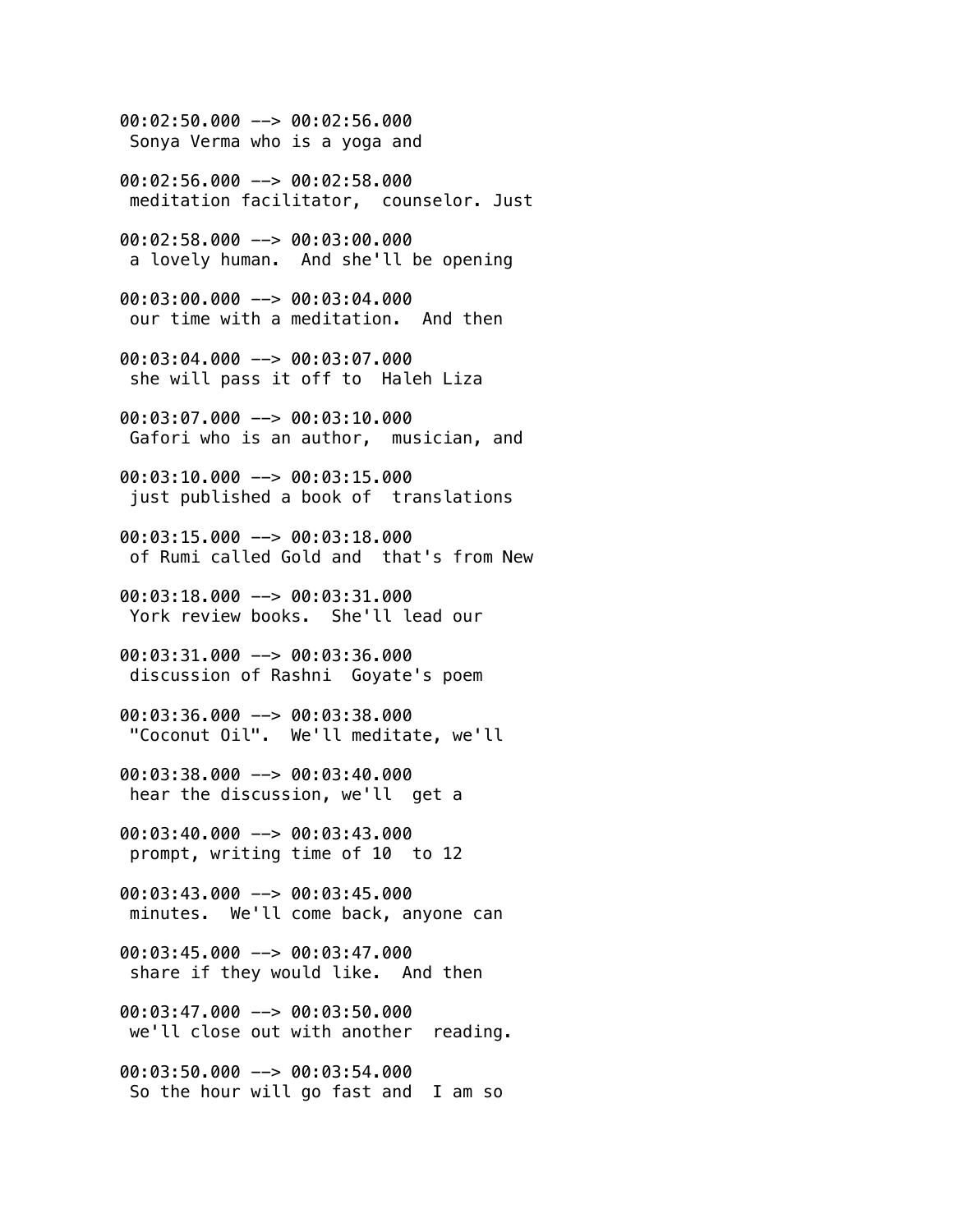00:03:54.000 --> 00:04:00.000 glad that you are all here. So with

00:04:00.000 --> 00:04:05.000 that, I am going to pass it over to

00:04:05.000 --> 00:04:07.000 Sonya. >> Welcome, everybody. More

00:04:07.000 --> 00:04:10.000 meditation, really what I love about

00:04:10.000 --> 00:04:12.000 this space is it's really here to

00:04:12.000 --> 00:04:15.000 connect us as a group and really start

00:04:15.000 --> 00:04:18.000 to drop into noticing. So what I'm going to share

00:04:18.000 --> 00:04:23.000 with you today is three parts. I want us to wake up a

00:04:23.000 --> 00:04:28.000 little bit in that we can just kind of awaken a little

00:04:28.000 --> 00:04:32.000 bit into our bodies through a little bit of a breath

00:04:32.000 --> 00:04:34.000 practice. So however you're sitting, if

00:04:34.000 --> 00:04:37.000 you're sitting cross leg, sitting on the floor, sitting

00:04:37.000 --> 00:04:41.000 on a chair, just feel your feet directly on the ground.

00:04:41.000 --> 00:04:44.000 Maybe wiggle your toes a little bit, you sense your

00:04:44.000 --> 00:04:48.000 spine, maybe you notice if you're kind of rounding. A

00:04:48.000 --> 00:04:51.000 nice, soft spine. And really feeling the

00:04:51.000 --> 00:04:54.000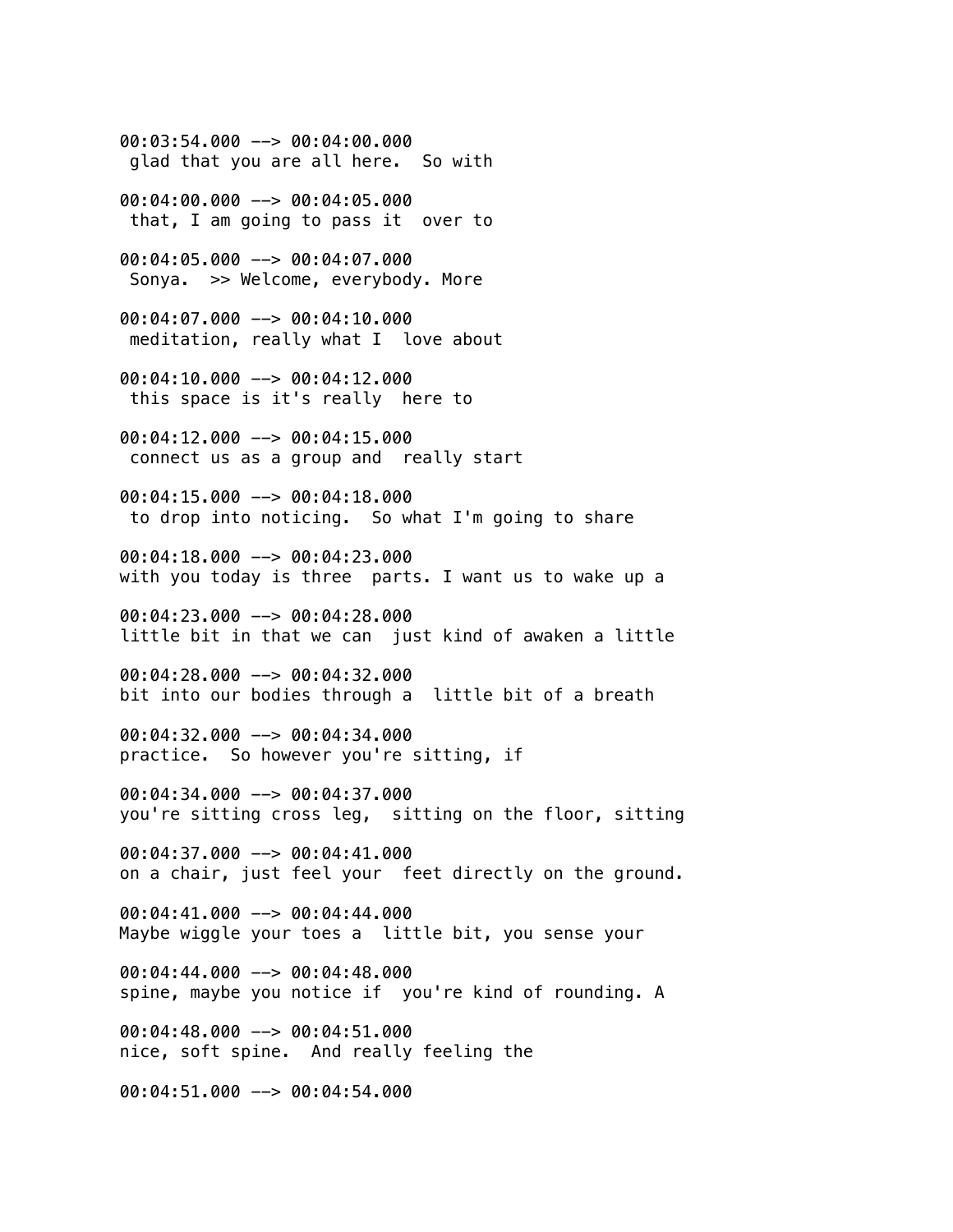sensation of the ground beneath you. And you can 00:04:54.000 --> 00:04:56.000 either keep your eyes open or closed 00:04:56.000 --> 00:04:59.000 but if they're open just gently open. 00:04:59.000 --> 00:05:02.000 Nice big, deep breath in as if the 00:05:02.000 --> 00:05:05.000 breath was this balloon of the body and 00:05:05.000 --> 00:05:08.000 that the skin was the actual skin of 00:05:08.000 --> 00:05:10.000 the balloon. And what was outside is 00:05:10.000 --> 00:05:13.000 very much also inside and that the 00:05:13.000 --> 00:05:16.000 skin, this layer of the balloon is this 00:05:16.000 --> 00:05:19.000 only separation. And you really feel 00:05:19.000 --> 00:05:21.000 this connection of the feet. And you 00:05:21.000 --> 00:05:24.000 can take this nice deep breath in 00:05:24.000 --> 00:05:27.000 really moving in the spine a bit. 00:05:27.000 --> 00:05:29.000 Almost as if this balloon was expanding 00:05:29.000 --> 00:05:32.000 throughout your body and as you exhale 00:05:32.000 --> 00:05:34.000 really feeling the breath come in. We 00:05:34.000 --> 00:05:39.000 want to go a little quicker so we can wake up a little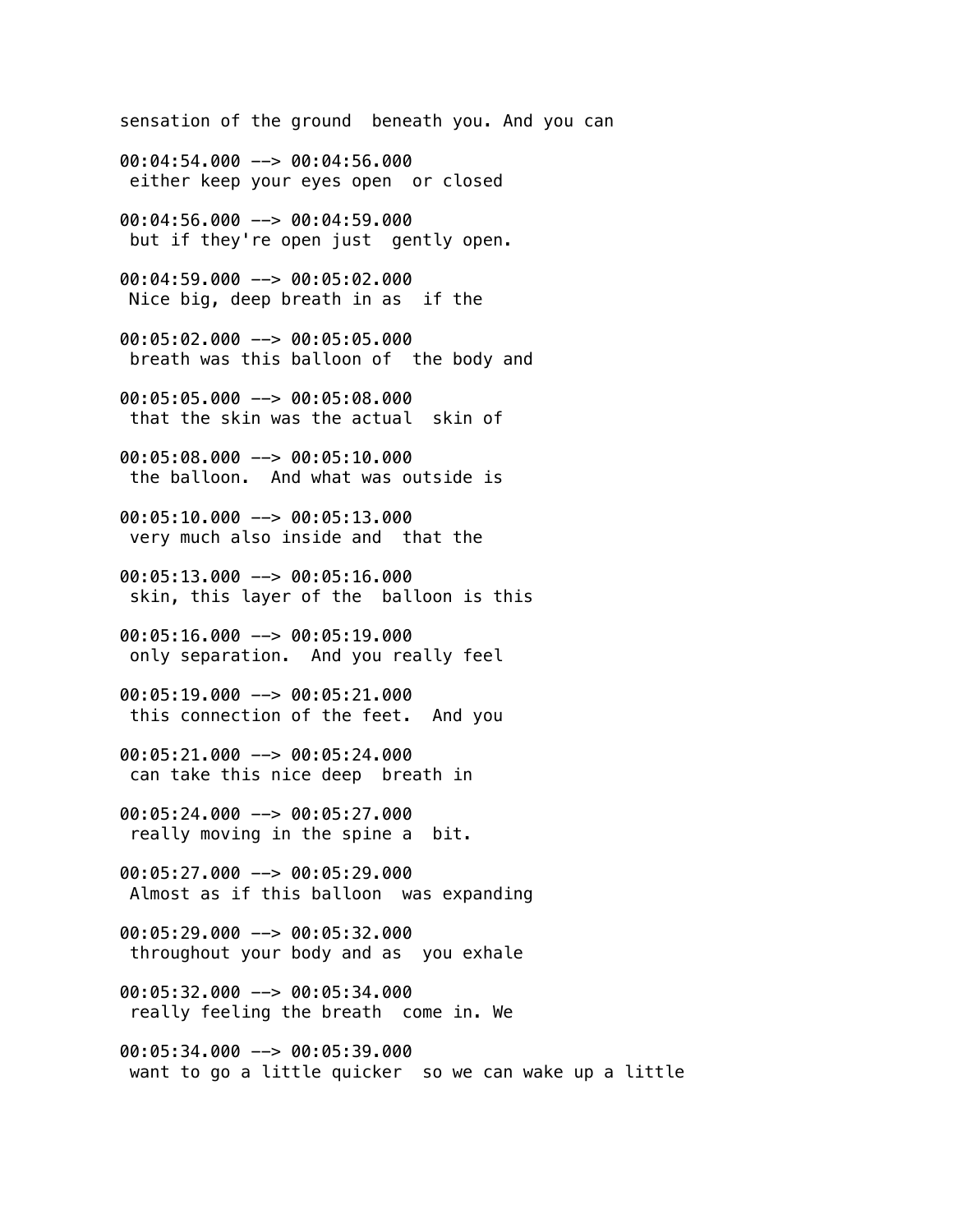00:05:39.000 --> 00:05:43.000 bit in the breath and getting a little bit of circulation 00:05:43.000 --> 00:05:46.000 in the body. So nice deep breath in. 00:05:46.000 --> 00:05:50.000 Gently breathing out. As I know all of us are going 00:05:50.000 --> 00:05:55.000 to be seated here for a bit. And I just want to wake us up 00:05:55.000 --> 00:05:59.000 a little bit here. And you can even move. So if 00:05:59.000 --> 00:06:04.000 you see me, I'm just kind of moving my chest a little bit 00:06:04.000 --> 00:06:07.000 forward and back. So there's a little bit of 00:06:07.000 --> 00:06:11.000 movement in my spine as I'm breathing. And then slowly 00:06:11.000 --> 00:06:14.000 just allow your palms to rest wherever it's comfortable for 00:06:14.000 --> 00:06:17.000 you. And I want you to just notice 00:06:17.000 --> 00:06:21.000 now just sensation in your body. Maybe you're feeling a 00:06:21.000 --> 00:06:24.000 little tired, maybe you're feeling a little bit more 00:06:24.000 --> 00:06:26.000 awake. And as you feel into your 00:06:26.000 --> 00:06:30.000 feet connecting you into the ground, I want you to sense 00:06:30.000 --> 00:06:33.000 your heart and this really gentle heartbeat. Maybe it's 00:06:33.000 --> 00:06:36.000 a little bit more awake, maybe it's not. If you can, 00:06:36.000 --> 00:06:40.000 just softly close your eyes, I want you to sense the most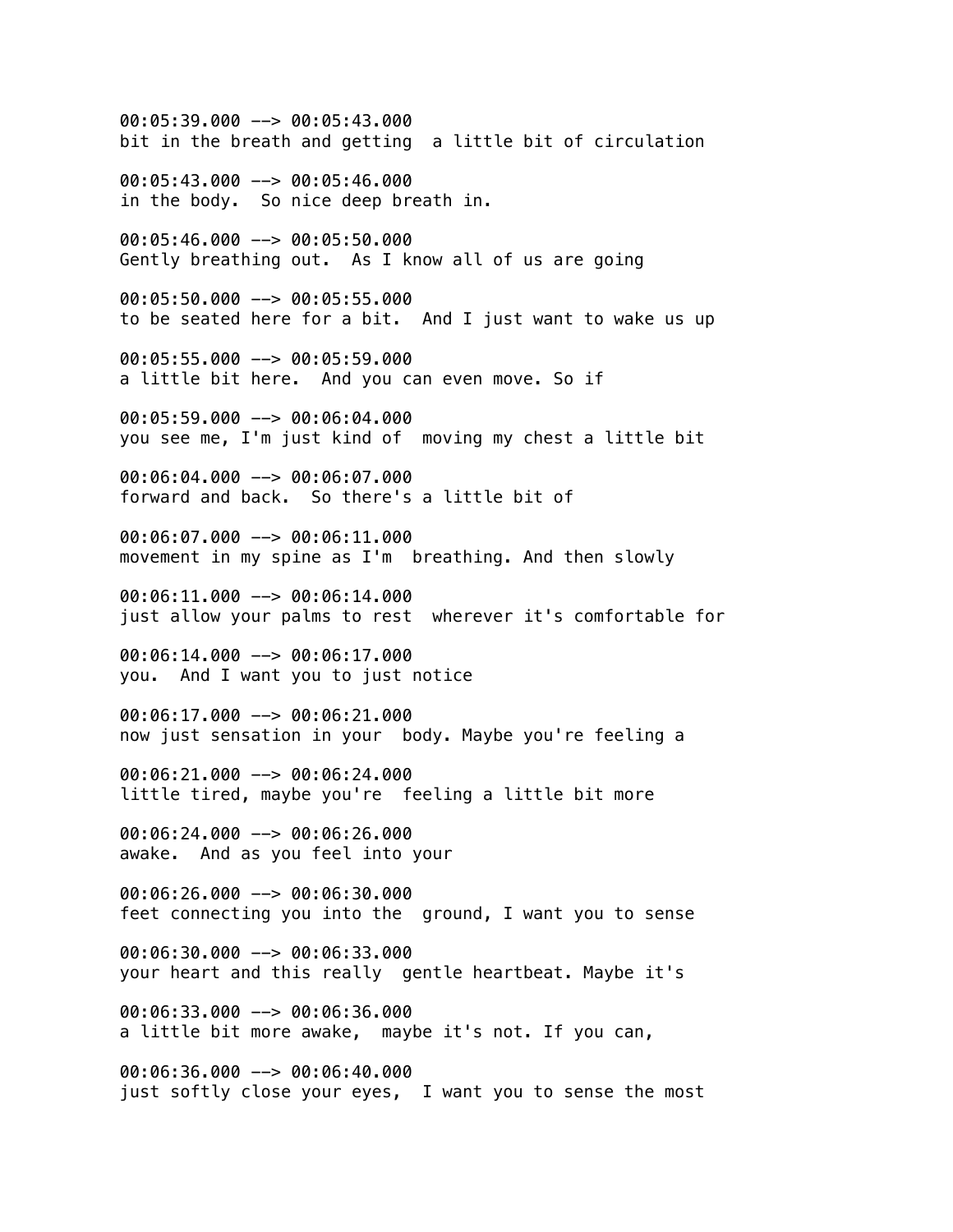00:06:40.000 --> 00:06:43.000 wonderful meal you've ever had. Maybe it was a piece of 00:06:43.000 --> 00:06:46.000 chocolate cake because that's what's coming into my mind 00:06:46.000 --> 00:06:48.000 right now. But whatever that meal was 00:06:48.000 --> 00:06:51.000 that brought you, maybe it was with a family 00:06:51.000 --> 00:06:53.000 gathering. Maybe it was with loved 00:06:53.000 --> 00:06:57.000 ones. And I really want you to sense 00:06:57.000 --> 00:06:59.000 that feeling of this most wonderful, 00:06:59.000 --> 00:07:01.000 delicious meal and how does that 00:07:01.000 --> 00:07:05.000 resonate and feel to you. Maybe you're 00:07:05.000 --> 00:07:13.000 even sensing a bit of the sensation in 00:07:13.000 --> 00:07:22.000 your tongue. Noticing that feeling 00:07:22.000 --> 00:07:25.000 throughout your body. This invitation 00:07:25.000 --> 00:07:28.000 now for just one more moment with the 00:07:28.000 --> 00:07:30.000 visualization practice. So as you sense 00:07:30.000 --> 00:07:36.000 your feet and you're still throughout 00:07:36.000 --> 00:07:41.000 the body maybe sensing this most 00:07:41.000 --> 00:07:44.000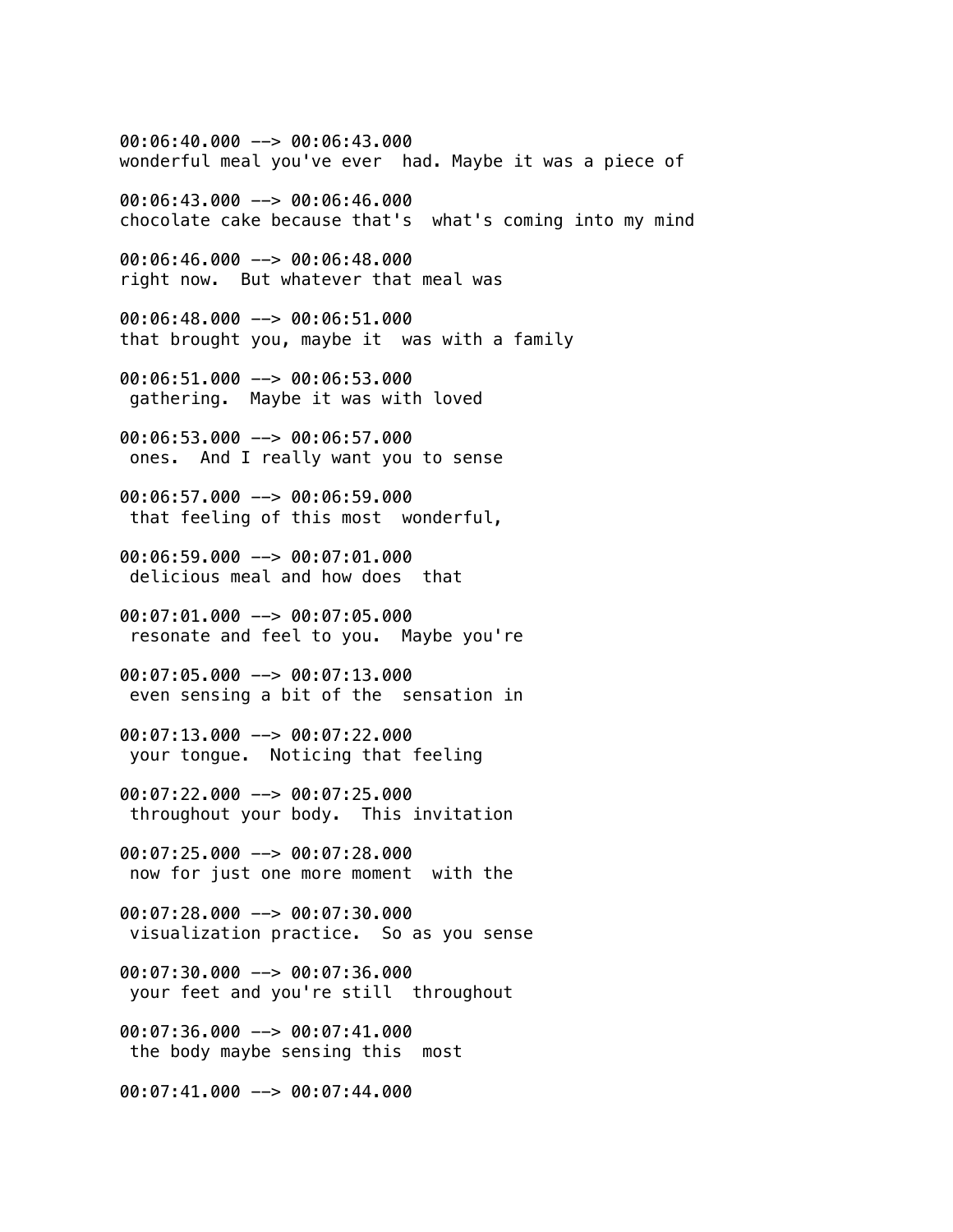delicious meal. Be honoring the space 00:07:44.000 --> 00:07:47.000 of gratitude. And that no one here is 00:07:47.000 --> 00:07:51.000 alone as in we're all a community of 00:07:51.000 --> 00:07:55.000 cells, of bones. None of us have come 00:07:55.000 --> 00:07:58.000 here by ourselves. We all have stories 00:07:58.000 --> 00:08:01.000 that have come here before us from our 00:08:01.000 --> 00:08:06.000 family lineages, our ancestors, even 00:08:06.000 --> 00:08:08.000 the environments that we're here now. 00:08:08.000 --> 00:08:13.000 Just for another moment, you can start 00:08:13.000 --> 00:08:18.000 to expand that breath. Small little 00:08:18.000 --> 00:08:23.000 layer, that separates you from the 00:08:23.000 --> 00:08:29.000 outside and the inside. And as you 00:08:29.000 --> 00:08:31.000 sense your feet against the ground, 00:08:31.000 --> 00:08:33.000 connecting you to the earth, and you 00:08:33.000 --> 00:08:41.000 sense that there is this lovely sky 00:08:41.000 --> 00:08:44.000 above you, this beam of light of the 00:08:44.000 --> 00:08:51.000 sun shining down on you. This entire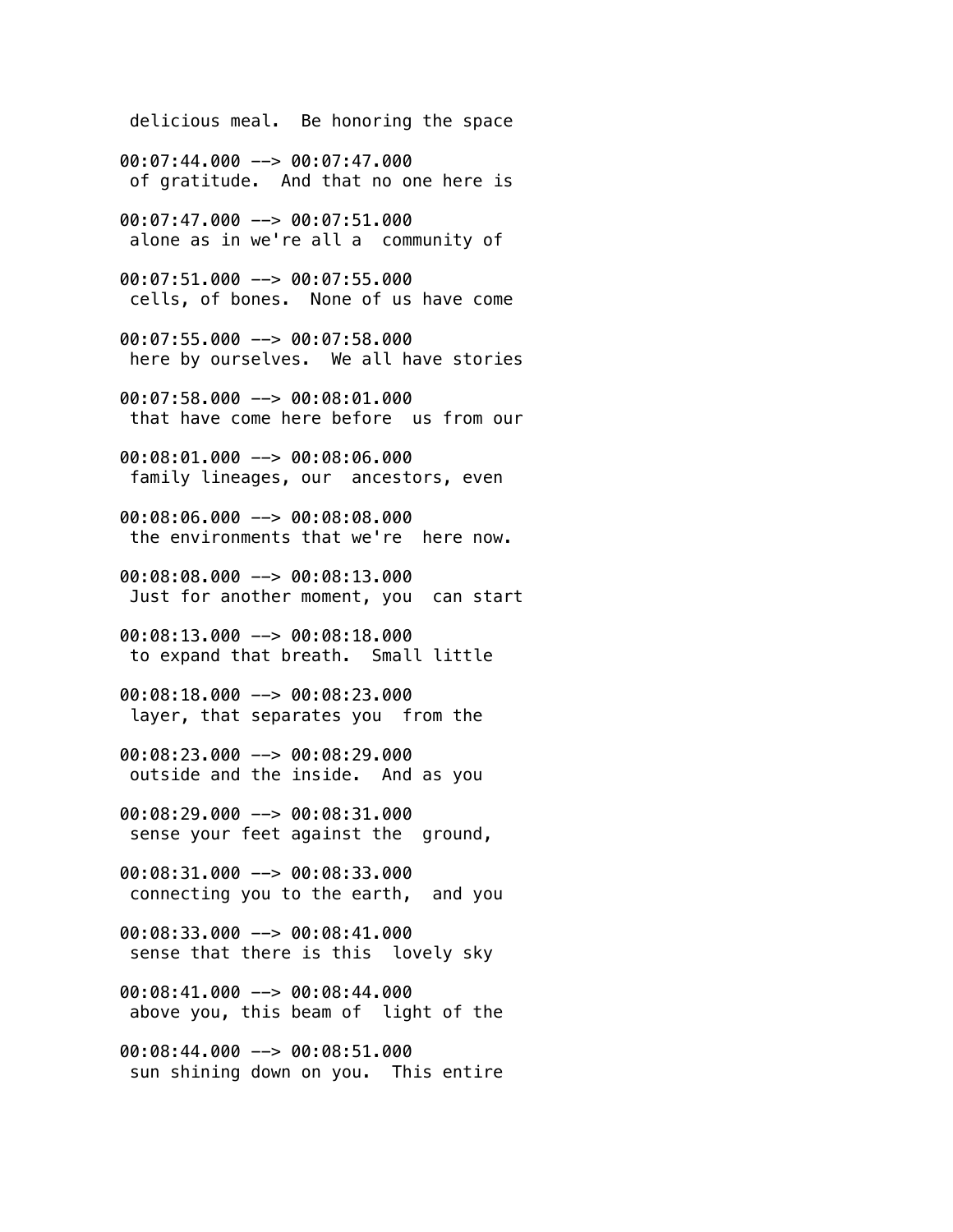00:08:51.000 --> 00:08:54.000 community of cells living, moving,

00:08:54.000 --> 00:08:57.000 breathing, and experiencing you in this

00:08:57.000 --> 00:09:05.000 moment of gratitude, of all of the

00:09:05.000 --> 00:09:09.000 stories that made you you. Just thank

00:09:09.000 --> 00:09:12.000 you. Thank you for the body, thank

00:09:12.000 --> 00:09:14.000 you

00:09:14.000 --> 00:09:18.000 for the cells, the bones, family

00:09:18.000 --> 00:09:24.000 lineages, ancestors, and all of the

00:09:24.000 --> 00:09:27.000 ways that uniquely allow you to be you.

00:09:27.000 --> 00:09:30.000 And as if the feet were this lovely

00:09:30.000 --> 00:09:37.000 roots of a tree really rooting you.

00:09:37.000 --> 00:09:41.000 This aspect that we are all connected,

00:09:41.000 --> 00:09:43.000 really allowing that sensation to

00:09:43.000 --> 00:10:00.000 expand. You can help that and guide

00:10:00.000 --> 00:10:03.000 that with each breath in and out. And

00:10:03.000 --> 00:10:10.000 just taking a moment and just noticing

00:10:10.000 --> 00:10:15.000 what is showing up for you in this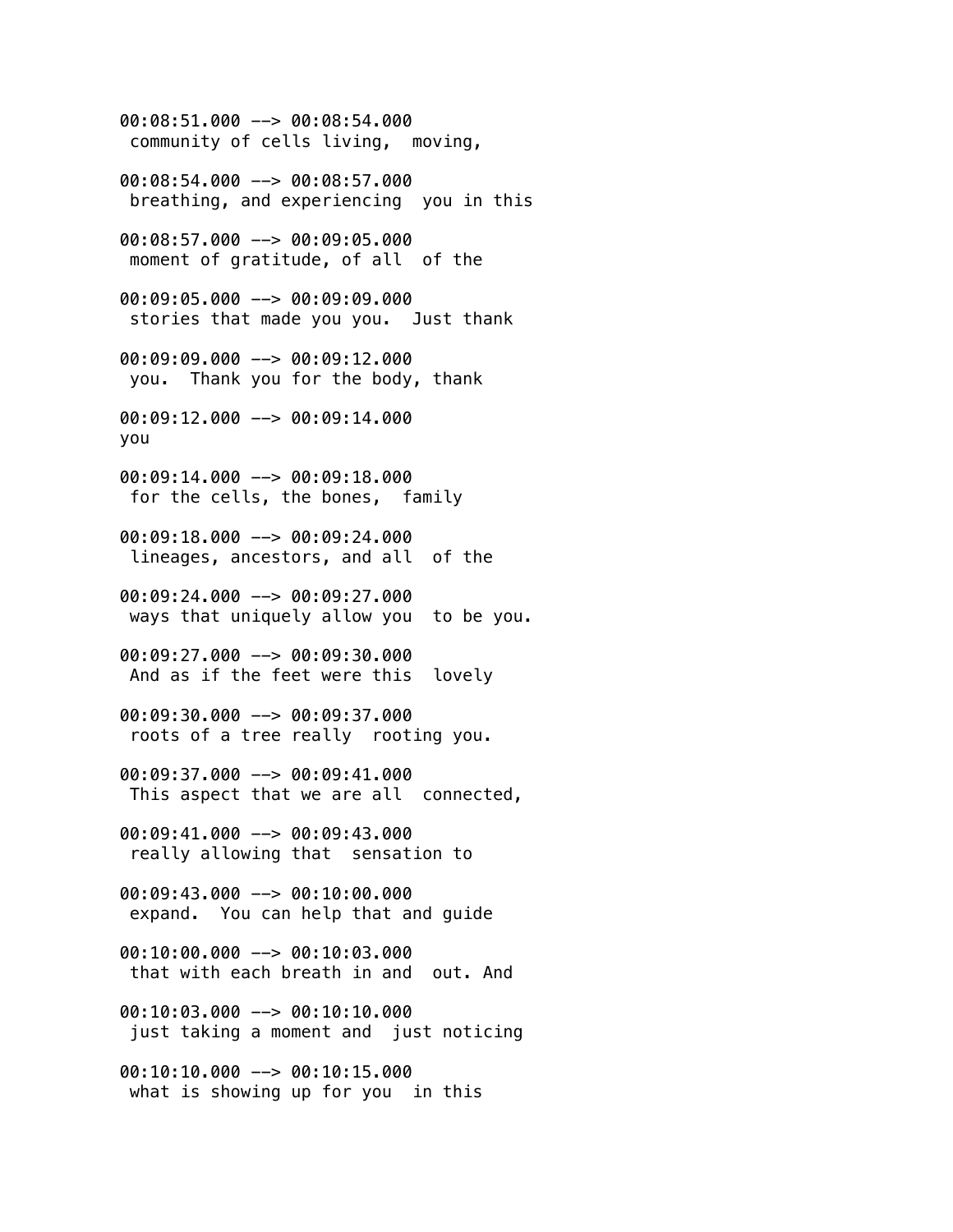00:10:15.000 --> 00:10:21.000 moment. This invitation to be curious.

00:10:21.000 --> 00:10:28.000 What sensations are showing up for you,

00:10:28.000 --> 00:10:30.000 what feelings. And then slowly and

00:10:30.000 --> 00:10:33.000 gently in any way that you like, maybe

00:10:33.000 --> 00:10:36.000 you move a bit into your body, move

00:10:36.000 --> 00:10:39.000 into your fingers and toes, you awaken

00:10:39.000 --> 00:10:45.000 back into the room that you're in. I'm

00:10:45.000 --> 00:10:48.000 going to pass this along to lovely

00:10:48.000 --> 00:10:50.000 Haleh. >> I'm waking up, yes. Hi

00:10:50.000 --> 00:10:54.000 everybody. Thank you so much, Sonya,

00:10:54.000 --> 00:10:59.000 for that lovely meditation and

00:10:59.000 --> 00:11:01.000 welcoming and gathering us all together

00:11:01.000 --> 00:11:07.000 energetically, thank you. Very happy to

00:11:07.000 --> 00:11:10.000 be here today. Thank youyou, Rowe, for

00:11:10.000 --> 00:11:12.000 pulling us all together and thanks

00:11:12.000 --> 00:11:15.000 everybody for being here. Today we're

00:11:15.000 --> 00:11:19.000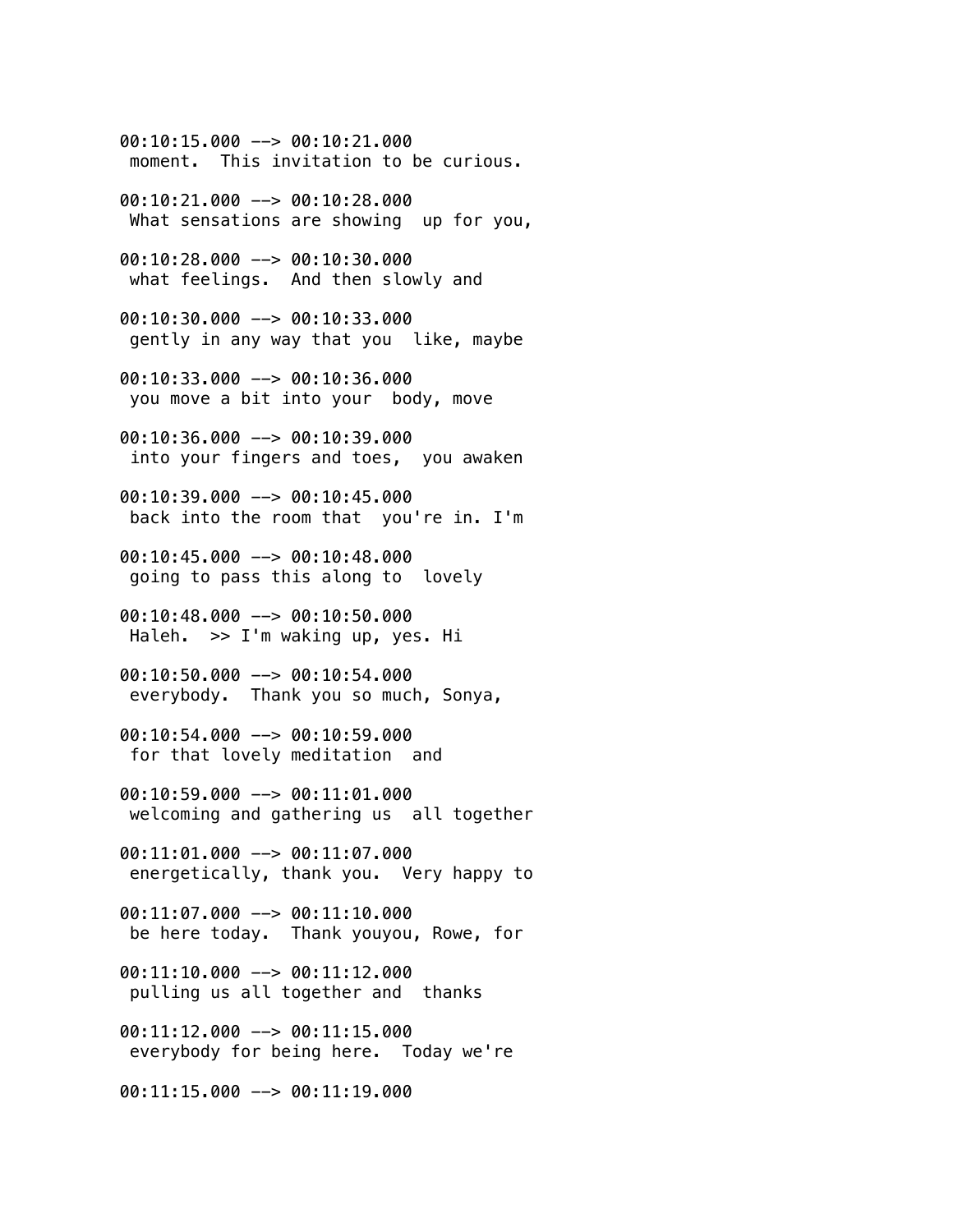going to look at a poem called "Coconut 00:11:19.000 --> 00:11:21.000 Oil", by Roshni Goyate and we're going 00:11:21.000 --> 00:11:28.000 to start by listening to her recite the 00:11:28.000 --> 00:11:33.000 poem herself. Let's start there. 00:11:33.000 --> 00:11:34.000 >> Hi everyone I'm Roshni 00:11:34.000 --> 00:11:37.000 Goyate. I'm 00:11:37.000 --> 00:11:40.000 a poet with the collective Brown Girls 00:11:40.000 --> 00:11:43.000 for Right. I'm going to be reading a 00:11:43.000 --> 00:11:48.000 poem called "Coconut Oil" which shows 00:11:48.000 --> 00:11:52.000 up in a pamphlet of mine which shows up 00:11:52.000 --> 00:11:55.000 in a collection that's I'm a part of 00:11:55.000 --> 00:12:00.000 Brown Girls who write. Just going to 00:12:00.000 --> 00:12:03.000 jump right in and read the poem. 00:12:03.000 --> 00:12:05.000 "Coconut Oil". 00:12:05.000 --> 00:12:08.000 Vatika bottle sits in the bathroom, 00:12:08.000 --> 00:12:11.000 Contents solidified by London's night. 00:12:11.000 --> 00:12:15.000 Mum microwaves it to a clear sap— An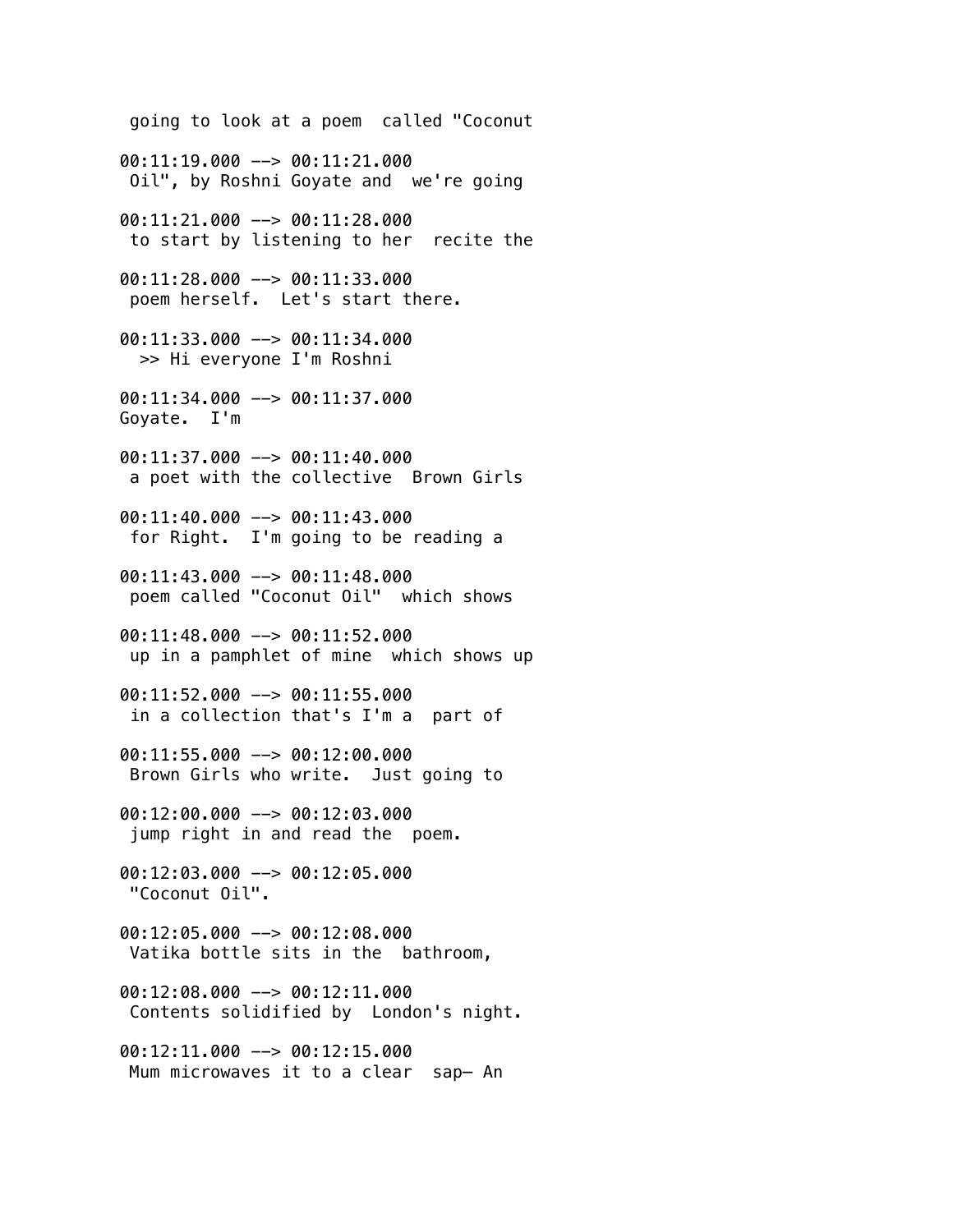00:12:15.000 --> 00:12:20.000 ancestral ritual improvised. She sits 00:12:20.000 --> 00:12:22.000 me down, braids unplaited, Drags 00:12:22.000 --> 00:12:24.000 plastic comb through my hair. Ouch 00:12:24.000 --> 00:12:28.000 Mummy, Mummy not too hard! Pretends my 00:12:28.000 --> 00:12:31.000 squeaks are not there. Drip-drip onto 00:12:31.000 --> 00:12:34.000 my invisible scalp. Grap-grip with the 00:12:34.000 --> 00:12:37.000 palms of her hand. Rub-rub rub-rub  $00:12:37.000$  -->  $00:12:43.000$  taming flyaways. Slap-slip onto the  $0.01:12:43.000$  -->  $0.01:12:47.000$  slick-dark of strands. A soft scent,  $00:12:47.000$  -->  $00:12:49.000$  sweet and buttery, slippery Tinged with 00:12:49.000 --> 00:12:54.000 metallic sweat of my brow, Provokes 00:12:54.000 --> 00:12:57.000 questions in the playground, Why do you 00:12:57.000 --> 00:13:00.000 smell so funny? How? The powder-red 00:13:00.000 --> 00:13:05.000 shame of coconut oil Spray paints 00:13:05.000 --> 00:13:09.000 itself onto my skin. I delete it from 00:13:09.000 --> 00:13:14.000 life like a bad line of code, No chance 00:13:14.000 --> 00:13:18.000 of it coming back in. When suddenly,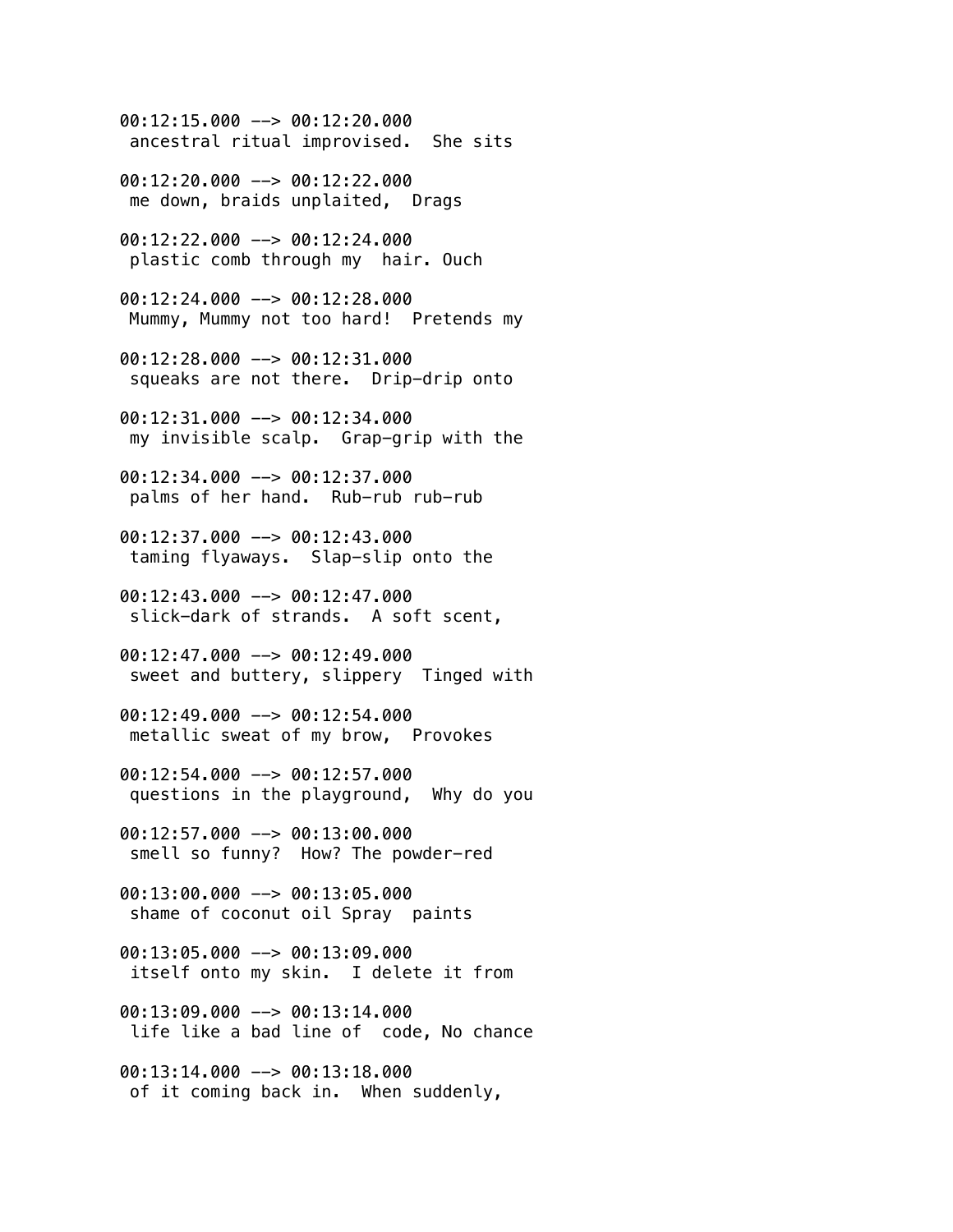00:13:18.000 --> 00:13:20.000 this hair oil that gave me such grief 00:13:20.000 --> 00:13:23.000 Comes back for wellbeing's bright new 00:13:23.000 --> 00:13:26.000 age. No longer smelling funny, a 00:13:26.000 --> 00:13:41.000 great white commodity Marked up for organic 00:13:41.000 --> 00:13:45.000 food shops. All the rage. >> Okay. 00:13:45.000 --> 00:13:48.000 Because I love to hear poems twice, I'm  $00:13:48.000$  -->  $00:14:11.000$  going to read it again and I think are 00:14:11.000 --> 00:14:14.000 we going to put the PDF up? Great 00:14:14.000 --> 00:14:17.000 Vatika bottle sits in the bathroom, 00:14:17.000 --> 00:14:19.000 Contents solidified by London's night. 00:14:19.000 --> 00:14:21.000 Mum microwaves it to a clear sap— An 00:14:21.000 --> 00:14:25.000 ancestral ritual improvised. She sits me down, braids 00:14:25.000 --> 00:14:28.000 unplaited, Drags plastic comb through my hair. Ouch Mummy, 00:14:28.000 --> 00:14:31.000 Mummy not too hard! Pretends my squeaks are not 00:14:31.000 --> 00:14:33.000 there. Drip-drip onto my invisible 00:14:33.000 --> 00:14:35.000 scalp. Grap-grip with the palms of 00:14:35.000 --> 00:14:37.000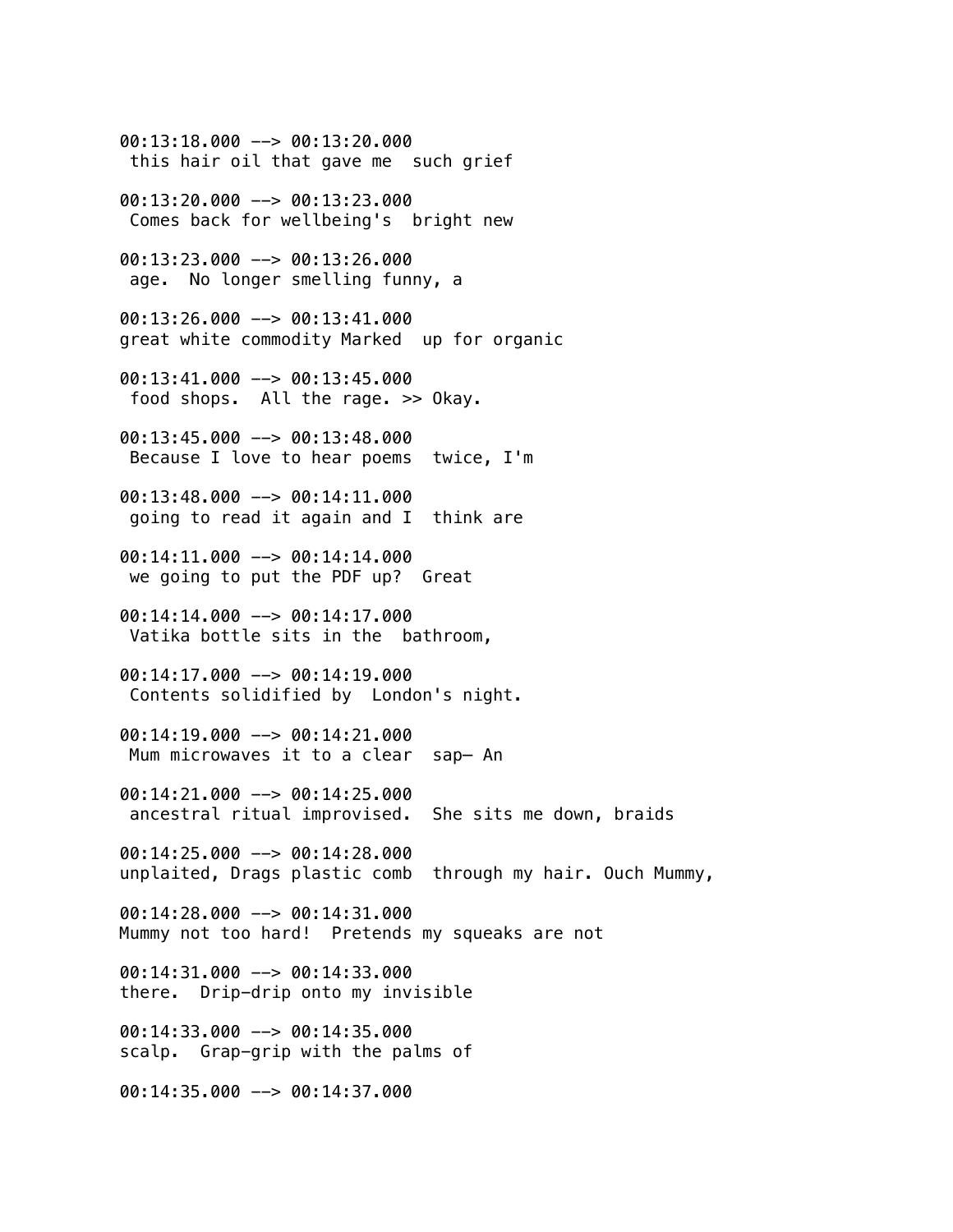her hand. Rub-rub rub-rub taming 00:14:37.000 --> 00:14:39.000 flyaways. Slap-slip onto the slick-dark 00:14:39.000 --> 00:14:41.000 of strands. A soft scent, 00:14:41.000 --> 00:14:43.000 sweet and buttery, slippery Tinged with 00:14:43.000 --> 00:14:47.000 metallic sweat of my brow, Provokes  $00:14:47.000$  -->  $00:14:52.000$  questions in the playground, Why do you 00:14:52.000 --> 00:14:54.000 smell so funny? How? The powder-red 00:14:54.000 --> 00:14:57.000 shame of coconut oil Spray paints 00:14:57.000 --> 00:15:01.000 itself onto my skin. I delete it from 00:15:01.000 --> 00:15:06.000 life like a bad line of code, No chance 00:15:06.000 --> 00:15:11.000 of it coming back in. When suddenly, 00:15:11.000 --> 00:15:13.000 this hair oil that gave me such grief 00:15:13.000 --> 00:15:17.000 Comes back for wellbeing's bright new 00:15:17.000 --> 00:15:20.000 age. No longer smelling funny, a 00:15:20.000 --> 00:15:31.000 great white commodity Marked up for organic 00:15:31.000 --> 00:15:35.000 food shops. All the rage. 00:15:35.000 --> 00:15:38.000 All the rage.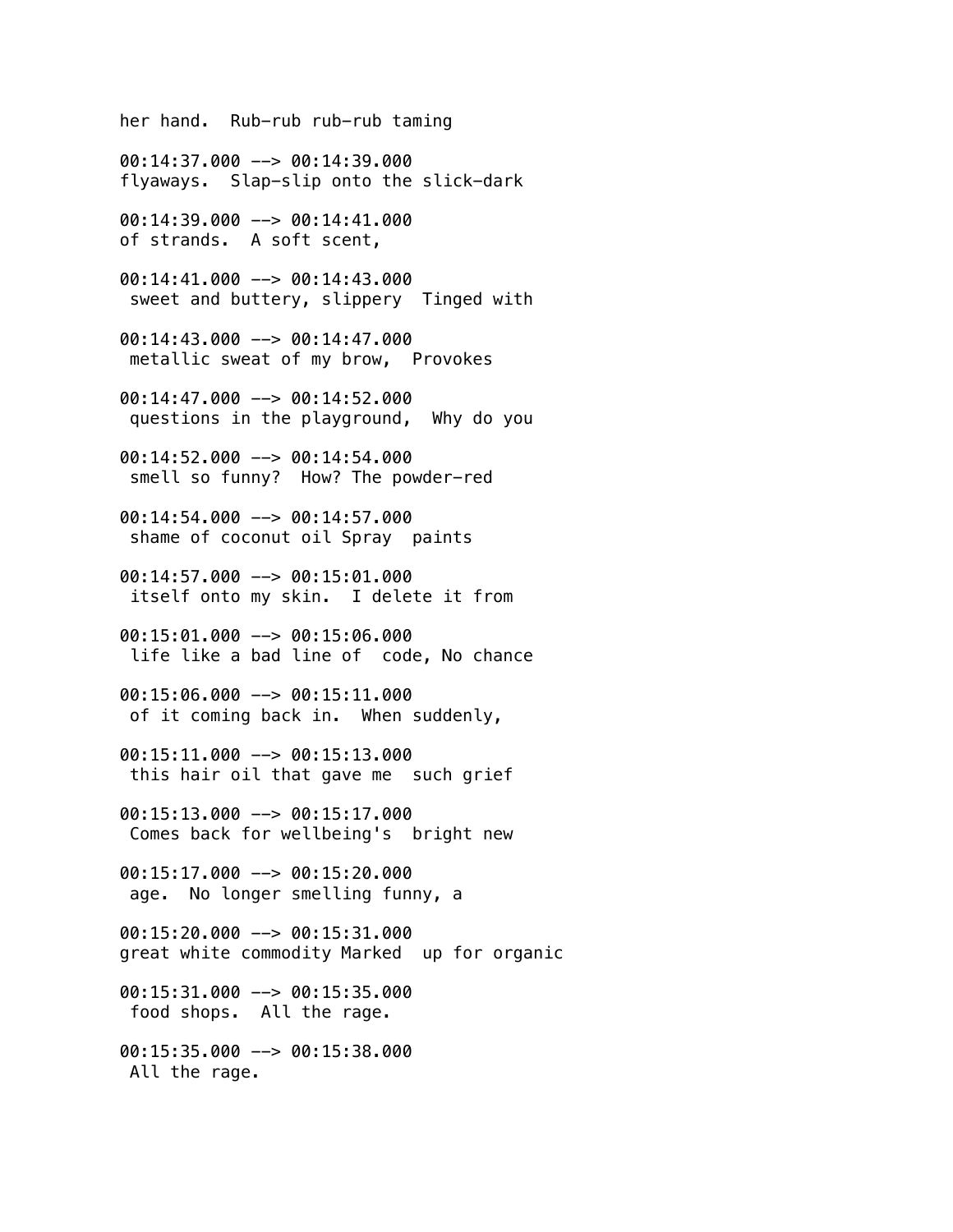00:15:38.000 --> 00:15:42.000 So I'm going to comment on the poem on 00:15:42.000 --> 00:15:46.000 what strikes me and I want to hear what 00:15:46.000 --> 00:15:51.000 strikes you all too. So after I share a 00:15:51.000 --> 00:15:56.000 few thoughts, I'll turn some questions 00:15:56.000 --> 00:16:00.000 over to the group. So I'll start with 00:16:00.000 --> 00:16:03.000 one of the lines that really struck me 00:16:03.000 --> 00:16:08.000 was I delete it from life like a bad 00:16:08.000 --> 00:16:12.000 line of code. So of course we have this 00:16:12.000 --> 00:16:15.000 opening that begins very beautifully, I 00:16:15.000 --> 00:16:18.000 love the clear sap, very earthy. And 00:16:18.000 --> 00:16:20.000 this ancestral ritual is happening. 00:16:20.000 --> 00:16:24.000 There's a little bit of pain from the 00:16:24.000 --> 00:16:30.000 pulling of the hair. But so far okay, 00:16:30.000 --> 00:16:35.000 then we have that playful third stanza 00:16:35.000 --> 00:16:42.000 where we have this sort of playful 00:16:42.000 --> 00:16:46.000 alliterations and sounds, drip-drip, 00:16:46.000 --> 00:16:48.000 grap-grip, slap, slip, and rub, rub,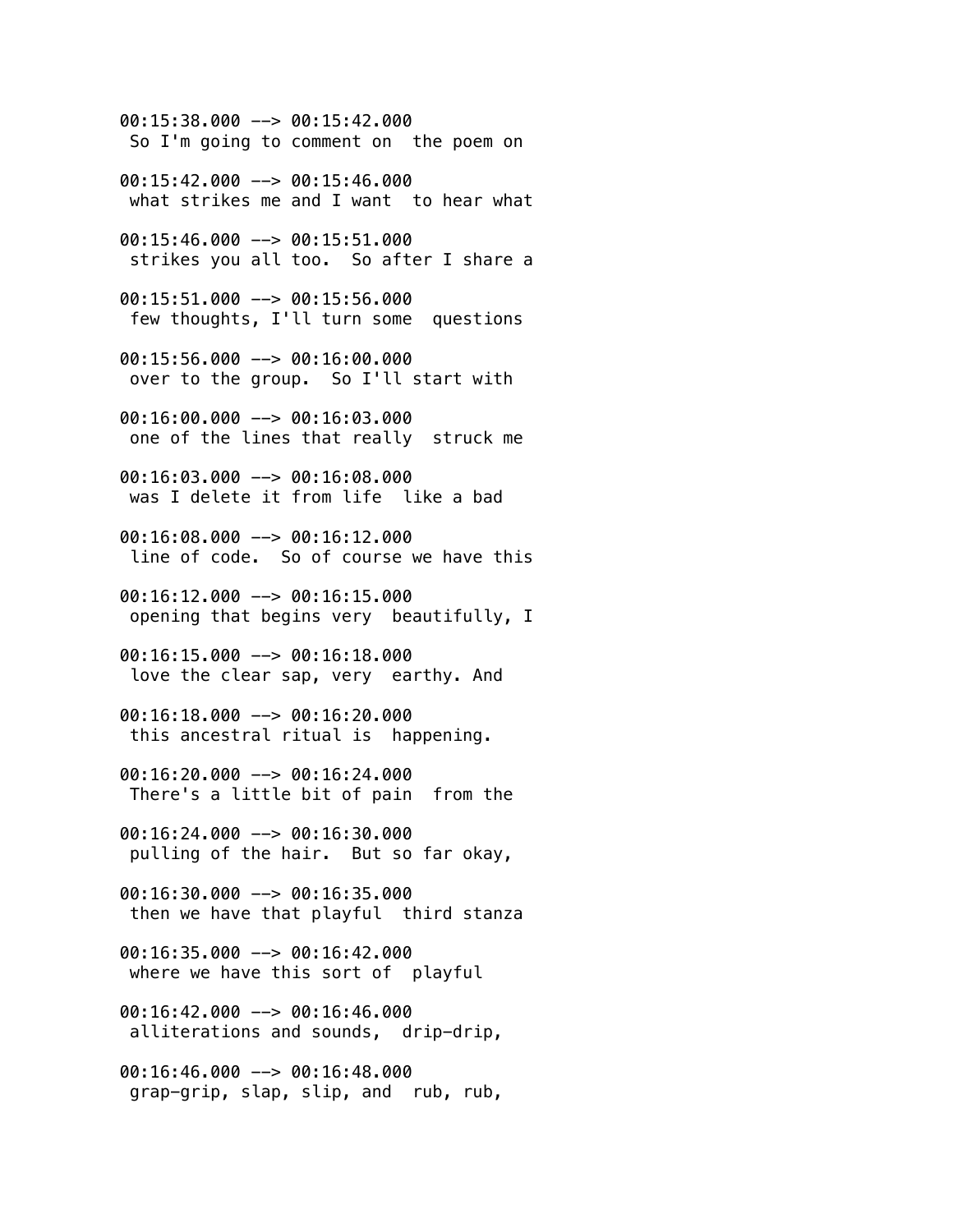00:16:48.000 --> 00:16:51.000 rub. Then we come to she's on the 00:16:51.000 --> 00:16:53.000 playground, why do you smell so funny, 00:16:53.000 --> 00:16:56.000 how? That how has a sort of dagger 00:16:56.000 --> 00:16:59.000 inside of it. It could be maybe in some 00:16:59.000 --> 00:17:02.000 occasions an innocent question. But we 00:17:02.000 --> 00:17:05.000 know from the rest of the poem that 00:17:05.000 --> 00:17:09.000 it's actually painful oftentimes, the 00:17:09.000 --> 00:17:11.000 sense that you're othered, the sense 00:17:11.000 --> 00:17:15.000 that you're considered odd and how do 00:17:15.000 --> 00:17:18.000 you smell that way? That how is really 00:17:18.000 --> 00:17:21.000 takes it over the edge into a kind of 00:17:21.000 --> 00:17:24.000 aggressive question and why do you 00:17:24.000 --> 00:17:27.000 smell so funny. And then the shame, the 00:17:27.000 --> 00:17:33.000 powder-red shame of coconut oil spray 00:17:33.000 --> 00:17:37.000 paints itself onto my skin. I delete 00:17:37.000 --> 00:17:39.000 it. So this idea of erasing part 00:17:39.000 --> 00:17:41.000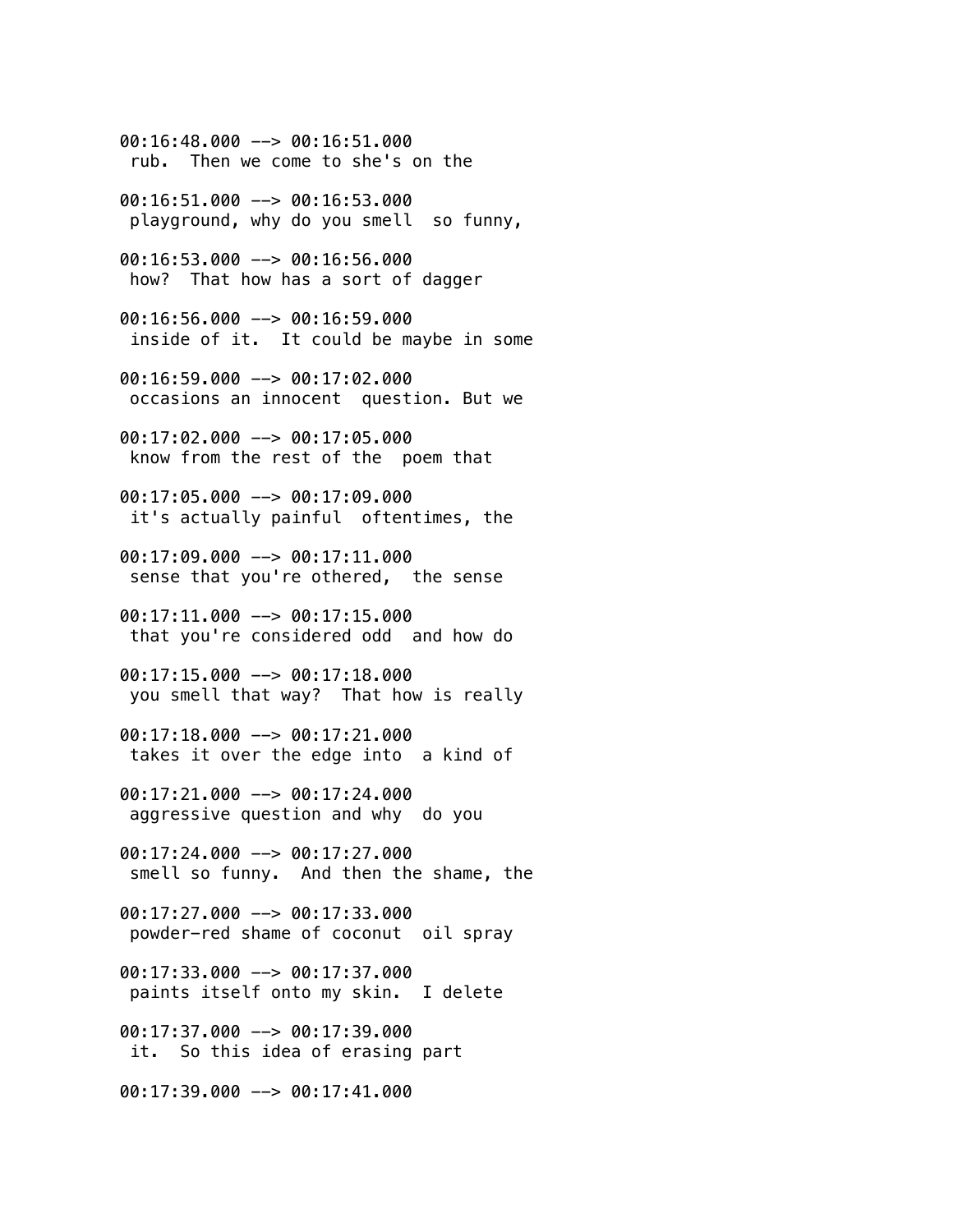of

00:17:41.000 --> 00:17:44.000 self, erasing ancestral ritual, erasing 00:17:44.000 --> 00:17:53.000 her connection to her tradition, 00:17:53.000 --> 00:17:55.000 erasing wholeness, erasing a sense of 00:17:55.000 --> 00:17:58.000 sense esteem perhaps. I delete it from 00:17:58.000 --> 00:18:02.000 life like a bad line of code, no chance 00:18:02.000 --> 00:18:06.000 of it coming back in. And then we get 00:18:06.000 --> 00:18:08.000 to this final stanza when suddenly the 00:18:08.000 --> 00:18:11.000 hair oil that gave me such grief comes  $00:18:11.000$  -->  $00:18:14.000$  back for wellbeing's bright new age, no 00:18:14.000 --> 00:18:16.000 longer smelling funny. A great white 00:18:16.000 --> 00:18:24.000 commodity, marked up for organic food 00:18:24.000 --> 00:18:27.000 shops. All the rage. All the rage, 00:18:27.000 --> 00:18:29.000 it's fashionable now to use coconut oil. 00:18:29.000 --> 00:18:31.000 There's the double meaning. It's a 00:18:31.000 --> 00:18:33.000 fashionable thing. It's the hip thing 00:18:33.000 --> 00:18:41.000 to do to use in the hair. But all of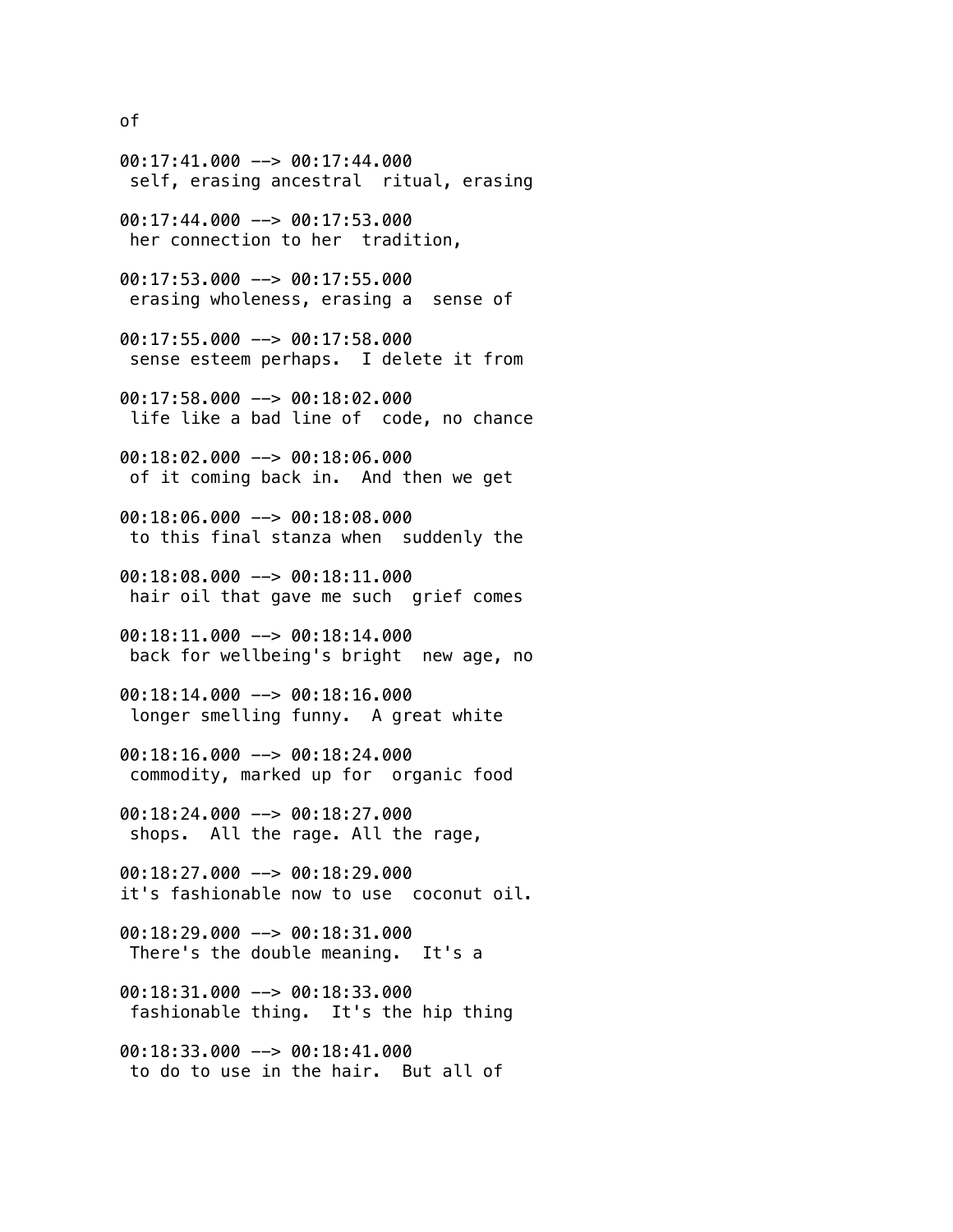00:18:41.000 --> 00:18:45.000 the rage and the pain and rage with 00:18:45.000 --> 00:18:48.000 what? Rage with a past, rage at a 00:18:48.000 --> 00:18:49.000 past 00:18:49.000 --> 00:18:54.000 of being othered and marginalized, made 00:18:54.000 --> 00:18:57.000 fun of, humiliated, rage at an 00:18:57.000 --> 00:19:03.000 opportunistic culture that sees the 00:19:03.000 --> 00:19:06.000 beauty and the other when it's 00:19:06.000 --> 00:19:08.000 packageable. So it's a capricious and 00:19:08.000 --> 00:19:11.000 opportunistic culture. One moment this  $00:19:11.000$  -->  $00:19:16.000$  is unattractive, and now because we can 00:19:16.000 --> 00:19:18.000 package and comodify it, it's 00:19:18.000 --> 00:19:20.000 attractive. There's that rage and 00:19:20.000 --> 00:19:22.000 frustration one feels when noting 00:19:22.000 --> 00:19:23.000 cultural appropriation, or just  $00:19:23.000$  -->  $00:19:26.000$  something that you felt ashamed of as a 00:19:26.000 --> 00:19:29.000 child that you had to hide and now is 00:19:29.000 --> 00:19:33.000 just being sold and it's frustrating.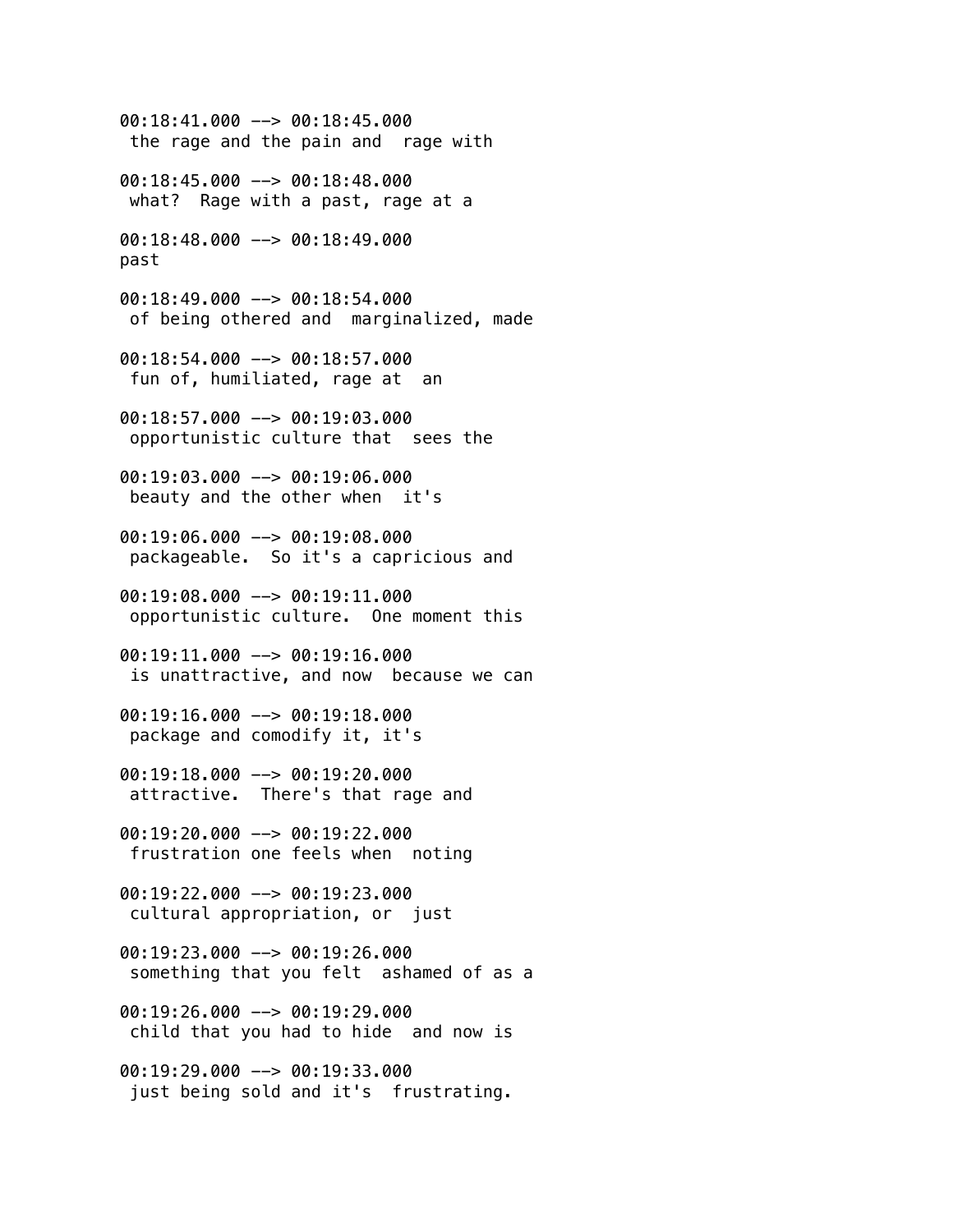$00:19:33.000$  -->  $00:19:37.000$  And is there rage also at that phase in 00:19:37.000 --> 00:19:39.000 one's life? Rage perhaps at one's self 00:19:39.000 --> 00:19:42.000 even, perhaps. I'm not saying that she 00:19:42.000 --> 00:19:44.000 necessarily felt that. But I can say 00:19:44.000 --> 00:19:49.000 that there is a sense of frustration 00:19:49.000 --> 00:19:52.000 with the part of self that doesn't 00:19:52.000 --> 00:19:54.000 necessarily, isn't able at the time to 00:19:54.000 --> 00:19:57.000 sort of stand up, deletes itself, 00:19:57.000 --> 00:19:59.000 erases itself for the sake of survival, 00:19:59.000 --> 00:20:02.000 for the sake of sort of not being 00:20:02.000 --> 00:20:04.000 humiliated and it's a very natural 00:20:04.000 --> 00:20:07.000 thing to do. But later in life one 00:20:07.000 --> 00:20:10.000 might feel frustration at the self for 00:20:10.000 --> 00:20:15.000 doing that and for not just standing up 00:20:15.000 --> 00:20:18.000 for the self. But of course that 00:20:18.000 --> 00:20:22.000 powder-red shame spray painting onto 00:20:22.000 --> 00:20:25.000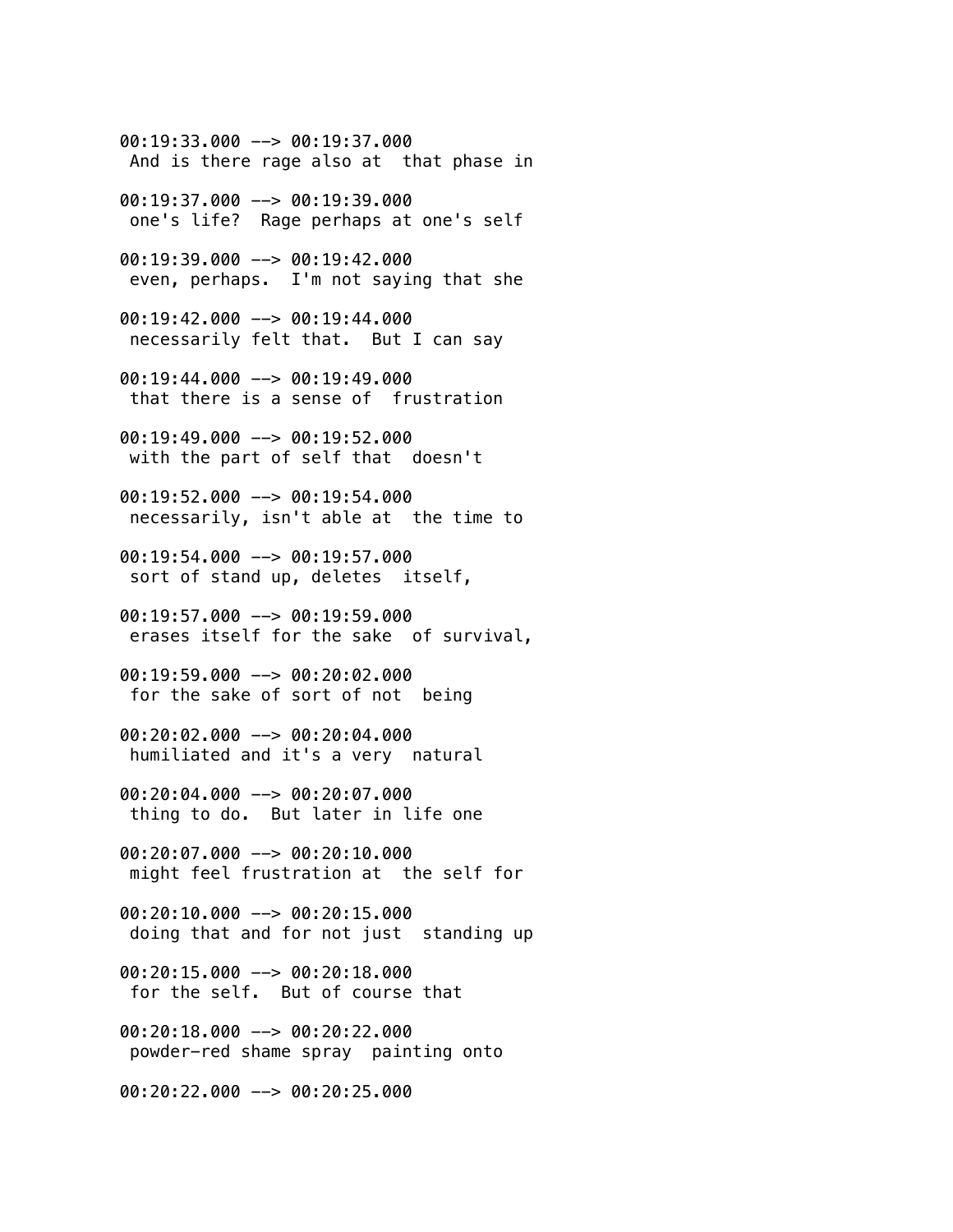skin, is such a palpable, such a strong

00:20:25.000 --> 00:20:30.000 image. It's like that shame is tough,

00:20:30.000 --> 00:20:33.000 it's tough to put down, it's tough to

00:20:33.000 --> 00:20:36.000 overcome. Yeah, those are some of my

00:20:36.000 --> 00:20:39.000 thoughts. Also interesting to just note

00:20:39.000 --> 00:20:45.000 that it's six quatrains with

00:20:45.000 --> 00:20:47.000 alternating rhyme and sometimes a slant

00:20:47.000 --> 00:20:53.000 rhymes. Does anyone want to share

00:20:53.000 --> 00:20:58.000 anything that struck them in this poem

00:20:58.000 --> 00:21:02.000 to start? I'm looking for hand raises,

00:21:02.000 --> 00:21:05.000 right. Let me see. >> There is quite

00:21:05.000 --> 00:21:06.000 a

00:21:06.000 --> 00:21:12.000 bit of feedback in the chat if you're

00:21:12.000 --> 00:21:16.000 able to  $- \gg$  Oh. Great. Okay. Let's

00:21:16.000 --> 00:21:19.000 look. I'm going to back up. Yes, 00:21:19.000 --> 00:21:25.000

that

00:21:25.000 --> 00:21:30.000 line about code is poignant, Beatrice.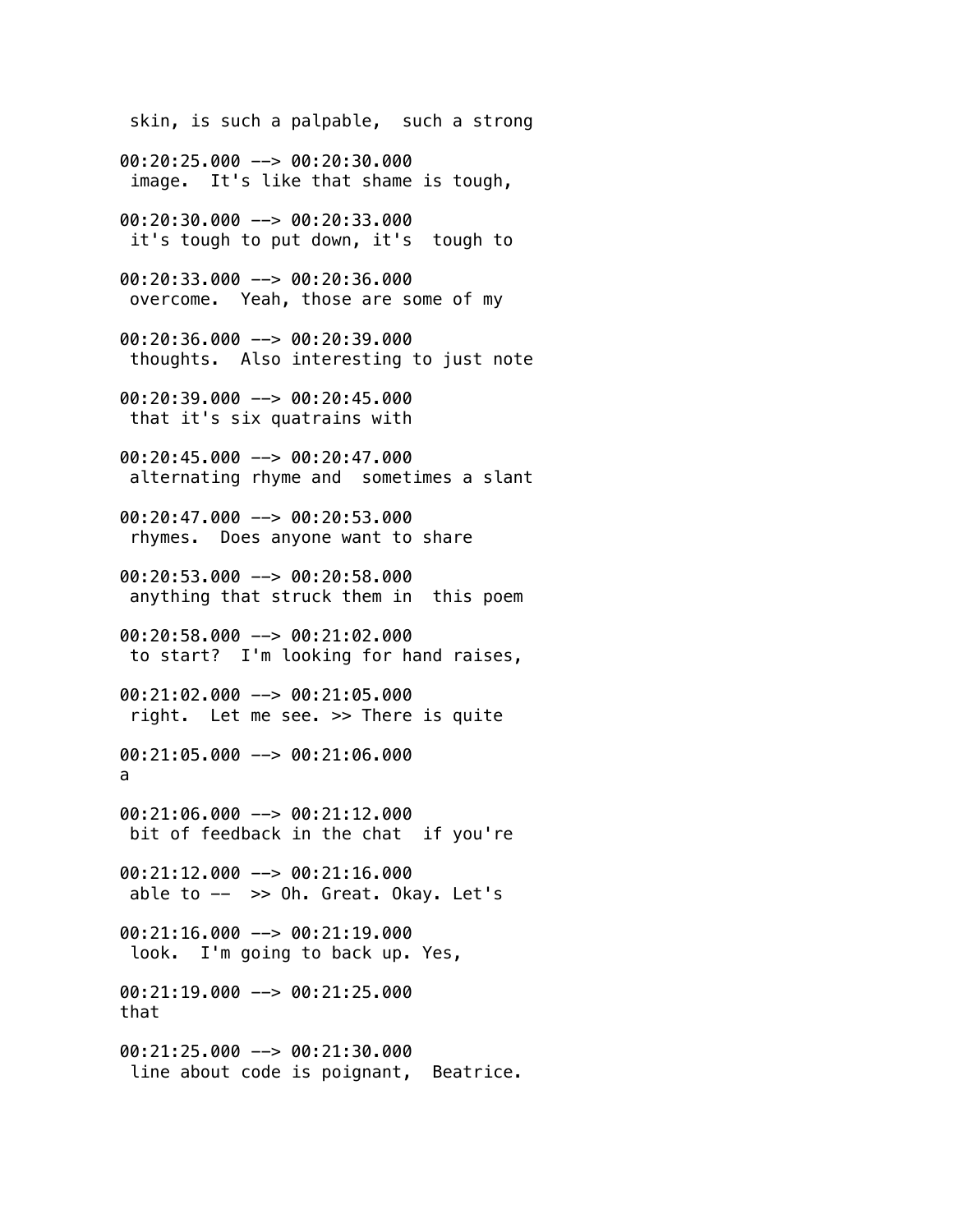00:21:30.000 --> 00:21:34.000 Yes, Beatrice, do you want to say 00:21:34.000 --> 00:21:37.000 anything about that line? Anything 00:21:37.000 --> 00:21:40.000 else I mean. Rowe, you'll tell me if 00:21:40.000 --> 00:21:45.000 you see a hand raise, right? >> Yes. 00:21:45.000 --> 00:21:47.000 >> Okay, and I'll keep going. 00:21:47.000 --> 00:21:48.000 Poetic 00:21:48.000 --> 00:21:51.000 rendering of living, being told through 00:21:51.000 --> 00:21:53.000 hair. Fascinating, a whole history 00:21:53.000 --> 00:21:57.000 of emotion told through hair. Indeed. 00:21:57.000 --> 00:21:59.000 There's a great movie by Chris Rock 00:21:59.000 --> 00:22:08.000 about hair. Which I highly recommend. I 00:22:08.000 --> 00:22:15.000 see a hand. Ellen. >> Sorry about 00:22:15.000 --> 00:22:18.000 that, I wasn't fast on the unmute. I 00:22:18.000 --> 00:22:22.000 just, so it made it so much more moving that 00:22:22.000 --> 00:22:27.000 the coconut oil ritual with the mother 00:22:27.000 --> 00:22:31.000 is so warm and beautiful. It has that 00:22:31.000 --> 00:22:33.000 like child-like mom ouch, ouch. But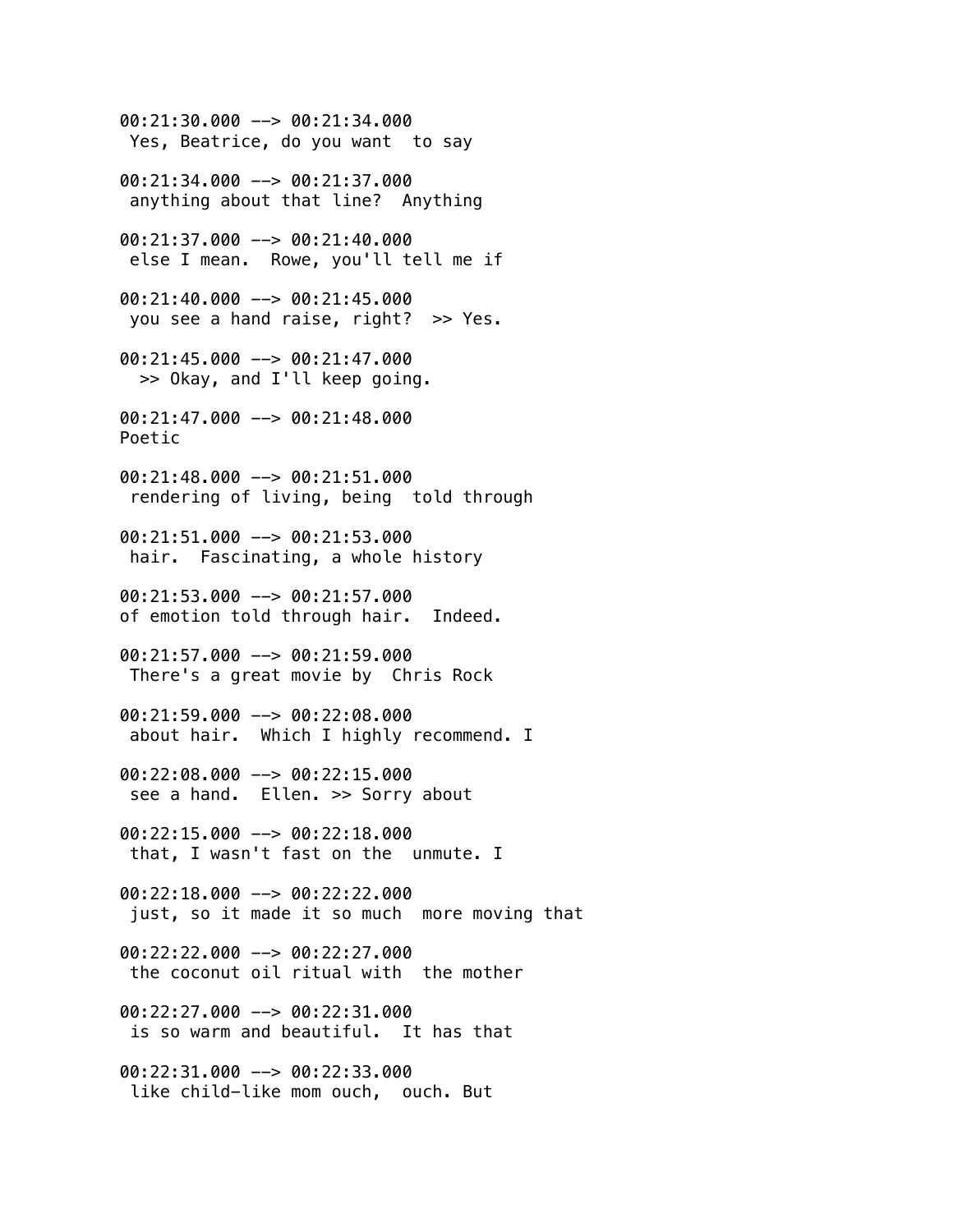00:22:33.000 --> 00:22:37.000 it's so intimate and it's so cruel that 00:22:37.000 --> 00:22:40.000 that's kind of taken away in the 00:22:40.000 --> 00:22:47.000 daughter's mind or the speaker's mind 00:22:47.000 --> 00:22:51.000 on the playground. It makes it more 00:22:51.000 --> 00:22:55.000 devastating. >> Yes. Agreed. Agreed. 00:22:55.000 --> 00:23:02.000 Yeah, sometimes the most beautiful 00:23:02.000 --> 00:23:04.000 things that a person feels or gets 00:23:04.000 --> 00:23:07.000 embarrassed by when it's seen by 00:23:07.000 --> 00:23:09.000 culture and looked down upon. For me 00:23:09.000 --> 00:23:12.000 even the Persian language when I was a 00:23:12.000 --> 00:23:16.000 child I was shy about it and now I'm 00:23:16.000 --> 00:23:18.000 completely immersed in it. So let's 00:23:18.000 --> 00:23:21.000 see, Sonya. >> I have a lot to say 00:23:21.000 --> 00:23:24.000 about this and I'll keep it short. So I 00:23:24.000 --> 00:23:29.000 grew up in, I see that Betty also wrote that she grew up 00:23:29.000 --> 00:23:33.000 in Appalachia. I did as well and I grew up 00:23:33.000 --> 00:23:36.000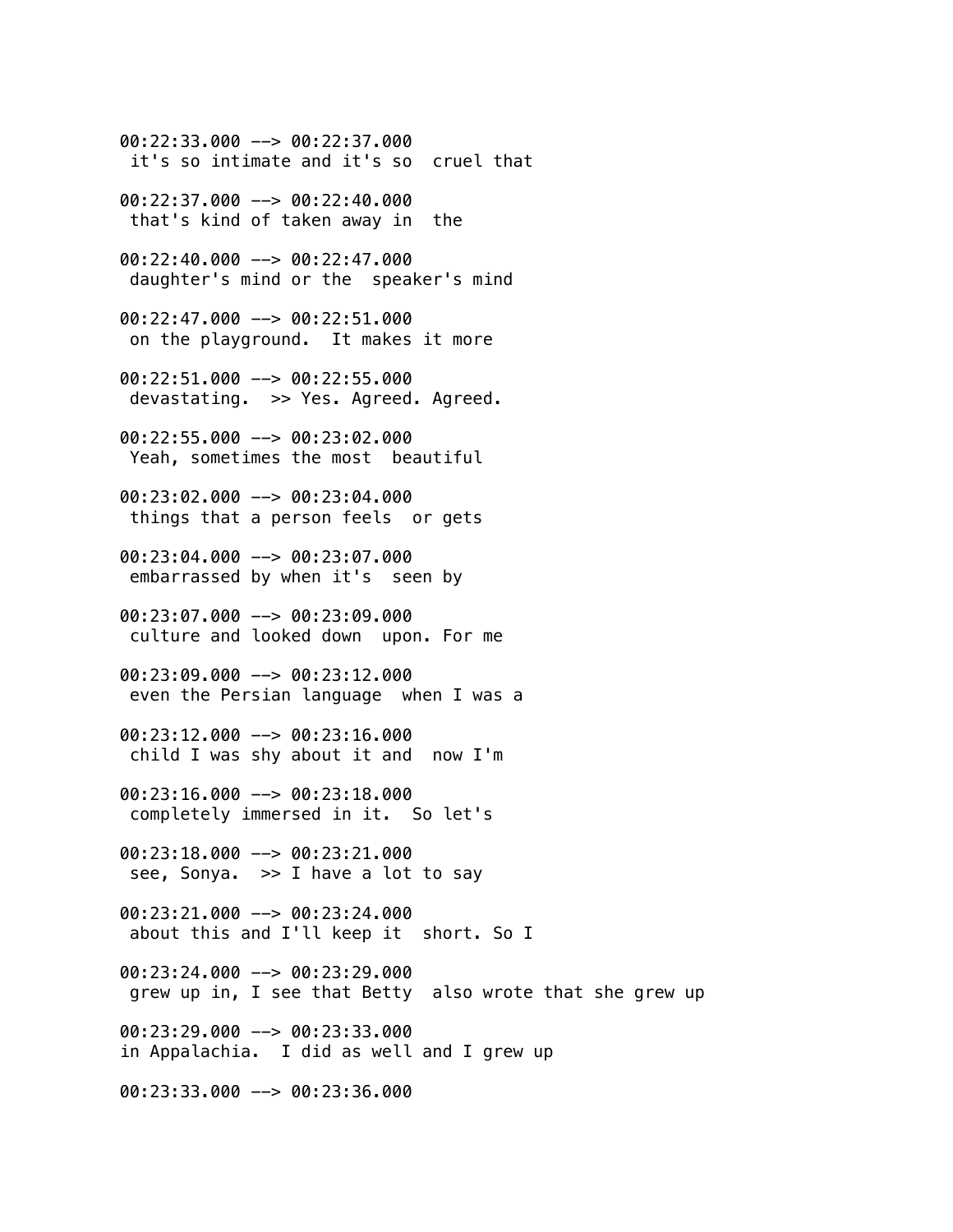from a very similar culture at Roshni did of being 00:23:36.000 --> 00:23:39.000 an Indian immigrant and my parents very 00:23:39.000 --> 00:23:42.000 much, my mom, would not only put oil on 00:23:42.000 --> 00:23:46.000 my body but she would put oil all into my hair. And 00:23:46.000 --> 00:23:48.000 feeling as an outsider, I 00:23:48.000 --> 00:23:51.000 have felt like that for so, so long. 00:23:51.000 --> 00:23:54.000 And yet now I am literally teaching 00:23:54.000 --> 00:23:59.000 this stuff, I teach people how to 00:23:59.000 --> 00:24:02.000 reconnect into this. And for me, but I 00:24:02.000 --> 00:24:05.000 have come back, it had to take me a 00:24:05.000 --> 00:24:08.000 long time to come full circle and to 00:24:08.000 --> 00:24:13.000 even see what that ownership is of what I was feeling and 00:24:13.000 --> 00:24:17.000 everyone is going to come into that in a different way. 00:24:17.000 --> 00:24:20.000 But for me personally, I felt like there was this 00:24:20.000 --> 00:24:23.000 disconnect of culture. A disconnect of roots. Like I 00:24:23.000 --> 00:24:26.000 wanted to 00:24:26.000 --> 00:24:29.000 cut it off. And so to fit into a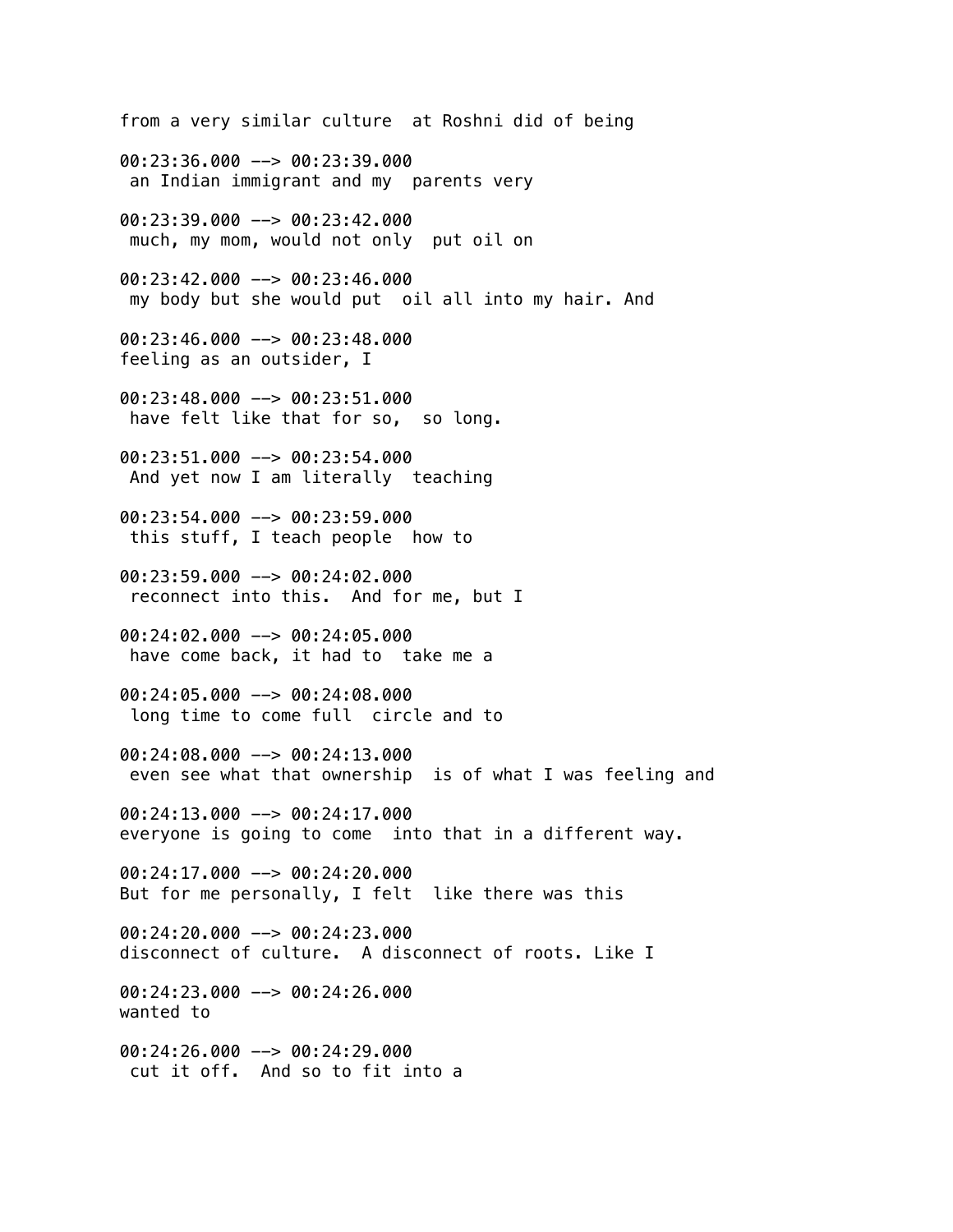00:24:29.000 --> 00:24:34.000 society and so for many years, and even

00:24:34.000 --> 00:24:37.000 language, it's called a mother tongue.

00:24:37.000 --> 00:24:39.000 Language carries the stories of how our

00:24:39.000 --> 00:24:41.000 ancestors and communities communicate.

00:24:41.000 --> 00:24:44.000 If you lose that, there's a part that

00:24:44.000 --> 00:24:47.000 gets a lot lost in translation. So for

00:24:47.000 --> 00:24:49.000 me this coming back home, this coming

00:24:49.000 --> 00:24:52.000 back home into myself and into lineage

00:24:52.000 --> 00:24:56.000 and family has been a part of what I

00:24:56.000 --> 00:24:58.000 feel called to. So I found this poem

00:24:58.000 --> 00:25:01.000 just all the feelings kind of rose up

00:25:01.000 --> 00:25:04.000 because yes, I remembered. There are

00:25:04.000 --> 00:25:07.000 times even know, I'm in an industry

00:25:07.000 --> 00:25:10.000 where all kinds of things happen. And I

00:25:10.000 --> 00:25:12.000 see, interestingly I have this

00:25:12.000 --> 00:25:14.000 personality where I see all points of

00:25:14.000 --> 00:25:18.000 view. But what I do want to share is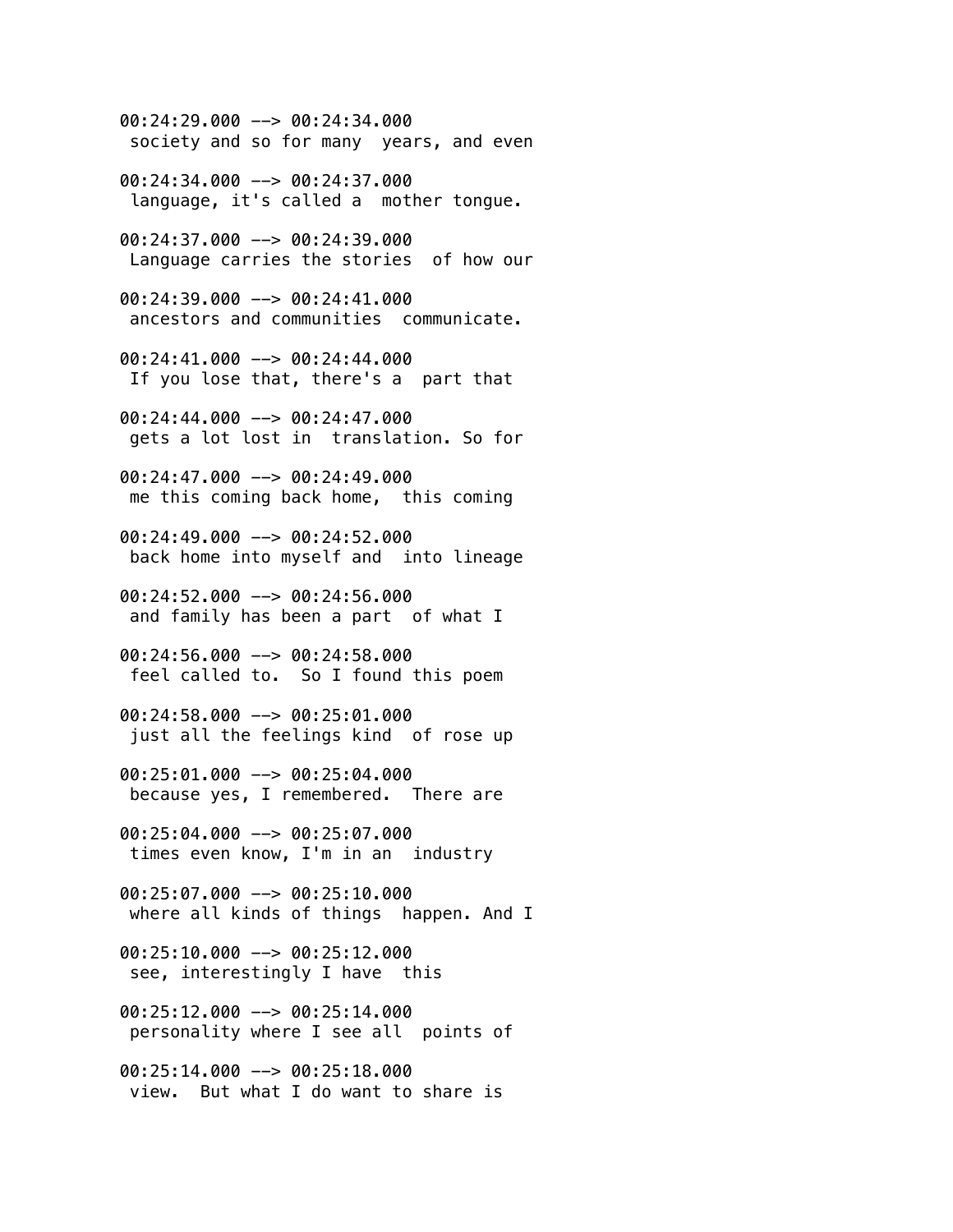00:25:18.000 --> 00:25:21.000 that rising up of emotion, sometimes what happens over 00:25:21.000 --> 00:25:25.000 time is that we bury it. We disconnect from it, we 00:25:25.000 --> 00:25:28.000 repress it. And it comes off when that 00:25:28.000 --> 00:25:32.000 band aid comes off, a lot of things can show up 00:25:32.000 --> 00:25:36.000 in so many ways. And so I found it 00:25:36.000 --> 00:25:38.000 quite interesting in how this can bring 00:25:38.000 --> 00:25:41.000 all of those sensations and awareness 00:25:41.000 --> 00:25:48.000 as you're just reading it throughout. 00:25:48.000 --> 00:25:51.000 >> Thank you, Sonya. Yes. 00:25:51.000 --> 00:25:53.000 Fitting in, 00:25:53.000 --> 00:25:56.000 the impulse to fit in is such a strong, 00:25:56.000 --> 00:26:00.000 such a human urge to belong, to belong, 00:26:00.000 --> 00:26:02.000 to belong. And sometimes we do put 00:26:02.000 --> 00:26:05.000 aside some of the most beautiful things 00:26:05.000 --> 00:26:07.000 about ourselves to belong. And so it's 00:26:07.000 --> 00:26:09.000 interesting to imagine cultures that 00:26:09.000 --> 00:26:11.000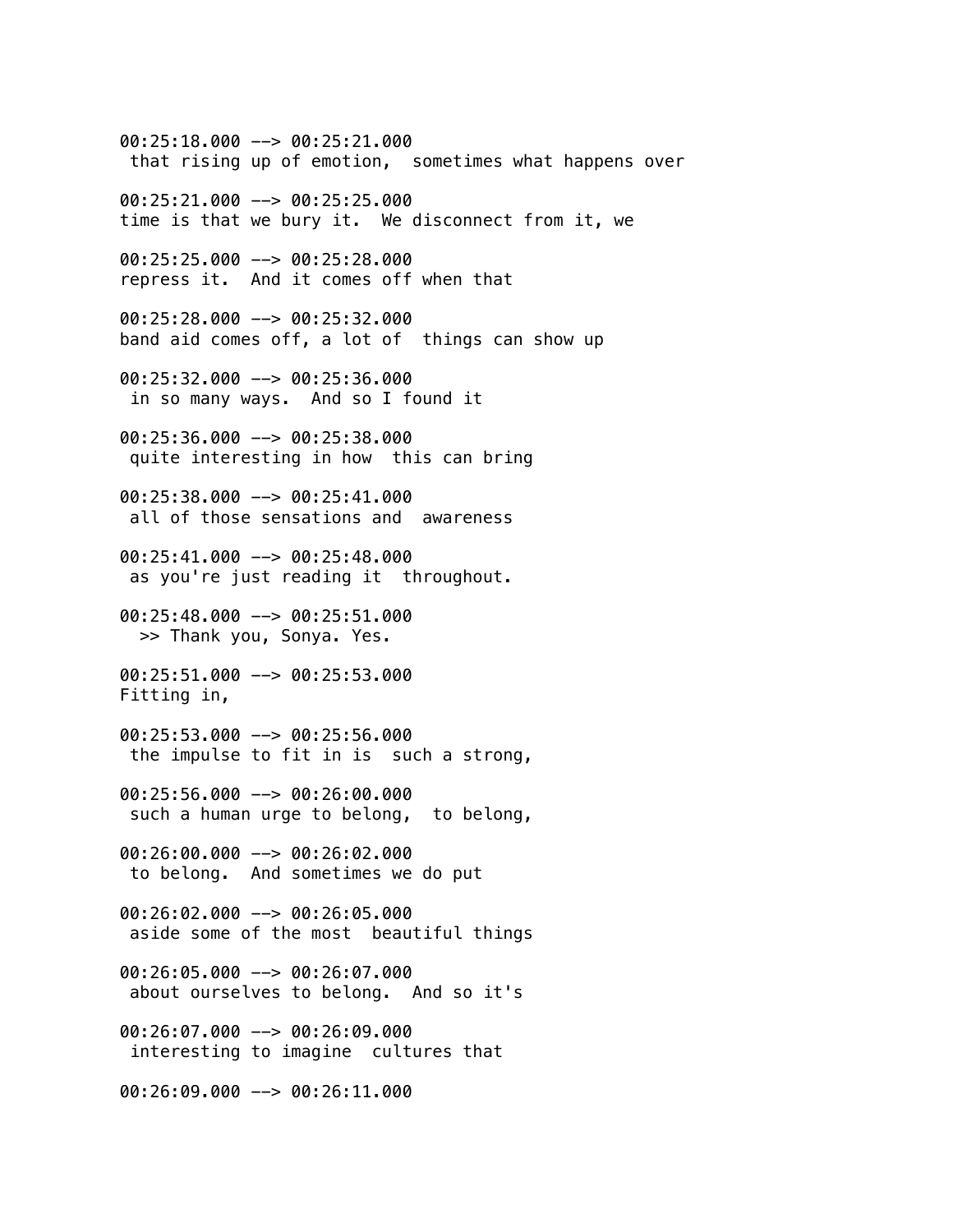celebrate diversity as we're coming 00:26:11.000 --> 00:26:14.000 into now more so than ever, we 00:26:14.000 --> 00:26:16.000 certainly are, we've certainly made 00:26:16.000 --> 00:26:20.000 progress as a culture. And we know that 00:26:20.000 --> 00:26:27.000 that enables people to grow up more 00:26:27.000 --> 00:26:29.000 whole. Shereen. >> Thank you. I'm 00:26:29.000 --> 00:26:33.000 sorry if you can hear the background, 00:26:33.000 --> 00:26:35.000 I'm distracting my cats with cat TV. 00:26:35.000 --> 00:26:40.000 But I thought it was, the whole flow 00:26:40.000 --> 00:26:43.000 of it really resonated with me because 00:26:43.000 --> 00:26:47.000 it's probably the experience of anyone 00:26:47.000 --> 00:26:50.000 who is kind of the minority within a 00:26:50.000 --> 00:26:52.000 particular culture. So it could be 00:26:52.000 --> 00:26:55.000 through hair, and this is expressed through hair. It 00:26:55.000 --> 00:26:58.000 could be through the language, the accent, it 00:26:58.000 --> 00:27:03.000 could be just through the color of your skin. It can be 00:27:03.000 --> 00:27:06.000 through many different things that we're shaped by. And in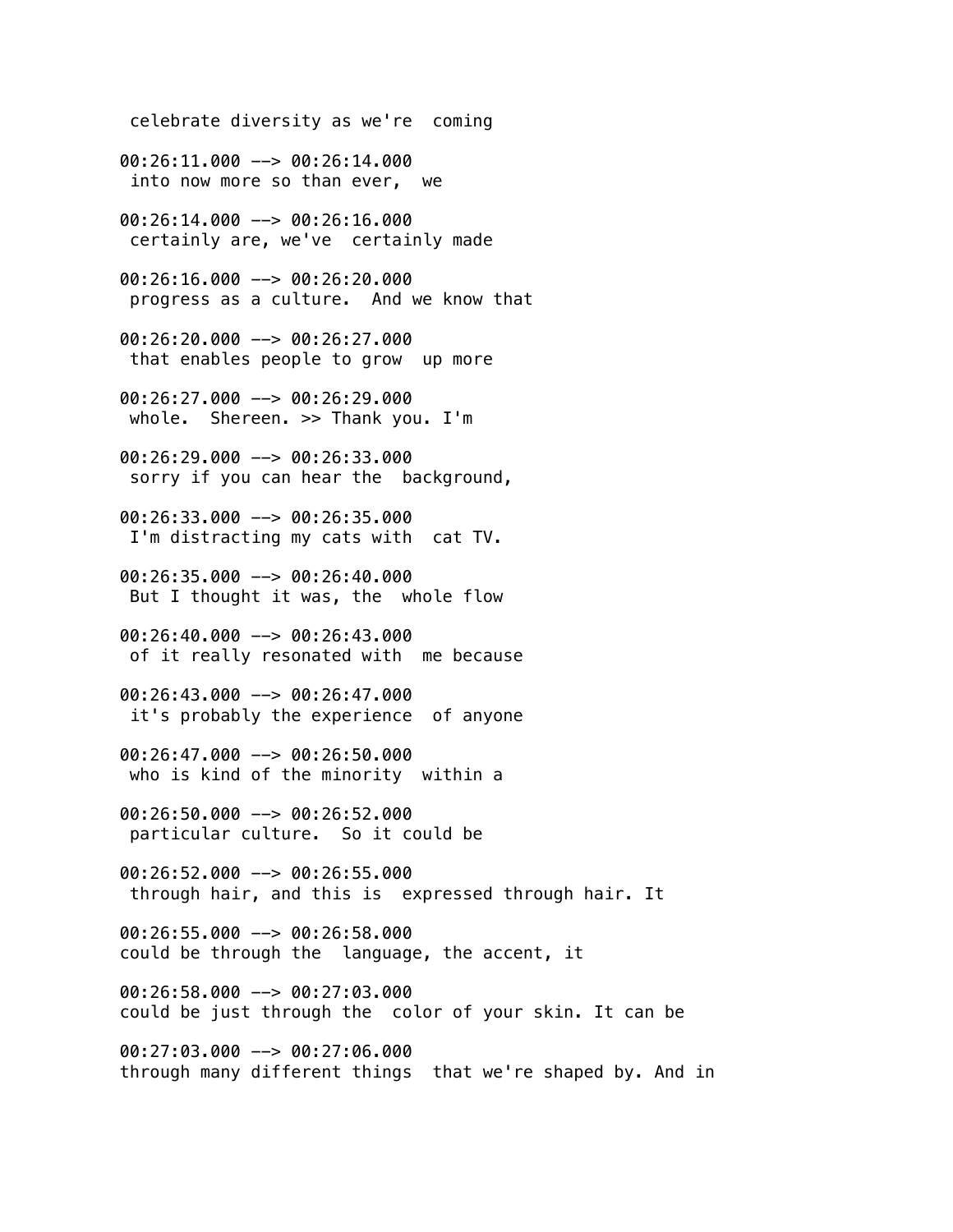00:27:06.000 --> 00:27:10.000 that journey, especially when we're young because we were 00:27:10.000 --> 00:27:14.000 talking about wanting to fit in. Wanting to fit in is so 00:27:14.000 --> 00:27:16.000 important. It's about survival, it's 00:27:16.000 --> 00:27:19.000 about trying to increase your social currency. So when 00:27:19.000 --> 00:27:23.000 you're amongst your friends, you want to be like everybody 00:27:23.000 --> 00:27:25.000 else. And that can change you so 00:27:25.000 --> 00:27:29.000 much to make where you're ashamed and deleted. Because 00:27:29.000 --> 00:27:32.000 I've been thinking about a lot of, I'm mixed race 00:27:32.000 --> 00:27:36.000 between Black and white and how coming into adulthood 00:27:36.000 --> 00:27:38.000 which is really at 12 and going to 00:27:38.000 --> 00:27:42.000 secondary school, I had to get my hair straightened, 00:27:42.000 --> 00:27:45.000 didn't have Afro hair. And how within the Afro 00:27:45.000 --> 00:27:49.000 community, the hair is such a thing of kind of like 00:27:49.000 --> 00:27:51.000 shame, but it's buried so deep, delete 00:27:51.000 --> 00:27:55.000 it, like it says here that people wear 00:27:55.000 --> 00:27:57.000 wigs and say I'm happy to wear wigs. 00:27:57.000 --> 00:28:00.000 But it shows the damage within the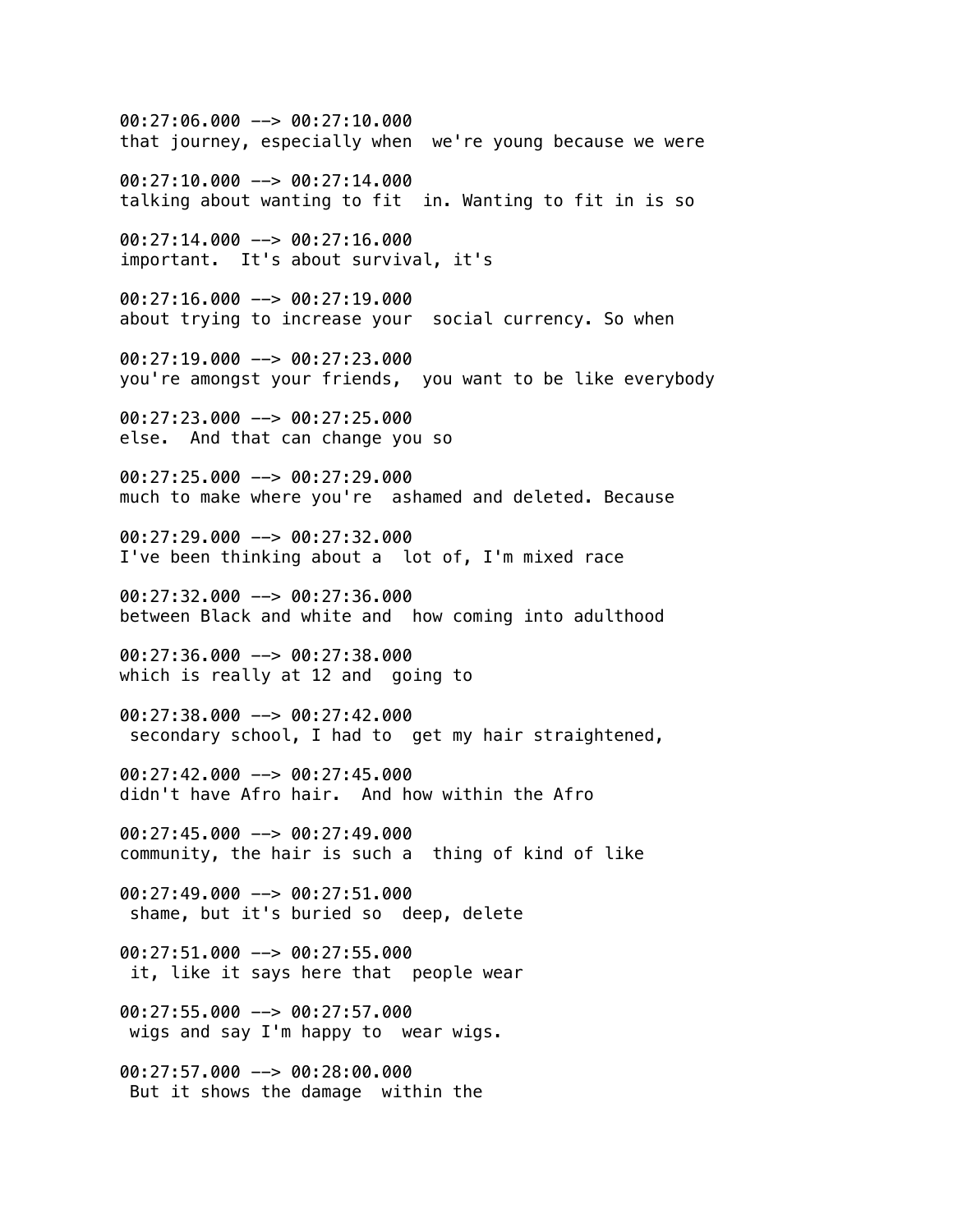00:28:00.000 --> 00:28:03.000 community that has been done just through hair. Because 00:28:03.000 --> 00:28:05.000 even if I spoke 00:28:05.000 --> 00:28:08.000 to any of my aunties and I mention it, 00:28:08.000 --> 00:28:11.000 they'll be like no, it's just because I 00:28:11.000 --> 00:28:14.000 like it. It's so deep. So that line of 00:28:14.000 --> 00:28:17.000 like deleting code, it's a big thing 00:28:17.000 --> 00:28:20.000 and it resonates I think on a much 00:28:20.000 --> 00:28:22.000 bigger cultural and national level for 00:28:22.000 --> 00:28:24.000 people that live in communities where 00:28:24.000 --> 00:28:28.000 they're not the majority. >> Indeed. 00:28:28.000 --> 00:28:31.000 Thank you, Shereen. And I love that you 00:28:31.000 --> 00:28:34.000 said social currency because this poem 00:28:34.000 --> 00:28:37.000 does come down in the end to currency. 00:28:37.000 --> 00:28:39.000 So we're dealing with different types 00:28:39.000 --> 00:28:42.000 of currency in this poem, the social 00:28:42.000 --> 00:28:44.000 currency of fitting in. And then oh 00:28:44.000 --> 00:28:47.000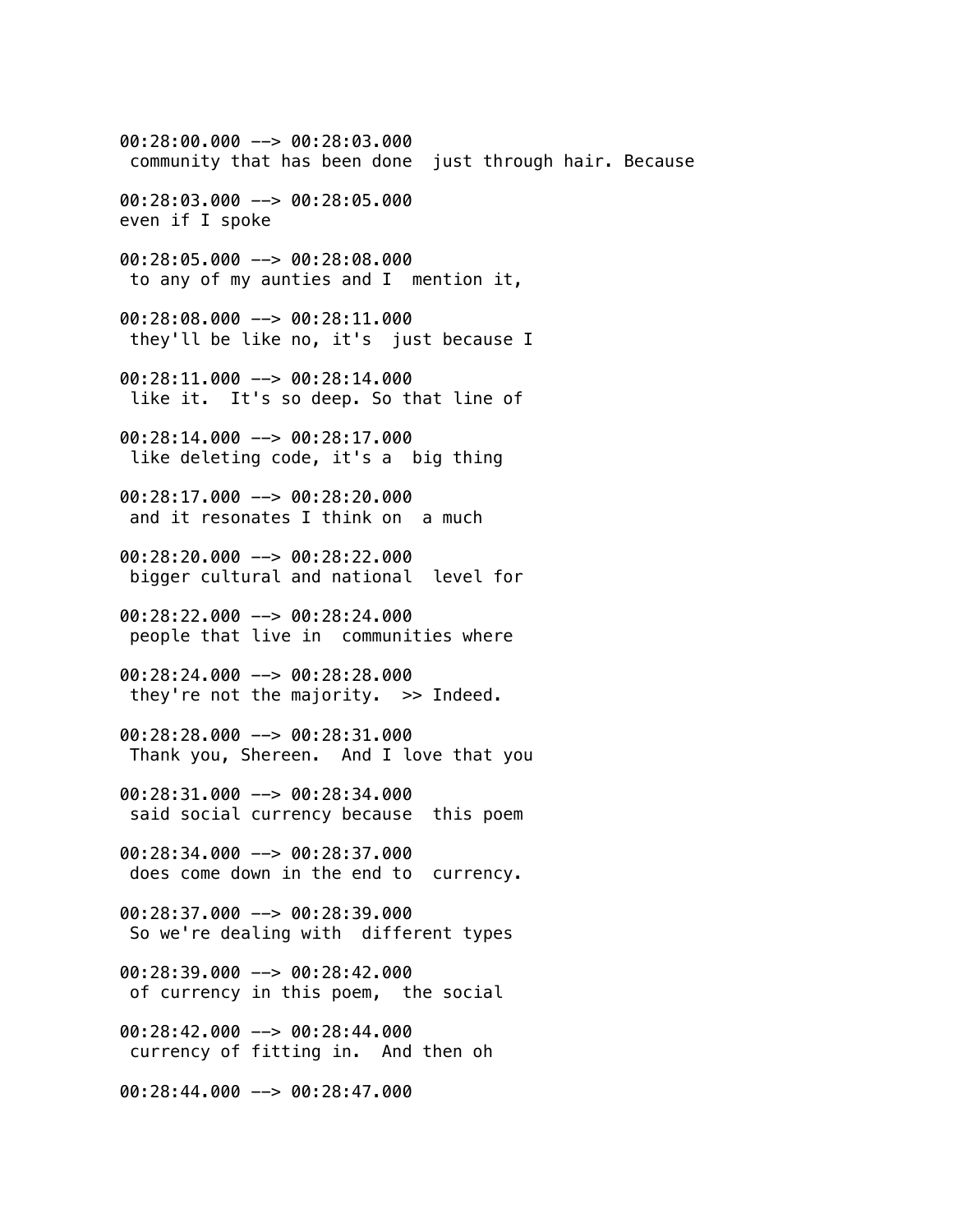suddenly this becomes a product that's 00:28:47.000 --> 00:28:52.000 sellable and everyone wants and so now 00:28:52.000 --> 00:28:54.000 there's another form of currency. Very 00:28:54.000 --> 00:28:56.000 interesting. And also the code someone 00:28:56.000 --> 00:28:58.000 mentioned in the comments, I can't find 00:28:58.000 --> 00:29:01.000 it at this moment. But code also 00:29:01.000 --> 00:29:08.000 genetic code, it's a deep, deep thing 00:29:08.000 --> 00:29:16.000 that's getting deleted. Deb, did you 00:29:16.000 --> 00:29:20.000 want to share? Deb Daniel. >> I'm 00:29:20.000 --> 00:29:23.000 trying. >> Oh. We don't have audio 00:29:23.000 --> 00:29:27.000 yet. >> Okay. Yes, can you hear me? 00:29:27.000 --> 00:29:30.000 >> Yes. >> Shereen brought up 00:29:30.000 --> 00:29:31.000 a good 00:29:31.000 --> 00:29:36.000 point that some of the cultures that we 00:29:36.000 --> 00:29:41.000 come from, I'm second generation from 00:29:41.000 --> 00:29:44.000 Eastern Europe, second generation born 00:29:44.000 --> 00:29:47.000

here. And there wasn't a lot of not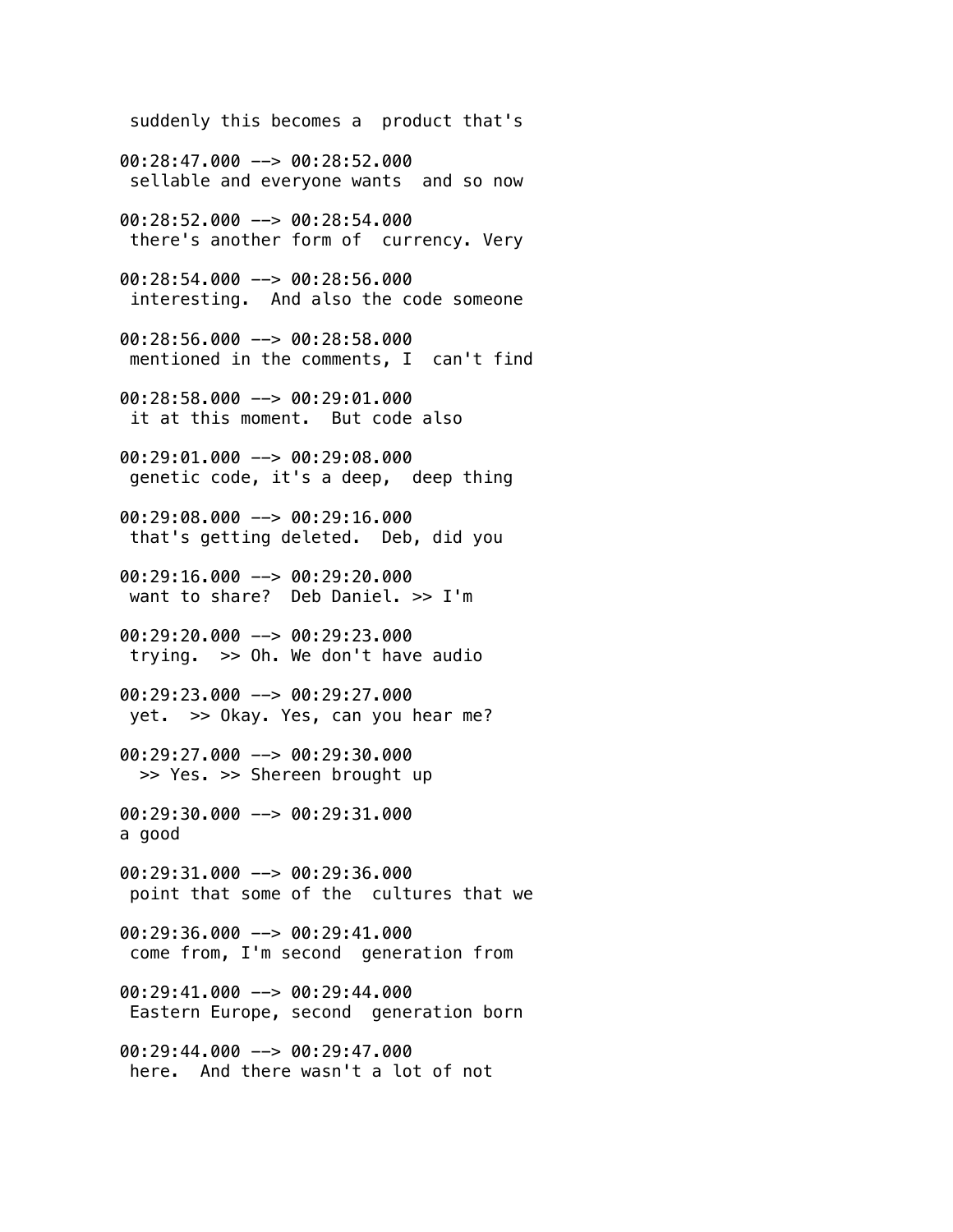00:29:47.000 --> 00:29:53.000 fitting in although people were very

00:29:53.000 --> 00:29:56.000 curious about where I came from and was

00:29:56.000 --> 00:30:02.000 that a negative thing. That culture

00:30:02.000 --> 00:30:06.000 itself was an extremely traumatic

00:30:06.000 --> 00:30:10.000 culture. You're seeing it now in the

00:30:10.000 --> 00:30:14.000 Ukraine, but the generation that came

00:30:14.000 --> 00:30:22.000 over to America had whole villages

00:30:22.000 --> 00:30:26.000 wiped out when the Cosacks came in.

00:30:26.000 --> 00:30:30.000 Going to dinner at my grandmother's

00:30:30.000 --> 00:30:33.000 house who endured this, if you said it

00:30:33.000 --> 00:30:35.000 almost all of the relatives would dive

00:30:35.000 --> 00:30:40.000 underneath the table literally in fear.

00:30:40.000 --> 00:30:43.000 So the trauma that people have escaped

00:30:43.000 --> 00:30:50.000 in coming to America is also passed

00:30:50.000 --> 00:30:52.000 down through generations. So it

00:30:52.000 --> 00:30:55.000 complicates the issue of finding what

00:30:55.000 --> 00:30:58.000 is good about the culture that you want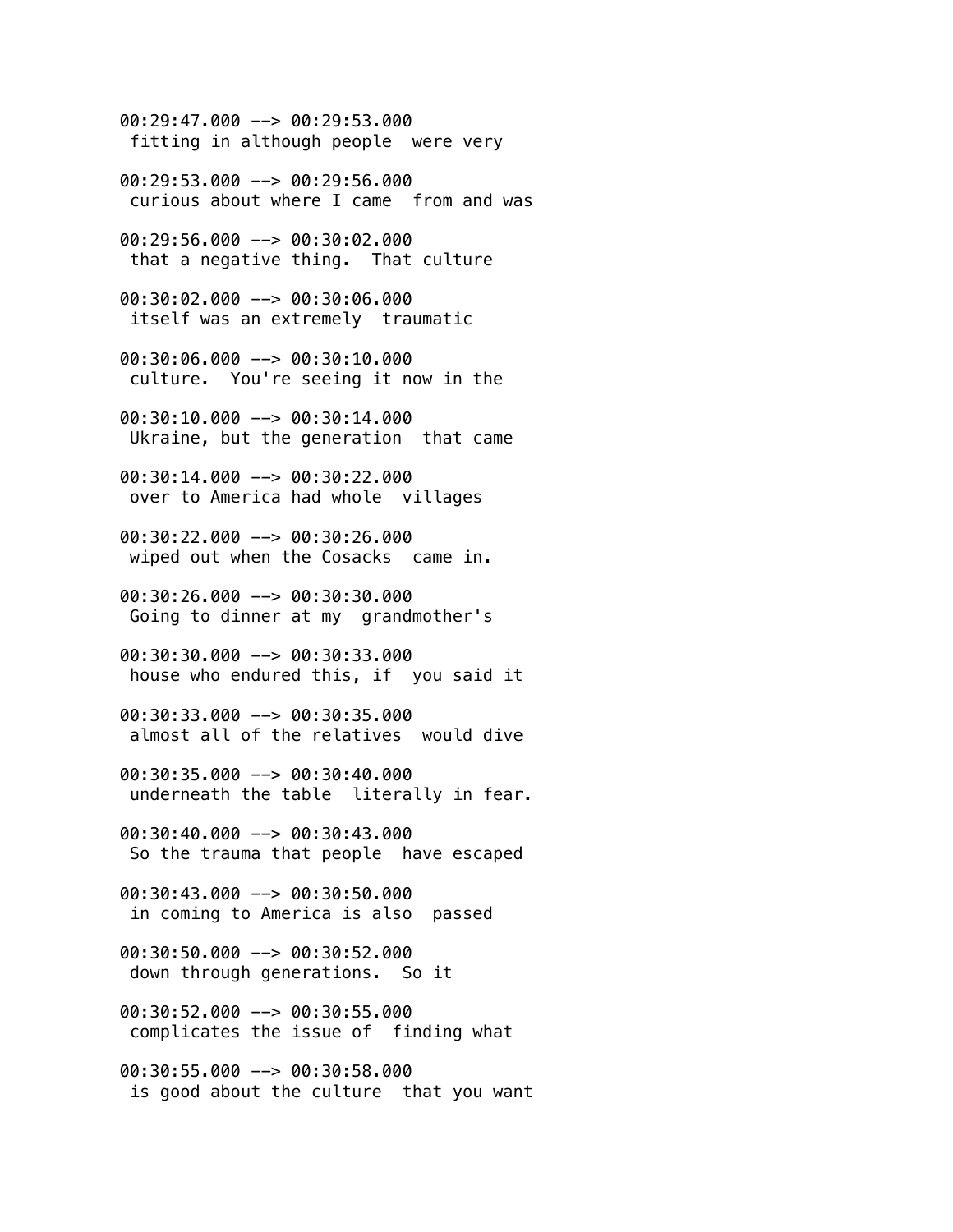00:30:58.000 --> 00:31:01.000 to hold on, what you want to leave 00:31:01.000 --> 00:31:05.000 behind, what is good about American 00:31:05.000 --> 00:31:09.000 culture, what you would like to leave 00:31:09.000 --> 00:31:11.000 behind in America. It's a complicated 00:31:11.000 --> 00:31:15.000 issue. >> Yeah, that's a very good 00:31:15.000 --> 00:31:17.000 point. And it makes me also think 00:31:17.000 --> 00:31:20.000 about 00:31:20.000 --> 00:31:22.000 how people who are in one culture 00:31:22.000 --> 00:31:24.000 burying another culture, how they 00:31:24.000 --> 00:31:27.000 navigate, as you said, what do they 00:31:27.000 --> 00:31:31.000 keep, what do they lose. And also the 00:31:31.000 --> 00:31:34.000 idea that there's a private life and a 00:31:34.000 --> 00:31:36.000 public life. That there's something 00:31:36.000 --> 00:31:38.000 almost different going on in the home 00:31:38.000 --> 00:31:42.000 that one as a child might be shy about. 00:31:42.000 --> 00:31:45.000 Like oh the food and the way the food smells, it's 00:31:45.000 --> 00:31:49.000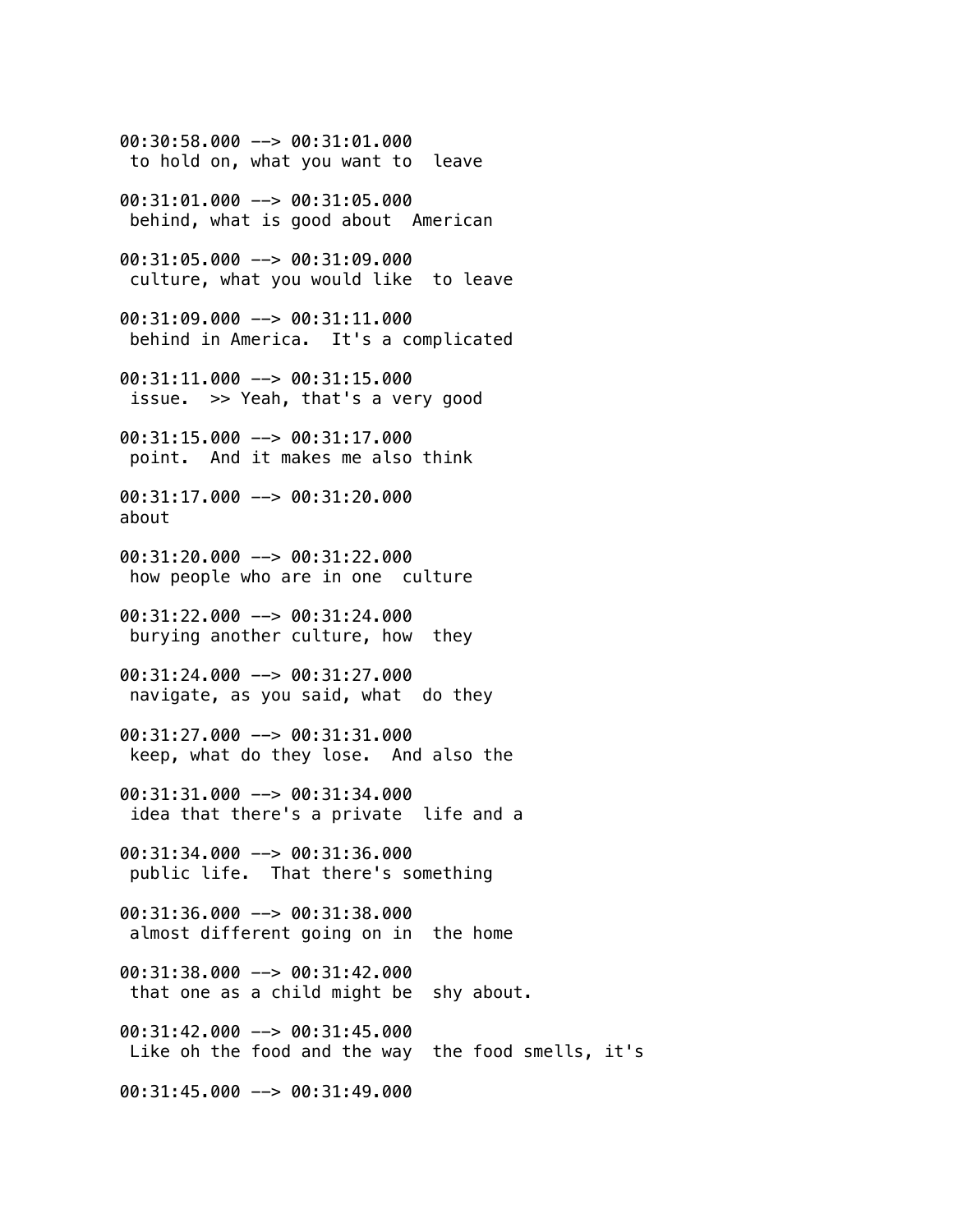different than this and it's different than that, and this 00:31:49.000 --> 00:31:52.000 is different, the poetry is different, the music is 00:31:52.000 --> 00:31:55.000 different. And as a child one can often 00:31:55.000 --> 00:31:58.000 feel embarrassed and shy about that. So there's this 00:31:58.000 --> 00:32:01.000 kind of dual character that you're holding and 00:32:01.000 --> 00:32:04.000 experiencing, which is challenging to navigate and 00:32:04.000 --> 00:32:05.000 strange and interesting. I 00:32:05.000 --> 00:32:11.000 remember in one of these mindful poetry  $00:32:11.000$  -->  $00:32:16.000$  moments, Indigo I believe was her name 00:32:16.000 --> 00:32:18.000 said that she, actually now I don't 00:32:18.000 --> 00:32:20.000 remember. But what I remember gathering 00:32:20.000 --> 00:32:27.000 is that the hyphen in the name is like 00:32:27.000 --> 00:32:38.000 a tight rope, right? Balancing on 00:32:38.000 --> 00:32:40.000 that. Josiane, did you want to 00:32:40.000 --> 00:32:41.000 share? 00:32:41.000 --> 00:32:49.000 We don't have your audio yet. > Can 00:32:49.000 --> 00:32:52.000 you hear me? >> Yes. >> I thought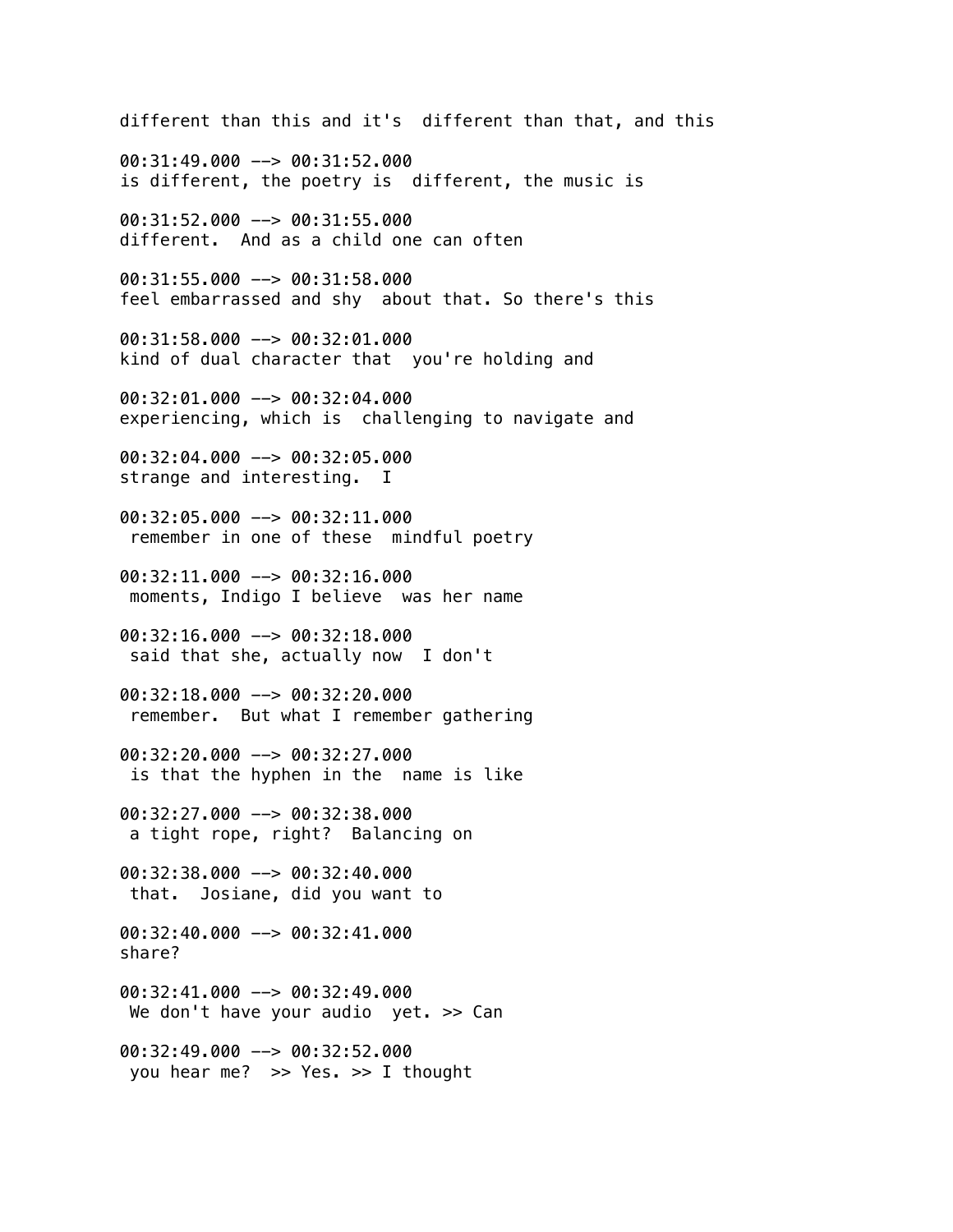00:32:52.000 --> 00:32:54.000 what was really interesting was I think 00:32:54.000 --> 00:32:57.000 the code line. But the bridge that 00:32:57.000 --> 00:33:01.000 you're talking about the clarity of that, as I look 00:33:01.000 --> 00:33:05.000 back at this poem, I think there's actually a lot of 00:33:05.000 --> 00:33:08.000 tension in it. And I'm thinking about one of 00:33:08.000 --> 00:33:12.000 the main tensions that I can see in this is actually like 00:33:12.000 --> 00:33:15.000 ancient and modern. So in the first stanza, we 00:33:15.000 --> 00:33:18.000 have the microwave, right. So that's already an 00:33:18.000 --> 00:33:21.000 introduction of the new technology, and then there's 00:33:21.000 --> 00:33:25.000 this like metallic sweat, so we've got like this idea of 00:33:25.000 --> 00:33:28.000 metal, and then in the next stanza it's 00:33:28.000 --> 00:33:31.000 about spray paint which you think of 00:33:31.000 --> 00:33:34.000 graffiti and a modern age thing. And then you've got 00:33:34.000 --> 00:33:38.000 this code and the idea that you can delete something. And  $00:33:38.000$  -->  $00:33:42.000$ so it's almost like part of the poem is 00:33:42.000 --> 00:33:44.000 also her fighting between tradition and 00:33:44.000 --> 00:33:51.000 like technology and the modern age and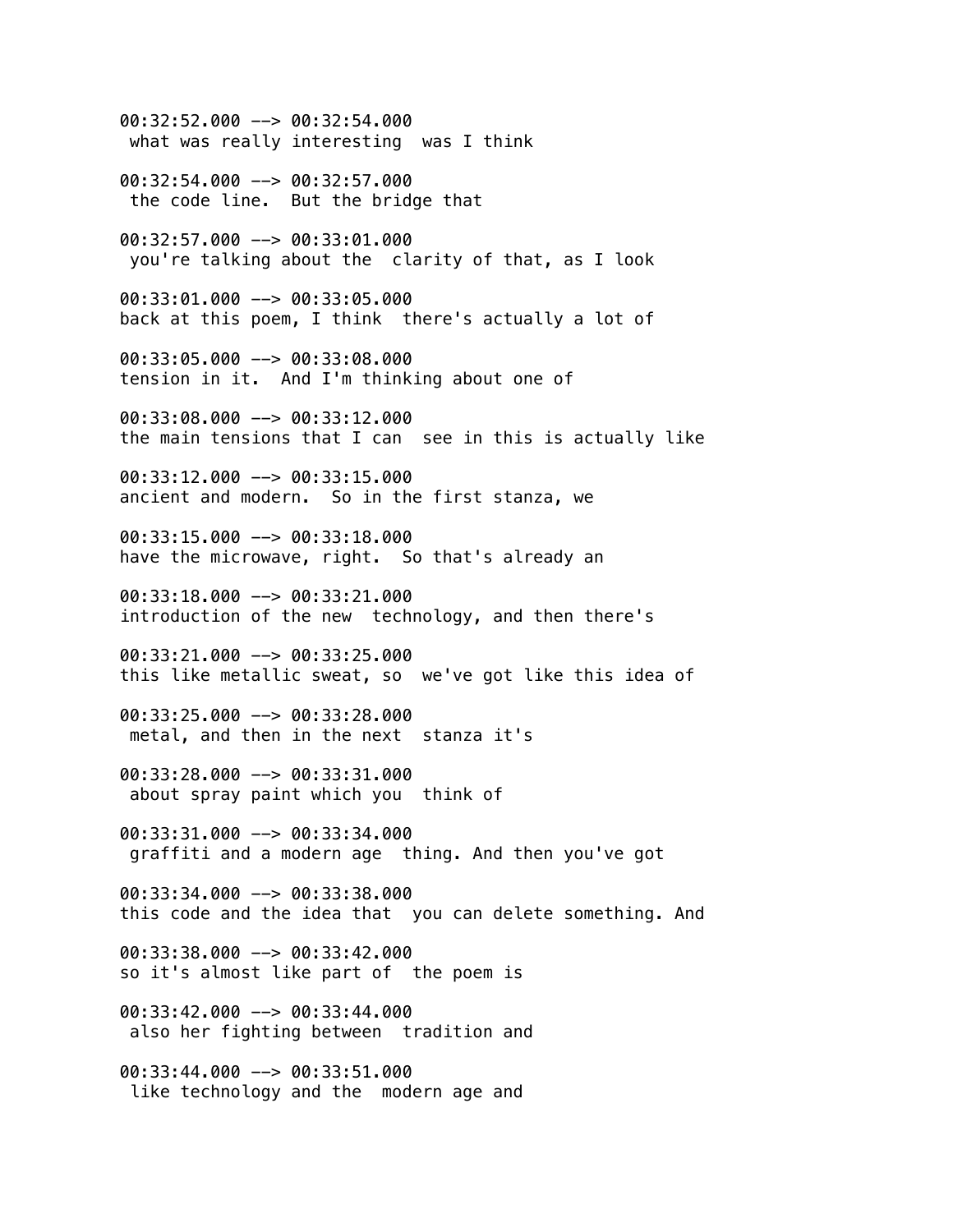00:33:51.000 --> 00:33:55.000 these new age kind of health food shops 00:33:55.000 --> 00:34:00.000 and how, and I think this idea of like 00:34:00.000 --> 00:34:03.000 deleting it like it's code. It's this 00:34:03.000 --> 00:34:06.000 idea of a technology erases so much of 00:34:06.000 --> 00:34:09.000 the kind of tradition and nuance and 00:34:09.000 --> 00:34:14.000 culture and color from it. It's like a 00:34:14.000 --> 00:34:16.000 constant pulling back and forth that I 00:34:16.000 --> 00:34:19.000 thought was really interesting. >> 00:34:19.000 --> 00:34:21.000 Yeah, thank you. Thank you, Josiane. I 00:34:21.000 --> 00:34:25.000 recognize that there's a couple more people that want 00:34:25.000 --> 00:34:29.000 to share, but I'm looking at the time and we are actually 00:34:29.000 --> 00:34:32.000 five minutes over when we should be shifting to 00:34:32.000 --> 00:34:35.000 writing. So we're going to shift to 00:34:35.000 --> 00:34:38.000 writing now and we want to hear people share afterwards 00:34:38.000 --> 00:34:41.000 as well. 00:34:41.000 --> 00:34:50.000 So we'll have 10 to 12 minutes of 00:34:50.000 --> 00:34:54.000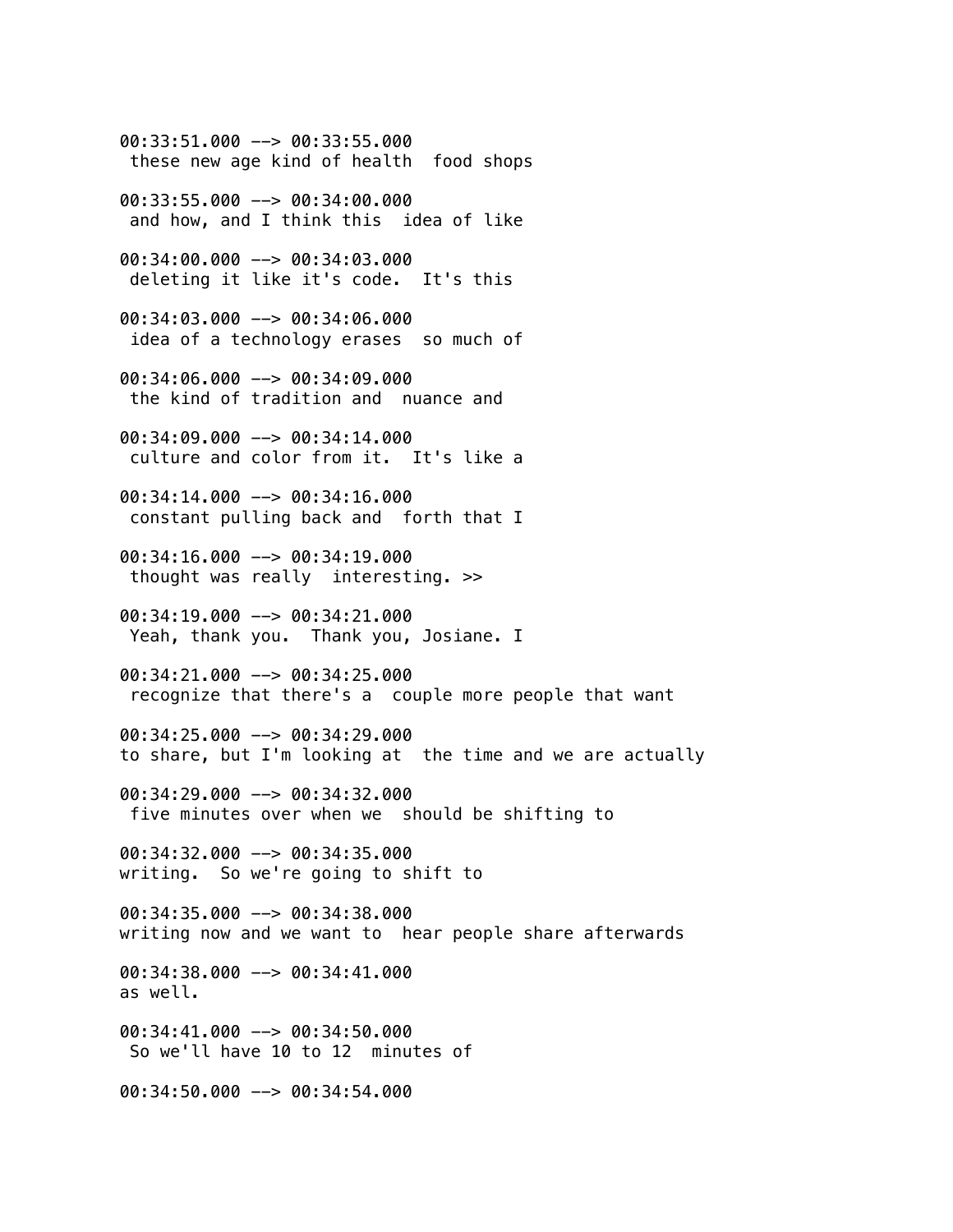writing. And the prompt is, let me call 00:34:54.000 --> 00:34:57.000 it up here. Aha, here we go. And Rowe, 00:34:57.000 --> 00:35:01.000 did you say you want to put that in the 00:35:01.000 --> 00:35:06.000 chat too or you already did?  $\gg$  Yes, I just put it.  $\gg$ 00:35:06.000 --> 00:35:08.000 Okay. Shall I read it aloud? >> 00:35:08.000 --> 00:35:13.000 Yeah, that would be great. >> Okay, so I'm going to read 00:35:13.000 --> 00:35:16.000 aloud what Rowe put in the chat. What routines connect 00:35:16.000 --> 00:35:20.000 you to your family, culture, or ancestors? These could 00:35:20.000 --> 00:35:23.000 also be connected to food, music, location and language. 00:35:23.000 --> 00:35:26.000 How have those routines been received or adopted by 00:35:26.000 --> 00:35:28.000 others? Write about this experience 00:35:28.000 --> 00:35:31.000 and any emotions or questions it brings up. 00:35:31.000 --> 00:35:33.000 >> Wonderful, thank you. So 00:35:33.000 --> 00:35:38.000 I'm going to go ahead and set our timer. I'm going to give 00:35:38.000 --> 00:35:42.000 us eight minutes this time if that's okay just so we have a 00:35:42.000 --> 00:35:46.000 little more time to hear from everyone. And I'll call us 00:35:46.000 --> 00:35:50.000 back from our writing time when that timer is up.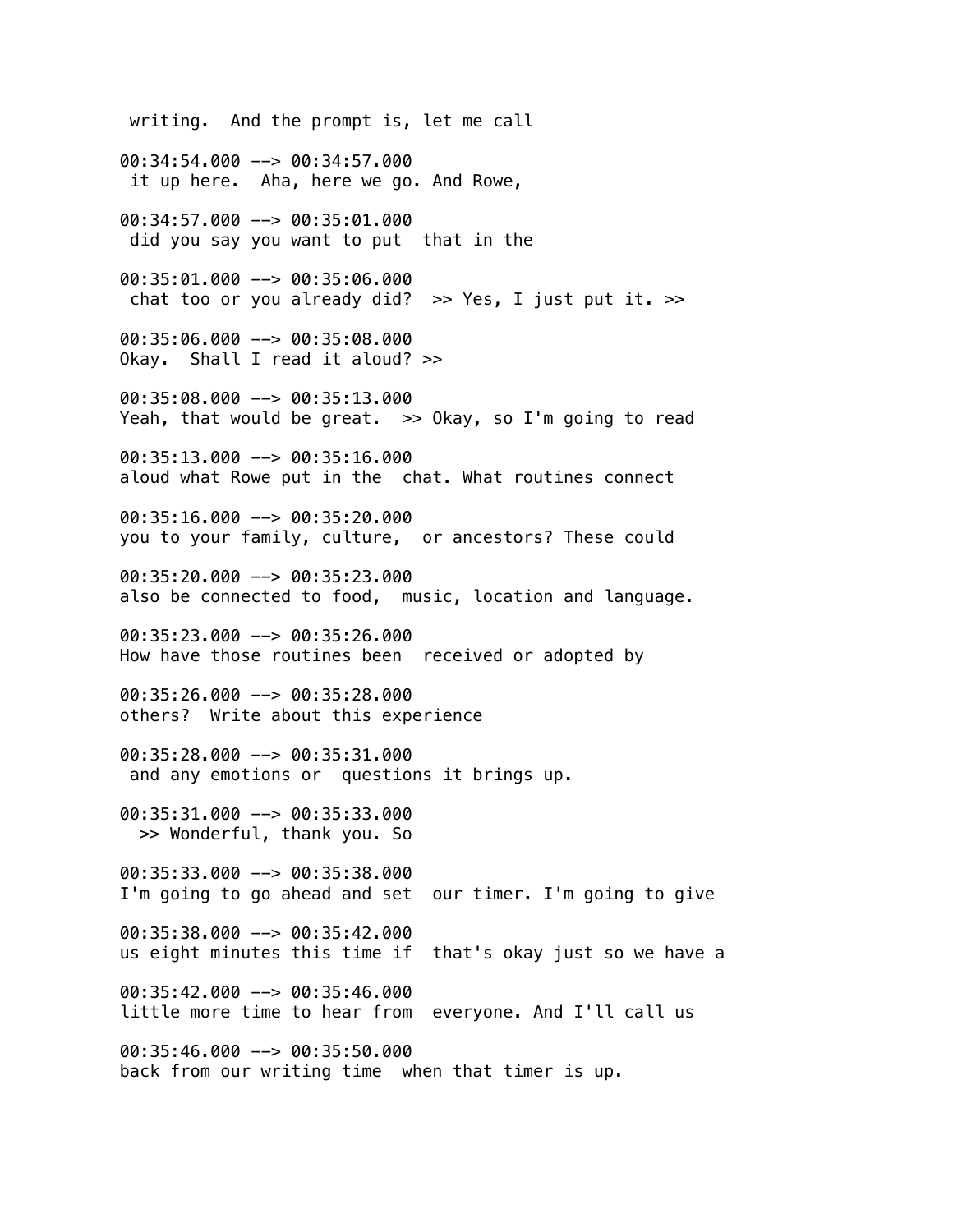00:35:50.000 --> 00:36:20.000 >> Thank you. 00:43:46.000 --> 00:43:48.000 >> That is the end of our 00:43:48.000 --> 00:43:52.000 eight minutes. So go ahead and find the end 00:43:52.000 --> 00:44:07.000 of your sentence or line and we'll come 00:44:07.000 --> 00:44:09.000 back together. So we'll move into the 00:44:09.000 --> 00:44:13.000 sharing portion of our time. And so if 00:44:13.000 --> 00:44:16.000 you could raise your hand which is down 00:44:16.000 --> 00:44:21.000 in the reactions function or put your  $0.44:21.000$   $\rightarrow$  00:44:29.000 name in the chat, Haleh will facilitate 00:44:29.000 --> 00:44:34.000 calling on people as we go. You are 00:44:34.000 --> 00:44:40.000 muted, Haleh. >> Okay, there we go. 00:44:40.000 --> 00:44:44.000 Okay, wade, would you like to start us 00:44:44.000 --> 00:44:47.000 off? >> Yeah. How easily I turn 00:44:47.000 --> 00:44:49.000 away. Any hint, imagined word, can 00:44:49.000 --> 00:44:50.000 tip me 00:44:50.000 --> 00:44:52.000 onto edge as if falling would complete 00:44:52.000 --> 00:44:57.000 my otherness. I reach for the common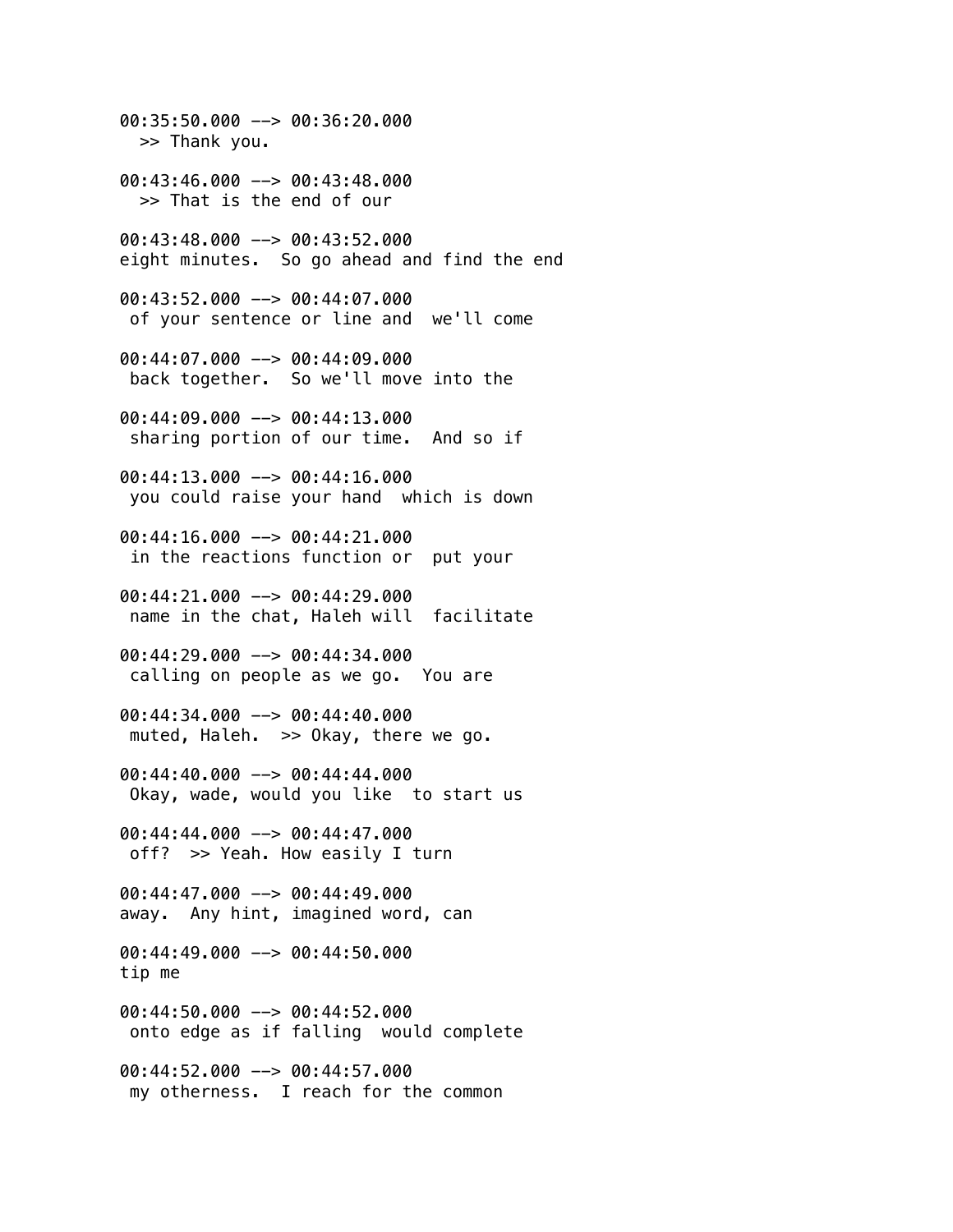00:44:57.000 --> 00:44:59.000 lies, the water cooler chat, come 00:44:59.000 --> 00:45:02.000 internet fore room, come Facebook 00:45:02.000 --> 00:45:05.000 screen, come Reddit thread, I pull 00:45:05.000 --> 00:45:08.000 myself back from the edge as if joining 00:45:08.000 --> 00:45:11.000 a mob could somehow deny my fact. In 00:45:11.000 --> 00:45:13.000 later years I like to pretend that I 00:45:13.000 --> 00:45:16.000 have not so easily swayed. As if this 00:45:16.000 --> 00:45:20.000 immunity were somehow more true and yet 00:45:20.000 --> 00:45:23.000 I persist as comodified. In a warm 00:45:23.000 --> 00:45:28.000 house, my otherness made safely private. 00:45:28.000 --> 00:45:30.000 >> Thank you, Wade. Thank 00:45:30.000 --> 00:45:31.000 you. That 00:45:31.000 --> 00:45:36.000 line about the mob really struck me 00:45:36.000 --> 00:45:38.000 too. Thank you. Could you repeat 00:45:38.000 --> 00:45:39.000 that 00:45:39.000 --> 00:45:42.000 one line? >> I pull myself back from 00:45:42.000 --> 00:45:45.000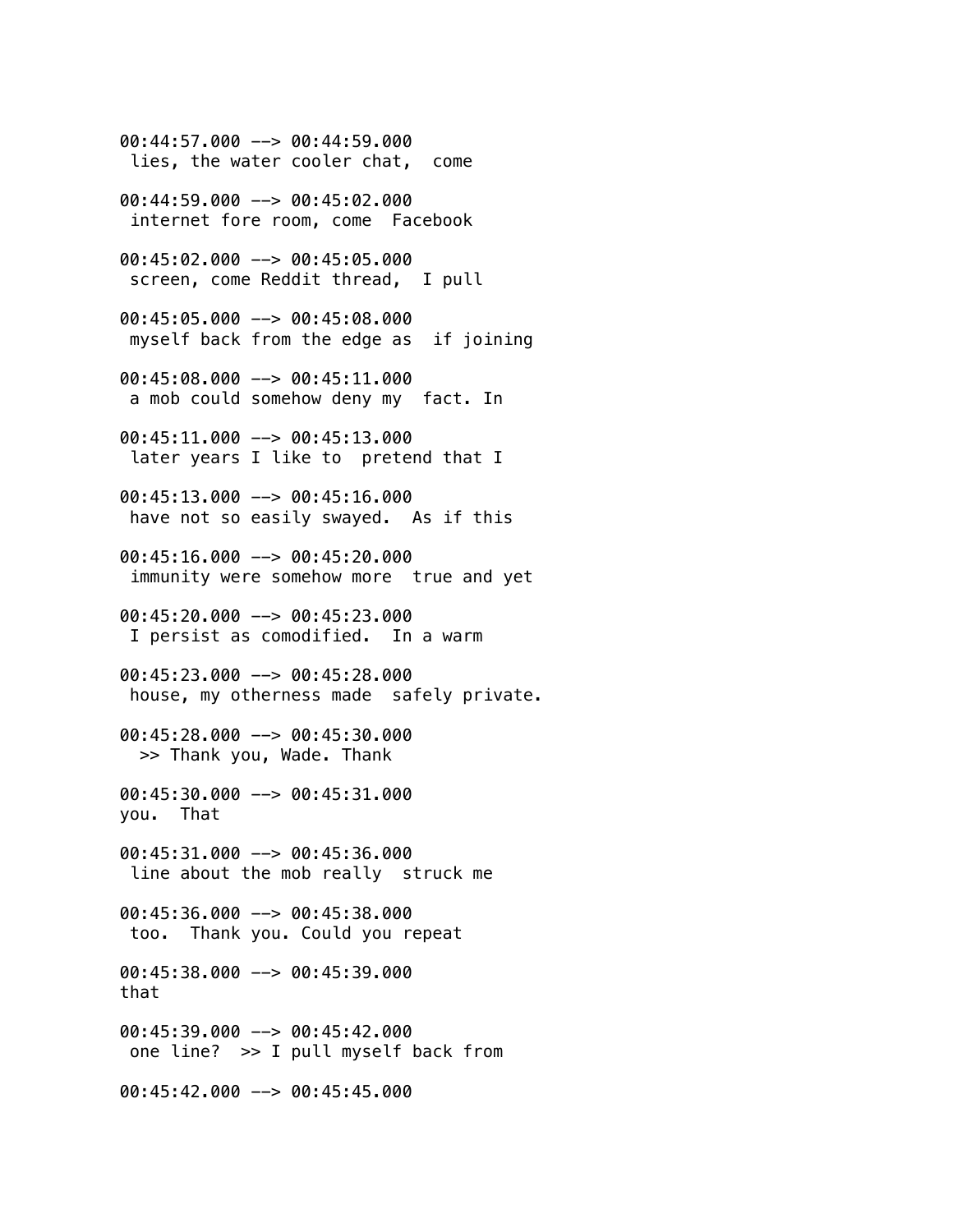the edge as if joining the mob could 00:45:45.000 --> 00:45:50.000 somehow deny my fact. >> Right, thank 00:45:50.000 --> 00:45:52.000 you. Rana, if I'm pronouncing your 00:45:52.000 --> 00:45:55.000 name 00:45:55.000 --> 00:46:04.000 correctly. Rana. >> Hi, it's Rana. >> 00:46:04.000 --> 00:46:07.000 Okay, good. >> Hi. Okay. I am Black 00:46:07.000 --> 00:46:09.000 descended from enslaved Africans, 00:46:09.000 --> 00:46:12.000 captured and carried to the United 00:46:12.000 --> 00:46:15.000 States. Everything my ancestors 00:46:15.000 --> 00:46:17.000 birthed, everything they created was 00:46:17.000 --> 00:46:20.000 coopted into the commercial machine of 00:46:20.000 --> 00:46:25.000 white body supremacy. This is not a 00:46:25.000 --> 00:46:27.000 poem. These are statements. Truths, 00:46:27.000 --> 00:46:33.000 facts. My great, great, great, great 00:46:33.000 --> 00:46:35.000 grandmother Matilda had jet black hair 00:46:35.000 --> 00:46:41.000 reaching her behind which set out from 00:46:41.000 --> 00:46:45.000 her back. Wide enough to set a teacup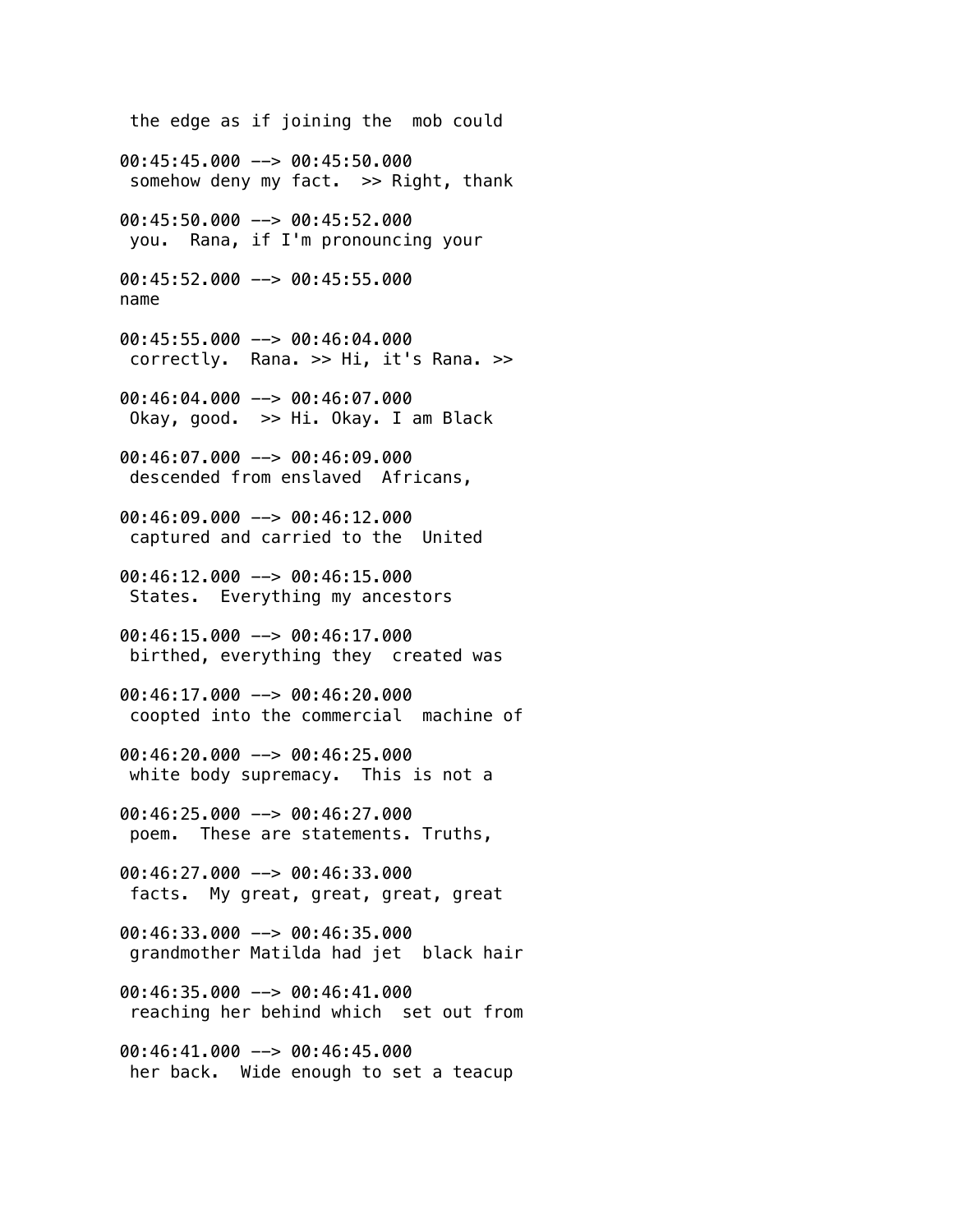00:46:45.000 --> 00:46:48.000 on. Great aunt Louise asked her

00:46:48.000 --> 00:46:50.000 grandmother and they said it's true, we

00:46:50.000 --> 00:46:54.000 came from an island off the edge of

00:46:54.000 --> 00:46:57.000 Africa. Matilda produced children who

00:46:57.000 --> 00:46:59.000 labored first breath to last breath.

00:46:59.000 --> 00:47:01.000 Even after the last breath our cells

00:47:01.000 --> 00:47:06.000 were captured, commercialized, our

00:47:06.000 --> 00:47:08.000 bones were bottled rather than buried,

00:47:08.000 --> 00:47:10.000 studied, unwillingly scientific

00:47:10.000 --> 00:47:13.000 participants for the advancement of

00:47:13.000 --> 00:47:16.000 humanity. Everything we ever birthed,

00:47:16.000 --> 00:47:20.000 everything we created, bottled,

 $00:47:20.000$  -->  $00:47:25.000$ stickered, cashed out to the highest

00:47:25.000 --> 00:47:27.000 bidder. Thank you. >> Thank you, Rana.

00:47:27.000 --> 00:47:30.000 Thank you so much. Say it. Thank you.

00:47:30.000 --> 00:47:34.000 And I also agree a few people wrote in

00:47:34.000 --> 00:47:44.000 the chat, our bones were bottled really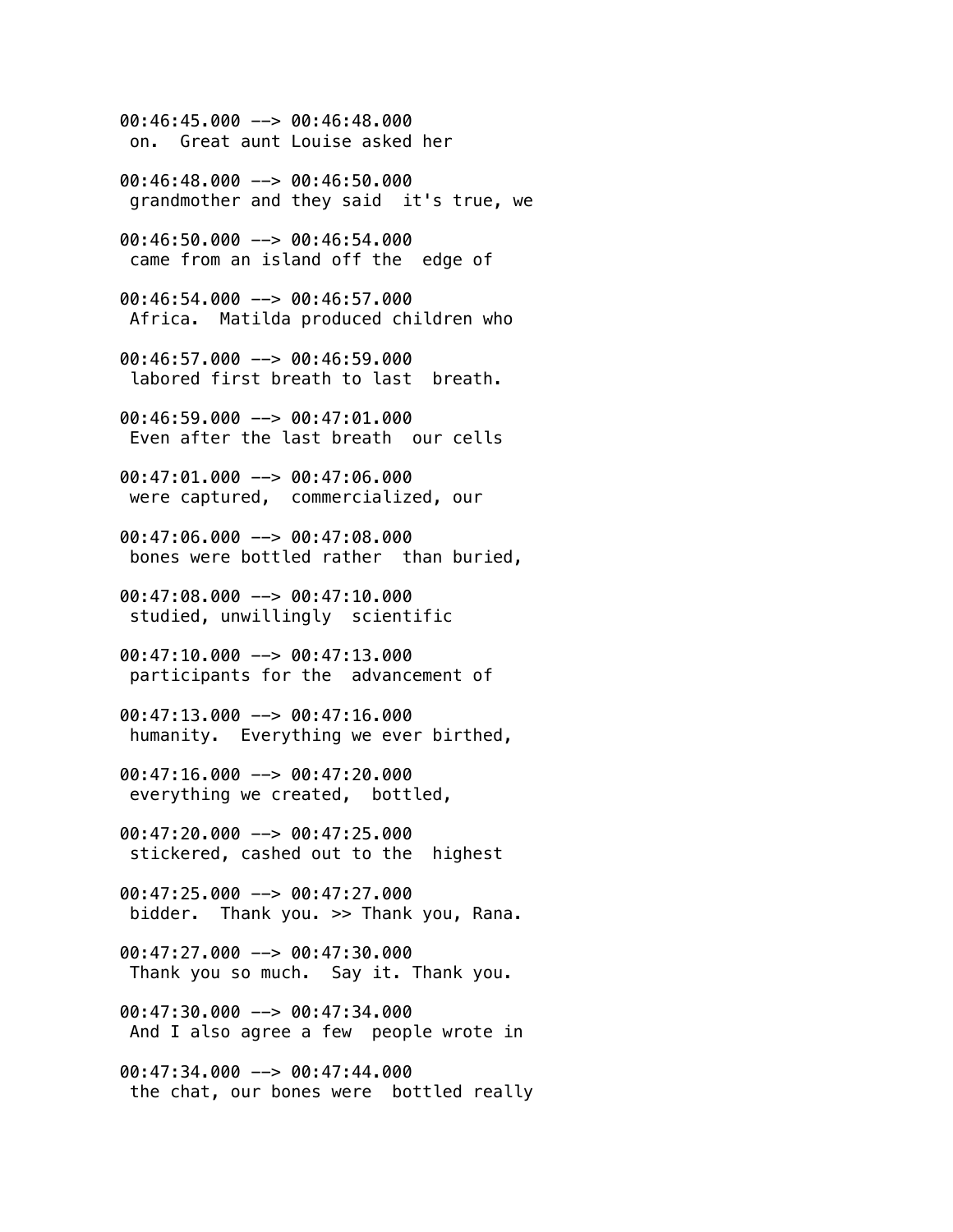00:47:44.000 --> 00:47:47.000 struck me too. Katie. >> I love a 00:47:47.000 --> 00:47:51.000 quiet room now. It's jarring to walk 00:47:51.000 --> 00:47:54.000 into a room full of noise, the TV 00:47:54.000 --> 00:47:56.000 blaring with news or sports. But this 00:47:56.000 --> 00:48:00.000 is what I grew up with, the soundtrack 00:48:00.000 --> 00:48:05.000 of my story set to NASCAR races, the 00:48:05.000 --> 00:48:09.000 loud engines rev or the dulcet tones of 00:48:09.000 --> 00:48:12.000 a golf broadcaster. I don't want this 00:48:12.000 --> 00:48:15.000 raucous anymore, the emotion-dulling 00:48:15.000 --> 00:48:17.000 roar. Give me myself and the music 00:48:17.000 --> 00:48:18.000 of 00:48:18.000 --> 00:48:25.000 pen to page. The clicking of computer 00:48:25.000 --> 00:48:28.000 keys Kwai thely -- quietly filling my 00:48:28.000 --> 00:48:30.000 days. Give my ignorance ears and 00:48:30.000 --> 00:48:36.000 let me 00:48:36.000 --> 00:48:43.000 hear myself think. >> Hmmm, an ode to 00:48:43.000 --> 00:48:49.000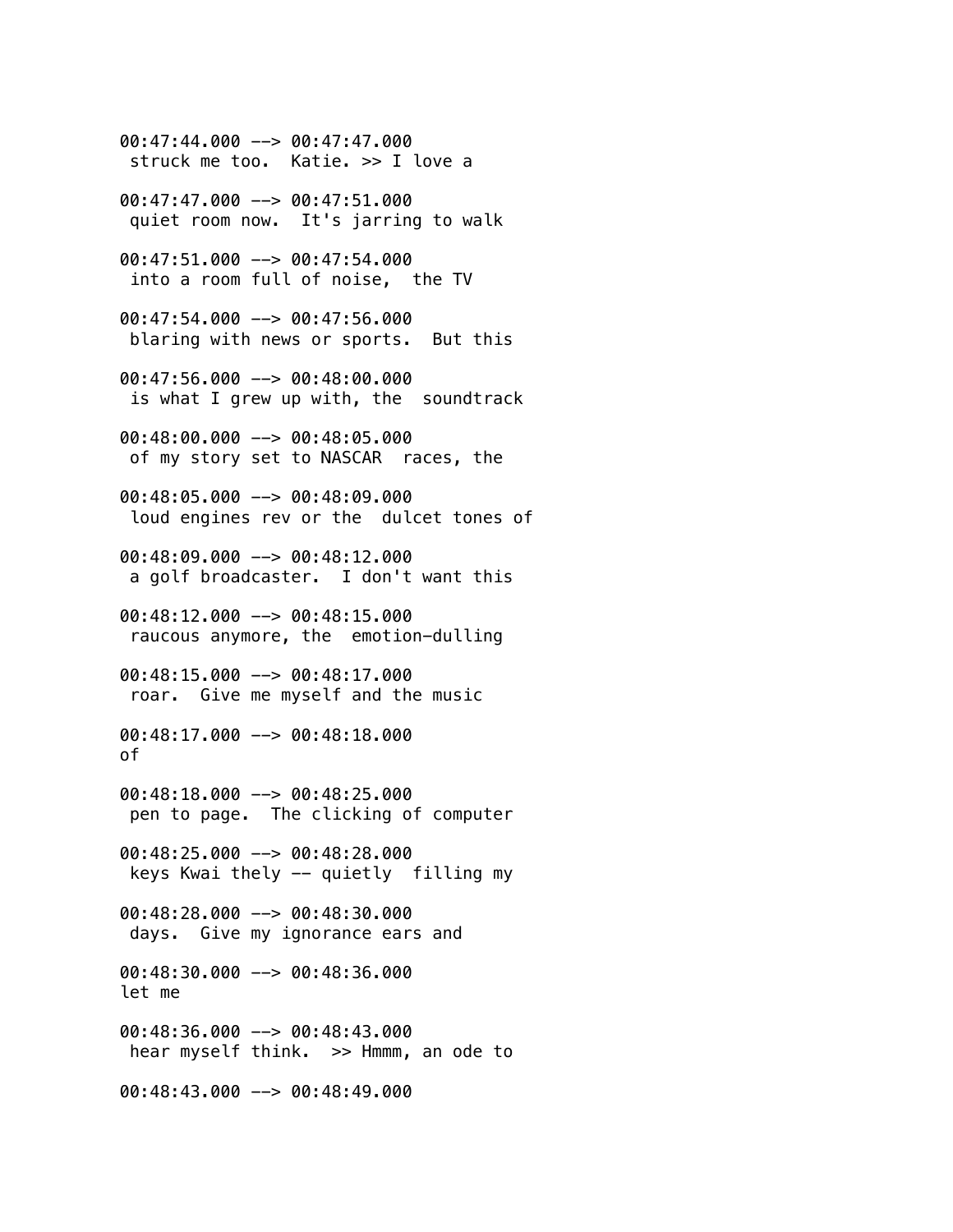silence. Beautiful, thank you. Mimi. 00:48:49.000 --> 00:48:52.000 >> Okay, can you hear me? Can 00:48:52.000 --> 00:48:55.000 you 00:48:55.000 --> 00:49:00.000 hear me? >> Yes. >> Okay. Early 00:49:00.000 --> 00:49:02.000 mornings awaken from a deep slumber. 00:49:02.000 --> 00:49:04.000 Performing personal hygiene with no 00:49:04.000 --> 00:49:08.000 time to spare. Mother praying, father 00:49:08.000 --> 00:49:13.000 waiting and breakfast is served. Grits 00:49:13.000 --> 00:49:18.000 with butter, bacon and toast, washed 00:49:18.000 --> 00:49:21.000 down with water. Gospel music blasting, 00:49:21.000 --> 00:49:23.000 praising the lord with no guilt or 00:49:23.000 --> 00:49:25.000 shame. Church is dismissed, we're on 00:49:25.000 --> 00:49:28.000 our way in a station wagon full. Small 00:49:28.000 --> 00:49:31.000 little children on laps while older 00:49:31.000 --> 00:49:35.000 ones riding on the seat. Arriving home 00:49:35.000 --> 00:49:40.000 with a preacher behind and family in 00:49:40.000 --> 00:49:42.000 the distance. >> Thank you, Mimi.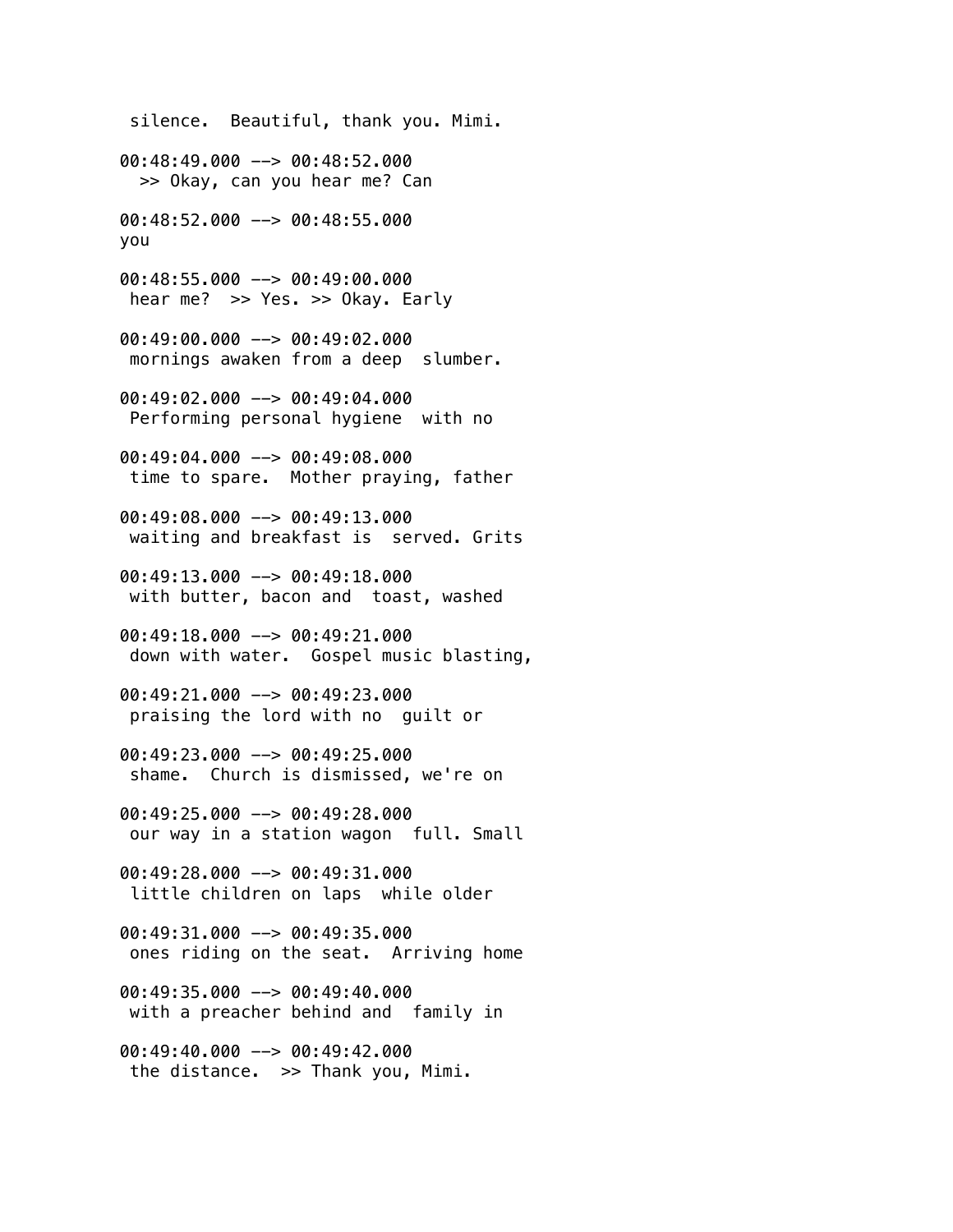00:49:42.000 --> 00:49:48.000 Praising God with no, I wanted to hear

00:49:48.000 --> 00:49:59.000 that again, with no shame.  $>> Yes.$ 

00:49:59.000 --> 00:50:03.000 Yeah. Thank you. Elena. >> Hi

00:50:03.000 --> 00:50:07.000 everyone. Hi, Haleh. I'm so happy to

00:50:07.000 --> 00:50:11.000 see you and I can't stress enough your

00:50:11.000 --> 00:50:13.000 book the translations of Rumi called

00:50:13.000 --> 00:50:19.000 Gold. >> Thank you, Elena. I'm glad

00:50:19.000 --> 00:50:22.000 it's in your hands. >> That's the

00:50:22.000 --> 00:50:24.000 commercial. Okay, so of course I wrote

00:50:24.000 --> 00:50:27.000 about the Adobe. My family comes from

00:50:27.000 --> 00:50:32.000 the Philippines, Spain, and France.

00:50:32.000 --> 00:50:36.000 They came here believing in America.

00:50:36.000 --> 00:50:40.000 Before my mother died we had hot dogs,

00:50:40.000 --> 00:50:43.000 hamburgers, roast beef, turkey, and

00:50:43.000 --> 00:50:49.000 grilled cheese, Americanizing our

00:50:49.000 --> 00:50:53.000 pallets was the agenda of my clan. Yet

00:50:53.000 --> 00:51:09.000 one little international word made us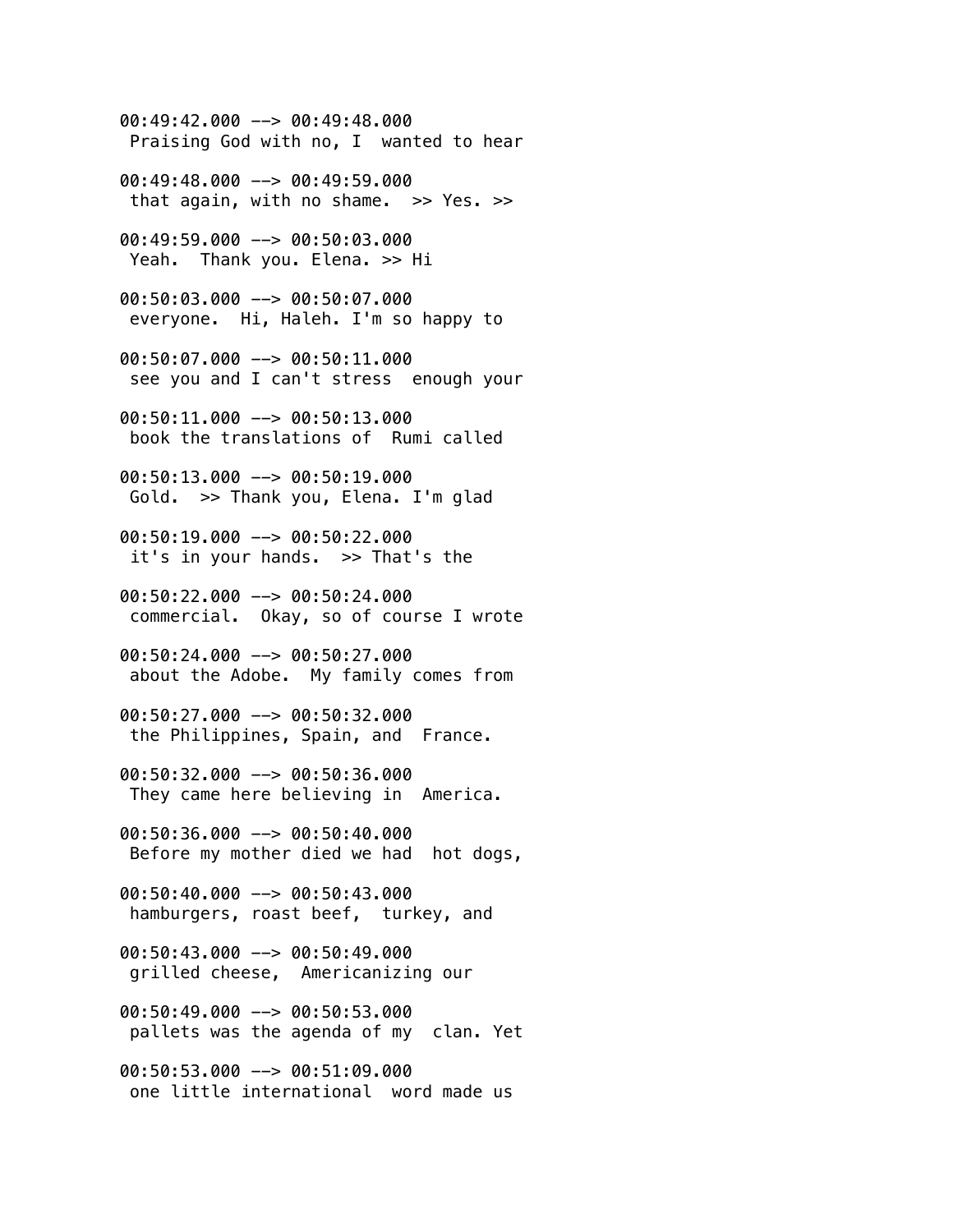00:51:09.000 --> 00:51:11.000 salivate into a Pavlovian frenzy, 00:51:11.000 --> 00:51:14.000 adobe. Chicken, pork, that savory, 00:51:14.000 --> 00:51:17.000 sweet fall apart meat with sticky 00:51:17.000 --> 00:51:25.000 jasmine white rice was the longed for 00:51:25.000 --> 00:51:29.000 menu whenever my father could and got 00:51:29.000 --> 00:51:31.000 it. Every country has their 00:51:31.000 --> 00:51:36.000 Adobo. My 00:51:36.000 --> 00:51:40.000 aunt's was sublime. We spoke Spanish at 00:51:40.000 --> 00:51:45.000 the dinner table. Tagalo was the code 00:51:45.000 --> 00:51:48.000 language when my parents had secrets. 00:51:48.000 --> 00:51:54.000 Adobo, a link to my past. Thank you. 00:51:54.000 --> 00:51:56.000 >> Thank you, Elena. Thank 00:51:56.000 --> 00:52:06.000 you so 00:52:06.000 --> 00:52:09.000 much. Beautiful. Nina. >> We're a 00:52:09.000 --> 00:52:12.000 chain of locks where mothers are the 00:52:12.000 --> 00:52:14.000 only ones who hold the keys of 00:52:14.000 --> 00:52:17.000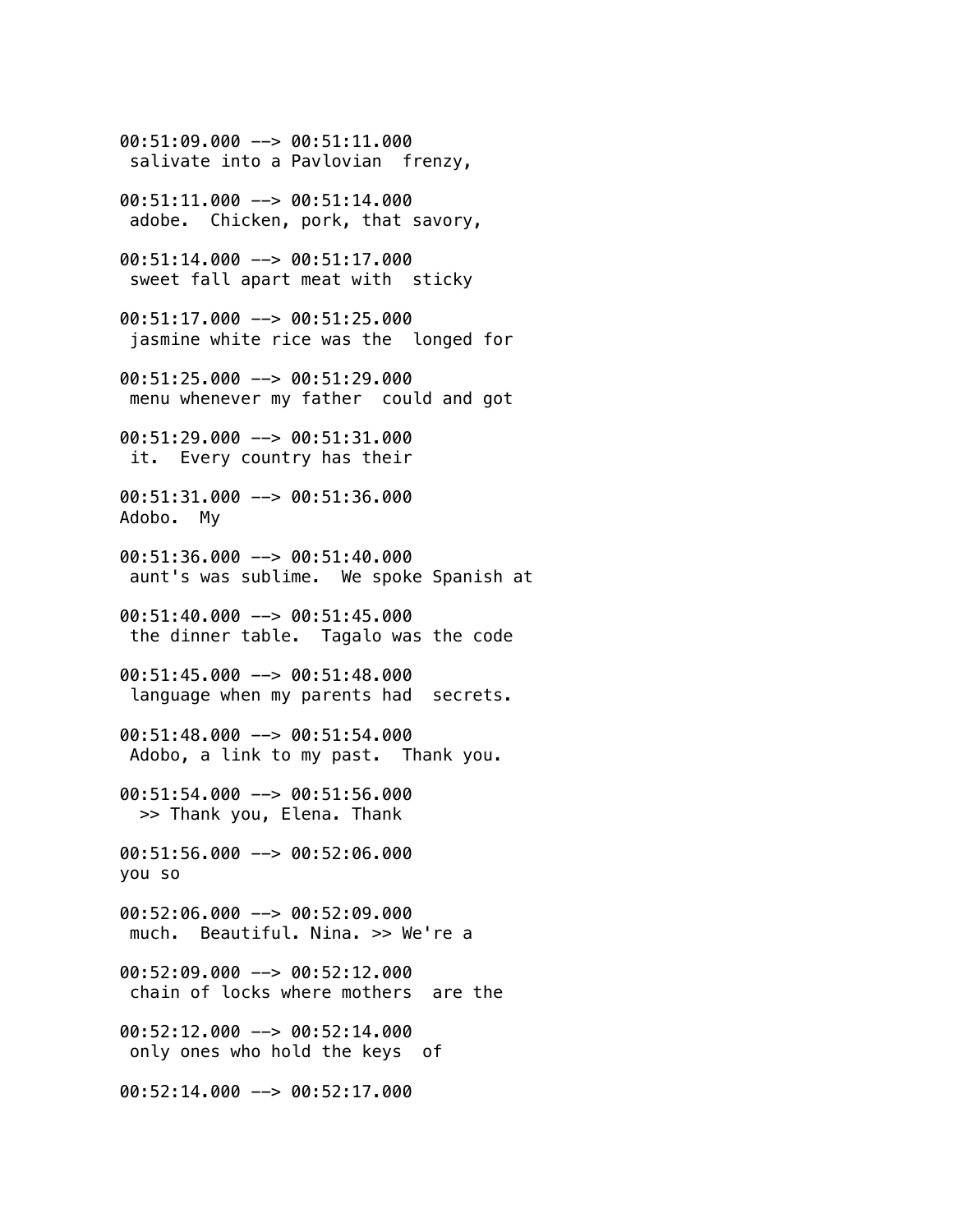knowledge. The rest of us walk around 00:52:17.000 --> 00:52:20.000 with the gaps. It's not that we're 00:52:20.000 --> 00:52:23.000 secretive, we just don't ask the right 00:52:23.000 --> 00:52:29.000 questions. So only mothers know their 00:52:29.000 --> 00:52:36.000 daughters, only mothers know their 00:52:36.000 --> 00:52:49.000 sons. That's it, short. >> And 00:52:49.000 --> 00:52:53.000 powerful. Thank you. Oksana. >> Sorry, 00:52:53.000 --> 00:52:56.000 I was trying to type something in the 00:52:56.000 --> 00:52:58.000 chat. Okay. Thank you so much, let 00:52:58.000 --> 00:53:01.000 me 00:53:01.000 --> 00:53:04.000 see, I've got to find my poem. This 00:53:04.000 --> 00:53:07.000 season of transition where location 00:53:07.000 --> 00:53:09.000 back to Portugal. Routine is 00:53:09.000 --> 00:53:12.000 nonexistent. The shedding has begun 00:53:12.000 --> 00:53:17.000 since last year December. While winter 00:53:17.000 --> 00:53:19.000 brought nostalgia, inexplicable tears, 00:53:19.000 --> 00:53:23.000 dancing, at odd times. 1:00 not the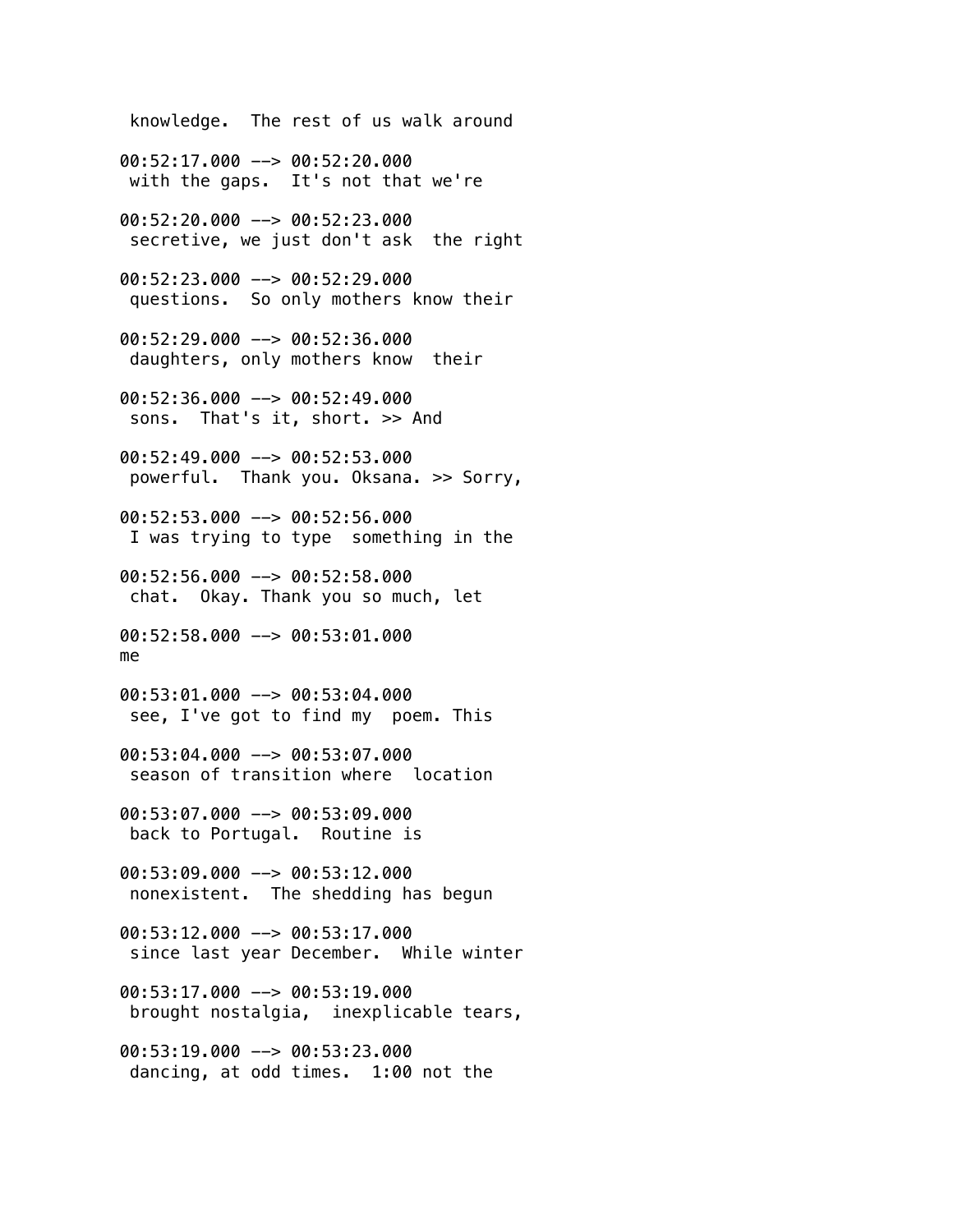00:53:23.000 --> 00:53:26.000 time of hour for waking my limbs out of

00:53:26.000 --> 00:53:29.000 dormancy, that it was inevitable that a

00:53:29.000 --> 00:53:32.000 baby, perhaps a tiny, puny fetus was

00:53:32.000 --> 00:53:34.000 growing nowhere inside my belly. I felt

00:53:34.000 --> 00:53:37.000 so strongly as my days were dismantle

00:53:37.000 --> 00:53:41.000 and torn apart. The ligaments

00:53:41.000 --> 00:53:45.000 connecting my internal organs, nature

00:53:45.000 --> 00:53:48.000 basking providing shade of sunlight,

 $00:53:48.000$   $\rightarrow$  00:53:56.000 oxygen where wild and free without

00:53:56.000 --> 00:54:00.000 judgment. A hint of salt in wounds

00:54:00.000 --> 00:54:09.000 where in conversations with mom.

00:54:09.000 --> 00:54:14.000 Feeling plucked like a flower and

00:54:14.000 --> 00:54:21.000 comforted. ¶ I can't see the forest

00:54:21.000 --> 00:54:30.000 from the trees ¶ Do you wait for me Do

 $00:54:30.000$  -->  $00:54:35.000$ you wait for me ¶ ¶ Do you wait for me

00:54:35.000 --> 00:54:39.000 My evergreen  $\P$  Thank you. >> Thank

00:54:39.000 --> 00:54:43.000 you, Oksana. And thank you for bringing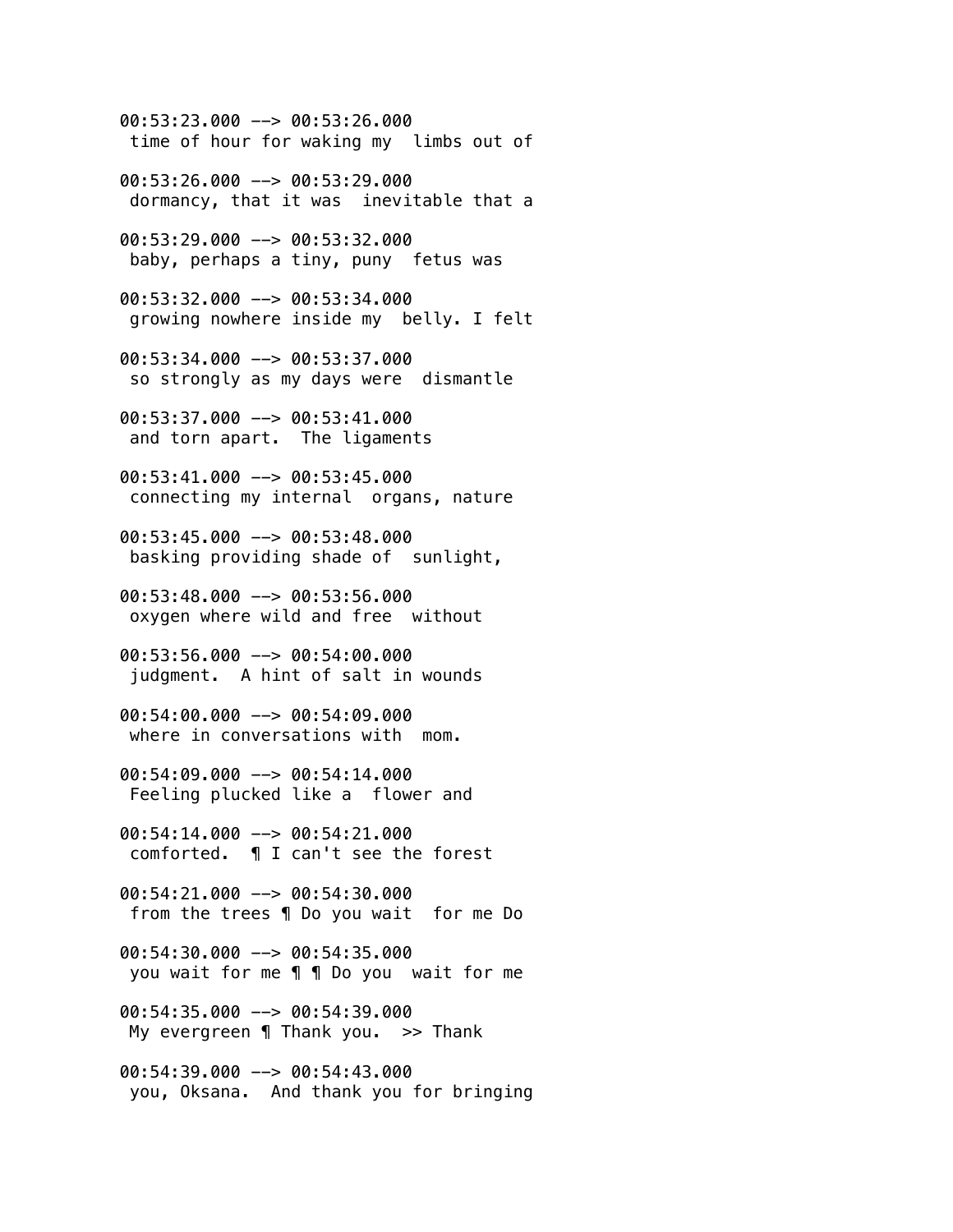00:54:43.000 --> 00:54:54.000 your beautiful voice in two ways into

00:54:54.000 --> 00:54:59.000 the piece. Thank you. Very touching.

 $00:54:59.000$  -->  $00:55:01.000$ Troy. >> Thanks. This is called the

00:55:01.000 --> 00:55:04.000 family prayer. From before language

00:55:04.000 --> 00:55:07.000 came to me sitting in the wooden

00:55:07.000 --> 00:55:10.000 highchair, strapped in with sweaty,

00:55:10.000 --> 00:55:12.000 chunky legs, slipping on peas and

00:55:12.000 --> 00:55:15.000 bananas, the family meal would not

00:55:15.000 --> 00:55:17.000 begin until hands were folded and heads

00:55:17.000 --> 00:55:20.000 were bowed and prayers were uttered in

00:55:20.000 --> 00:55:23.000 reverence for what was shared or in a

00:55:23.000 --> 00:55:25.000 plea for enough or direction or

00:55:25.000 --> 00:55:28.000 permission by way of blessing. This

00:55:28.000 --> 00:55:31.000 practice repeated before every meal and

00:55:31.000 --> 00:55:33.000 then after dessert was served, a

00:55:33.000 --> 00:55:36.000 reading from scriptures and as we grew

00:55:36.000 --> 00:55:39.000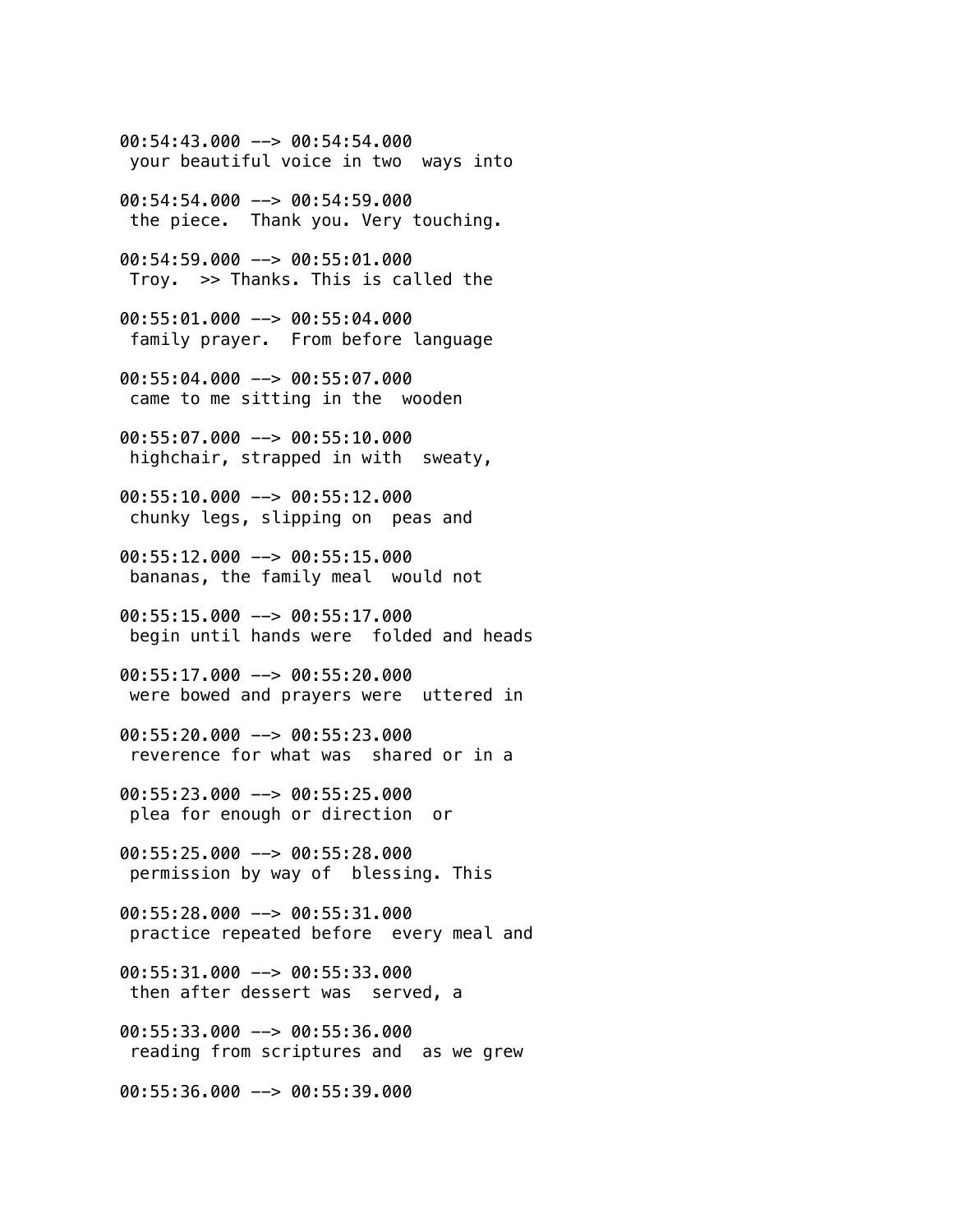older commentary, discussions, and

00:55:39.000 --> 00:55:41.000 permission by way of acknowledgment and

00:55:41.000 --> 00:55:45.000 more prayer. What began as nest grew to

00:55:45.000 --> 00:55:48.000 feel like cage, embarrassment as any

00:55:48.000 --> 00:55:53.000 teenager might about family otherness

00:55:53.000 --> 00:55:55.000 followed by grief, then exile, and then

00:55:55.000 --> 00:55:57.000 curiosity. For years it felt that the

00:55:57.000 --> 00:56:01.000 only way back to family was to fawn

00:56:01.000 --> 00:56:06.000 into a life of asking for permission or

00:56:06.000 --> 00:56:09.000 granting it. But the nest swarms and

00:56:09.000 --> 00:56:13.000 forms around you anyways. Even meals

00:56:13.000 --> 00:56:16.000 with no one to pray to. And today my

00:56:16.000 --> 00:56:19.000 children have all the permission I could imagine,

00:56:19.000 --> 00:56:22.000 but no familiarity with prayer or scripture, and I

00:56:22.000 --> 00:56:26.000 wonder if my

00:56:26.000 --> 00:56:30.000 permission is home enough for them.

00:56:30.000 --> 00:56:34.000 Thanks. >> Thank you, Troy. What began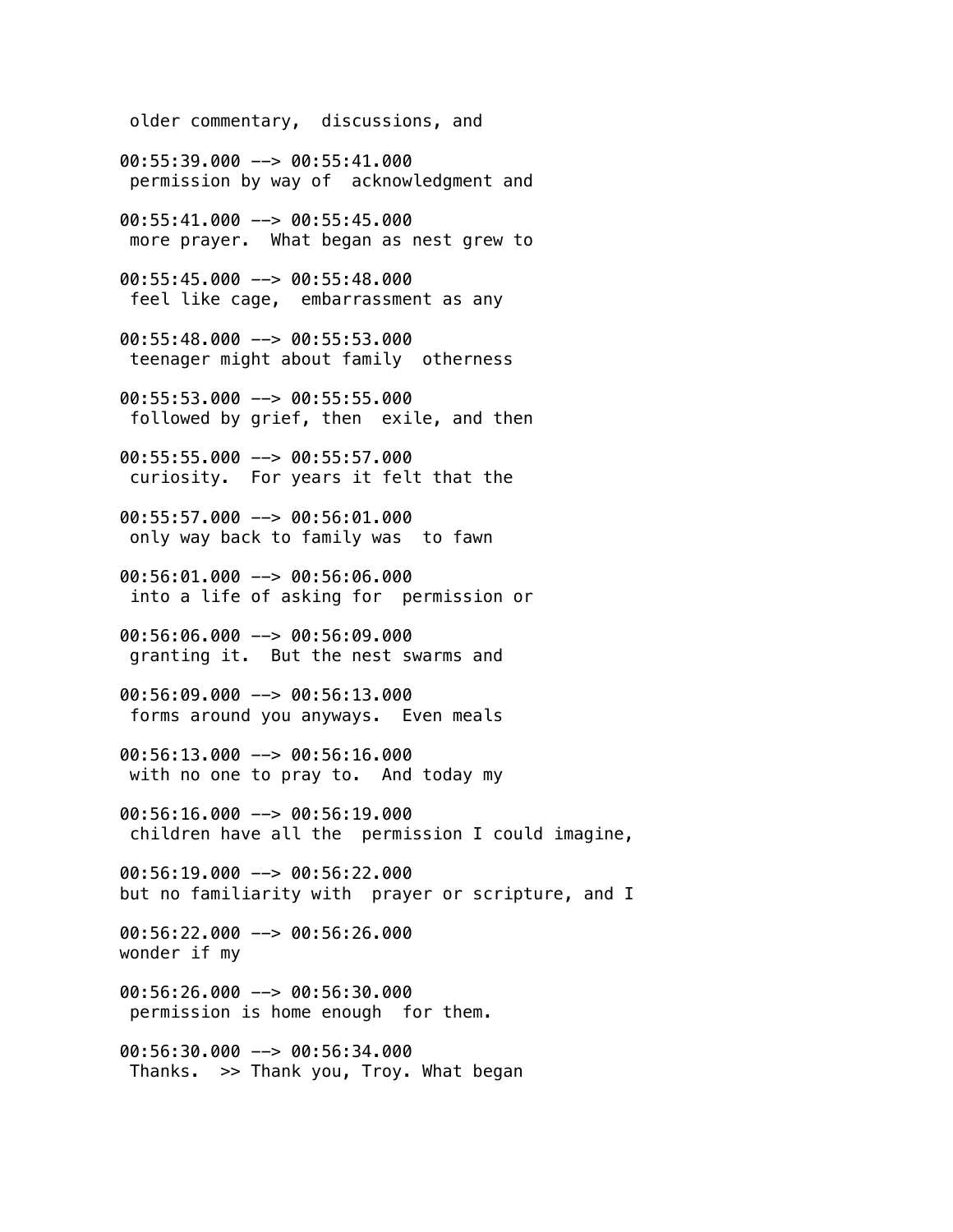00:56:34.000 --> 00:56:42.000 as nest became cage. Very, very moving.

00:56:42.000 --> 00:56:44.000 Thank you so much. Silvi. And Silvi

00:56:44.000 --> 00:56:46.000 will, I'm sorry. There's another hand,

00:56:46.000 --> 00:56:50.000 but I did get the message that we have

00:56:50.000 --> 00:56:53.000 time for one more share because we do

00:56:53.000 --> 00:56:58.000 have to end at 4:00. Silvi, are you

00:56:58.000 --> 00:57:03.000 there?  $>> I'm here. >> Perfect. >>$ 

00:57:03.000 --> 00:57:06.000 Hello. Okay, so saying buenos Dias to

00:57:06.000 --> 00:57:08.000 strangers in the lift. Washing your

00:57:08.000 --> 00:57:11.000 teeth after every meal because God

00:57:11.000 --> 00:57:13.000 forbid if you have bad breath lightning

00:57:13.000 --> 00:57:16.000 will strike you. You may actually be

00:57:16.000 --> 00:57:18.000 banished if you're found smelling like

00:57:18.000 --> 00:57:21.000 anything but crispy clean. Usually we

 $00:57:21.000$  -->  $00:57:27.000$ are called extra, the body doesn't need

00:57:27.000 --> 00:57:30.000 to be washed everyday they say. Try

00:57:30.000 --> 00:57:32.000 telling you that when she cussed you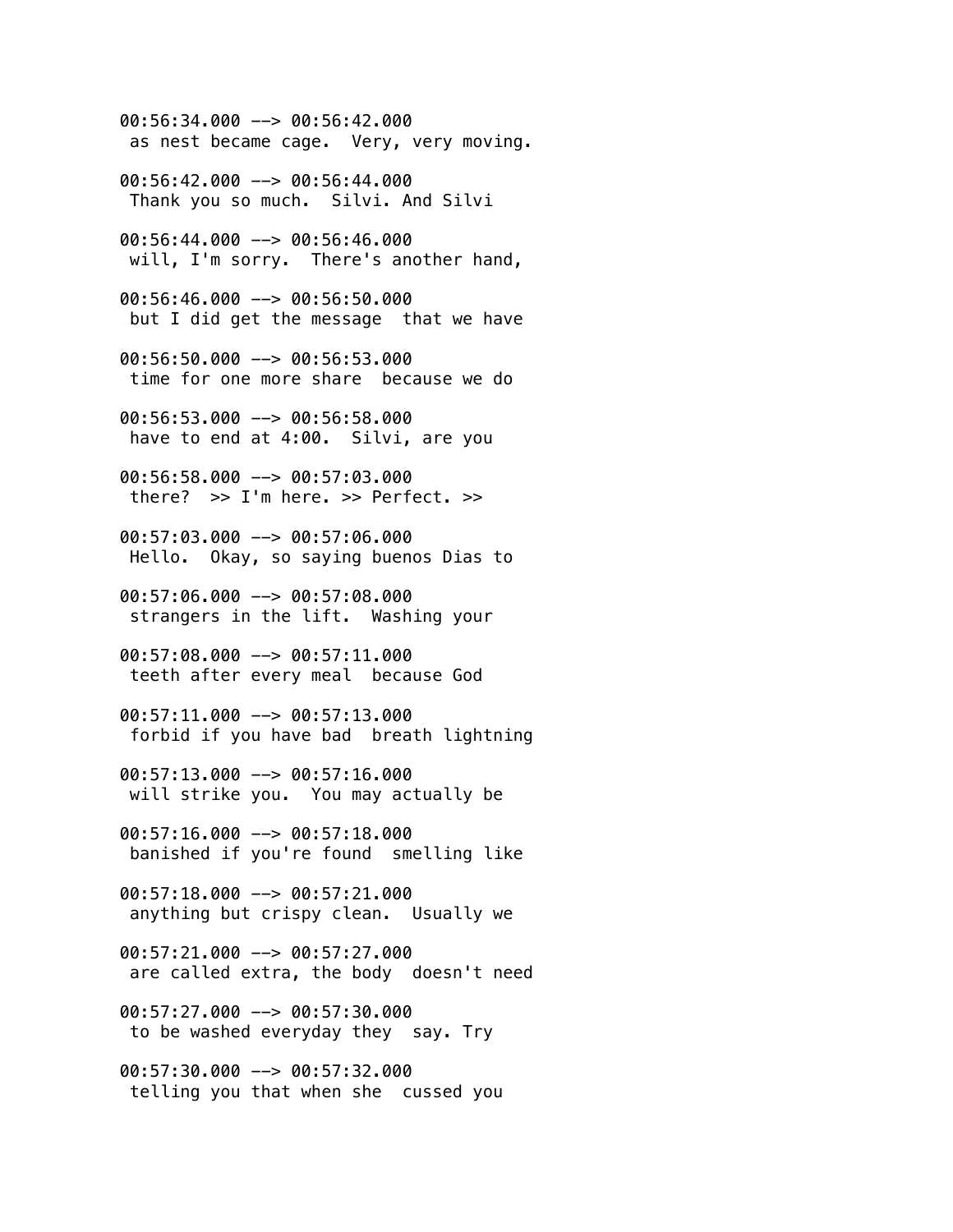00:57:32.000 --> 00:57:35.000 out for being around dirt. The music

00:57:35.000 --> 00:57:38.000 always manages to put you in a dancing

00:57:38.000 --> 00:57:41.000 mood. You want to clean the house,

00:57:41.000 --> 00:57:43.000 salsa. You wanted to get cooking,

00:57:43.000 --> 00:57:46.000 salsa. You want to get ready for a

00:57:46.000 --> 00:57:49.000 cute day, salsa. Family gathering, don't

00:57:49.000 --> 00:57:52.000 forget to put on salsa, otherwise they

00:57:52.000 --> 00:57:55.000 will never forgive you or forget you.

00:57:55.000 --> 00:58:00.000 All the laughter, all the hair flipping

00:58:00.000 --> 00:58:05.000 around the dance floor. Check the moves

00:58:05.000 --> 00:58:09.000 out, don't blink and miss them. It's a

00:58:09.000 --> 00:58:12.000 work of art. >> Woohoo. The poem was

00:58:12.000 --> 00:58:14.000 dancing with salsa too. Thank you,

00:58:14.000 --> 00:58:17.000 Silvi. I know Rowe is going to close

00:58:17.000 --> 00:58:21.000 us out. I just want to say one thing

00:58:21.000 --> 00:58:24.000 that Katie brought to mind in her ode to

00:58:24.000 --> 00:58:26.000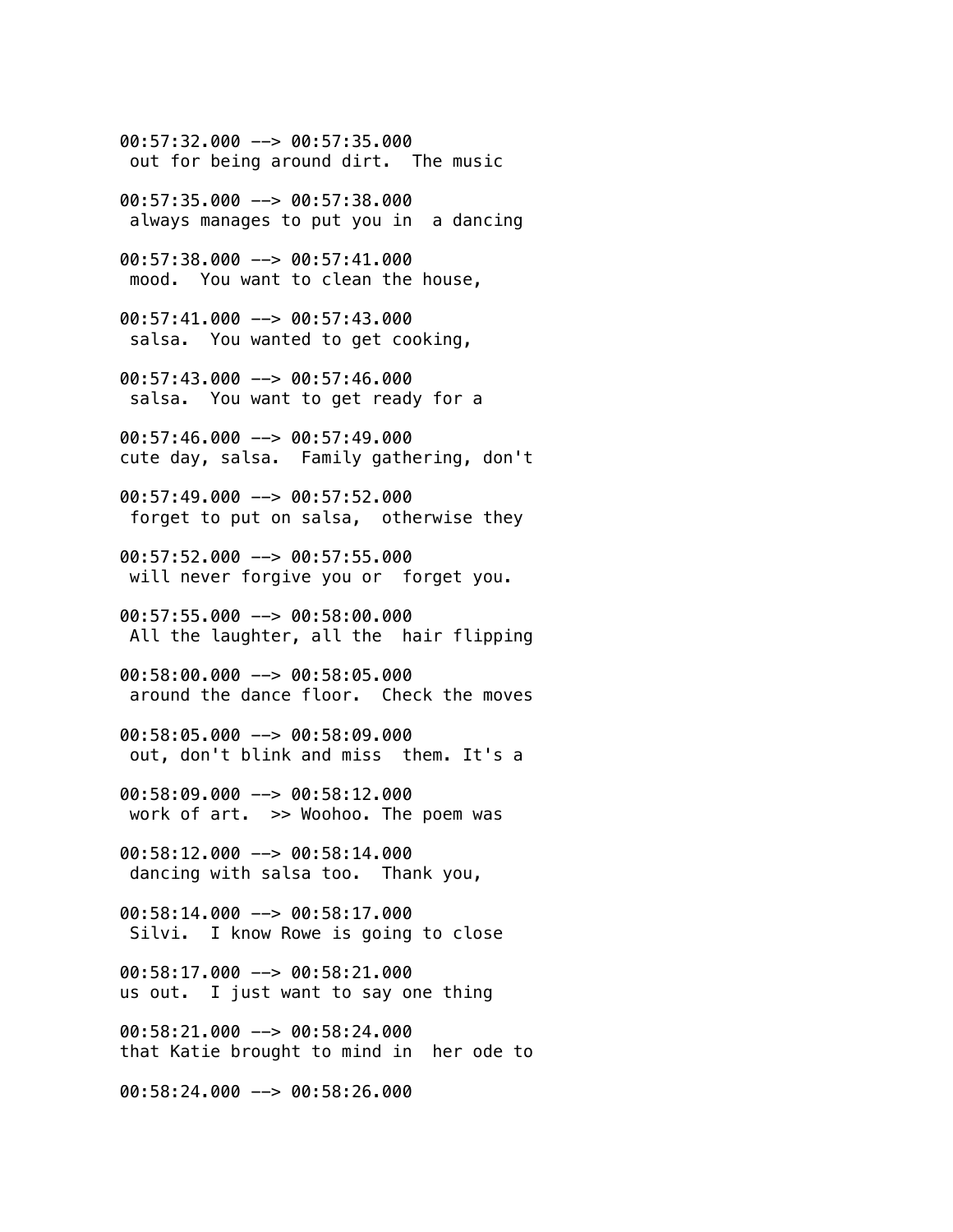silence which was more than that, but 00:58:26.000 --> 00:58:29.000 Marilyn Nelson's line, poetry emerges 00:58:29.000 --> 00:58:32.000 from silence and leaves us in silence. 00:58:32.000 --> 00:58:34.000 >> Beautiful. Yeah, thank you 00:58:34.000 --> 00:58:37.000 all for sharing. Just a little kind of 00:58:37.000 --> 00:58:40.000 housekeeping before we hear the poem 00:58:40.000 --> 00:58:43.000 once more before we leave, we will have 00:58:43.000 --> 00:58:46.000 two more gatherings this month. So next 00:58:46.000 --> 00:58:49.000 Wednesday and the Wednesday following. 00:58:49.000 --> 00:58:53.000 I will follow up with an email with the 00:58:53.000 --> 00:58:55.000 recording from today, how to get in 00:58:55.000 --> 00:58:58.000 touch with Haleh and Sonya and links to 00:58:58.000 --> 00:59:02.000 our next gatherings and also Haleh will 00:59:02.000 --> 00:59:05.000 be coming to Cincinnati July 14th for a 00:59:05.000 --> 00:59:07.000 reading at the Woodward Theater. If 00:59:07.000 --> 00:59:10.000 you're local, we hope to see you. If 00:59:10.000 --> 00:59:12.000 not we're figuring out virtually how to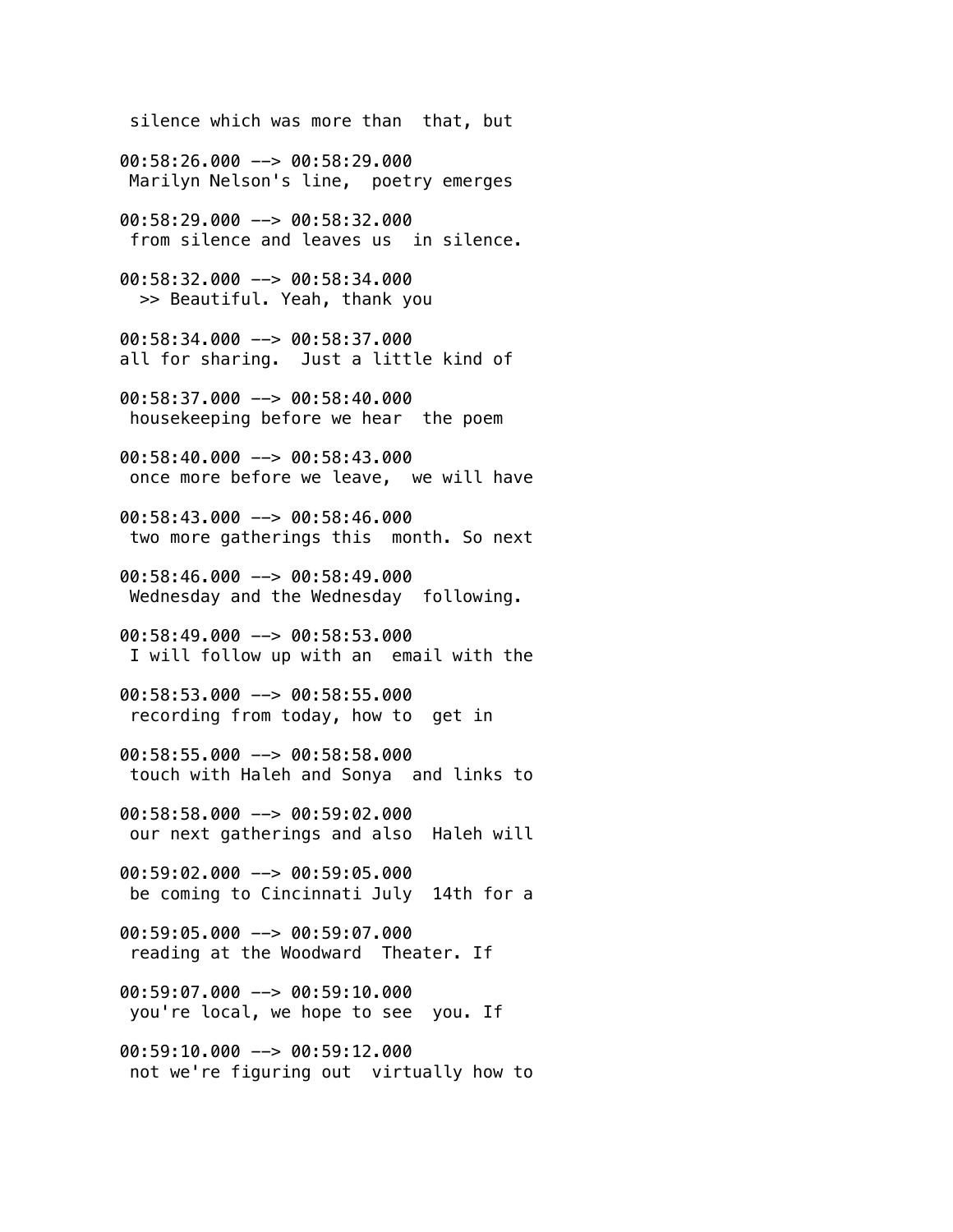00:59:12.000 --> 00:59:16.000 share that as well. I had one more. Oh 00:59:16.000 --> 00:59:18.000 your poems you wrote today, we would 00:59:18.000 --> 00:59:21.000 love to share in a blog post on our 00:59:21.000 --> 00:59:25.000 website with the recording. So when I send the follow up 00:59:25.000 --> 00:59:30.000 email, you can send that to me. I think that is all of my 00:59:30.000 --> 00:59:34.000 announcements so I'll hand it back to you, Haleh, for the 00:59:34.000 --> 00:59:37.000 final reading. >> Wonderful. Thank you all. 00:59:37.000 --> 00:59:42.000 Thank you so much for being here. And thank you to 00:59:42.000 --> 00:59:45.000 Roshni Goyate for the poem. "Coconut Oil". 00:59:45.000 --> 00:59:47.000 Vatika bottle sits in the bathroom, 00:59:47.000 --> 00:59:49.000 Contents solidified by London's night. 00:59:49.000 --> 00:59:52.000 Mum microwaves it to a clear sap— An  $00:59:52.000$  -->  $00:59:55.000$  ancestral ritual improvised. She sits me down, braids 00:59:55.000 --> 00:59:58.000 unplaited, Drags plastic comb through my hair. Ouch 00:59:58.000 --> 01:00:00.000 Mummy, Mummy not too hard! Pretends my 01:00:00.000 --> 01:00:03.000 squeaks are not there. Drip-drip onto 01:00:03.000 --> 01:00:05.000 my invisible scalp. Grap-grip with the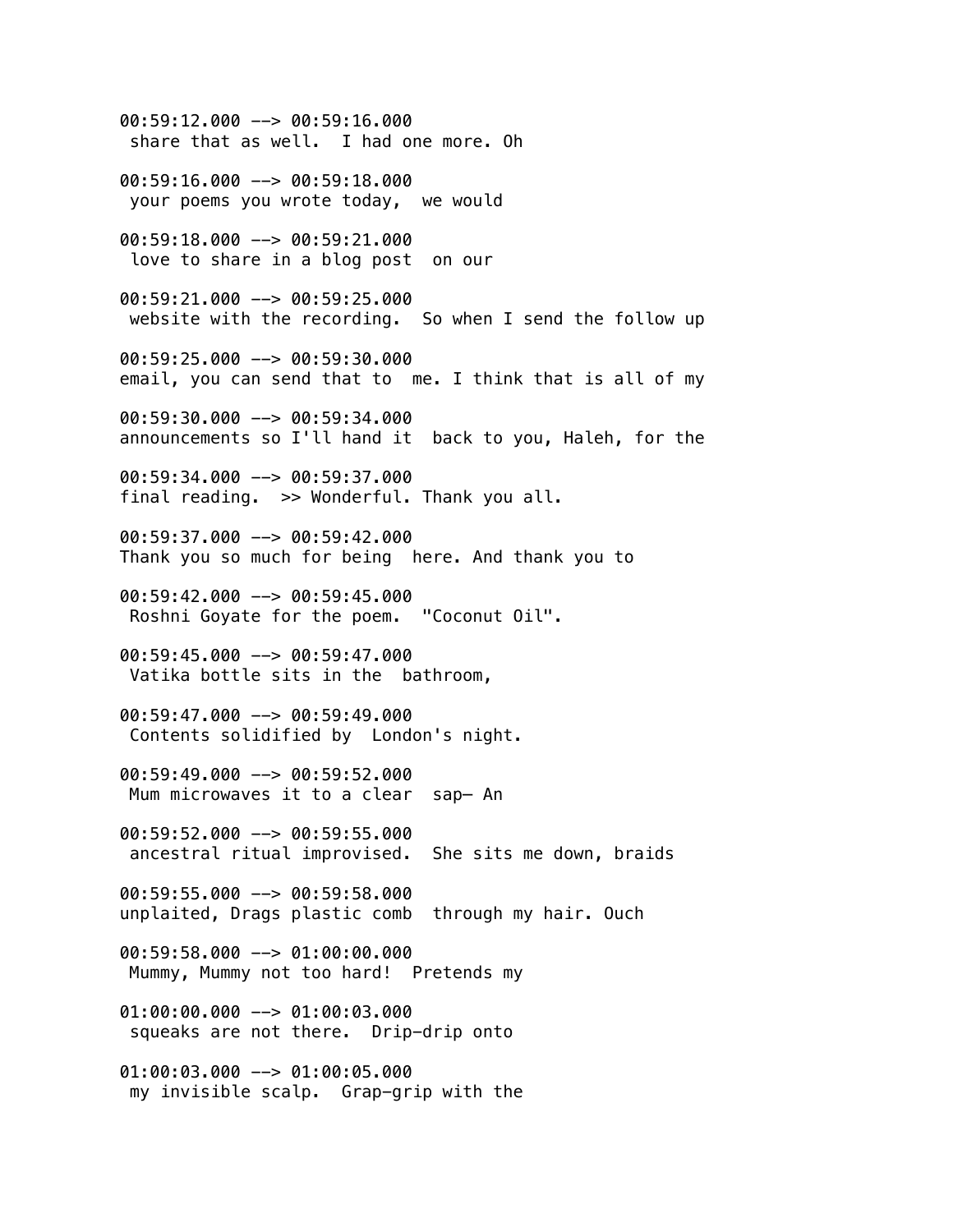palms of her hand. Rub-rub rub-rub 01:00:07.000 --> 01:00:10.000 taming flyaways. Slap-slip onto the 01:00:10.000 --> 01:00:12.000 slick-dark of strands. A soft scent, 01:00:12.000 --> 01:00:17.000 sweet and buttery, slippery Tinged with 01:00:17.000 --> 01:00:20.000 metallic sweat of my brow, Provokes 01:00:20.000 --> 01:00:24.000 questions in the playground, Why do you 01:00:24.000 --> 01:00:27.000 smell so funny? How? The powder-red 01:00:27.000 --> 01:00:32.000 shame of coconut oil Spray paints 01:00:32.000 --> 01:00:40.000 itself onto my skin. I delete it from 01:00:40.000 --> 01:00:43.000 life like a bad line of code, Now I'm 01:00:43.000 --> 01:00:46.000 emotional. No chance of it coming back 01:00:46.000 --> 01:00:48.000 in. When suddenly, this hair oil 01:00:48.000 --> 01:00:51.000 that gave me such grief Comes back for wellbeing's 01:00:51.000 --> 01:00:54.000 bright new age. No longer smelling funny, a 01:00:54.000 --> 01:00:57.000 great white commodity Marked up for organic food shops. 01:00:57.000 --> 01:01:00.000 All the 01:01:00.000 --> 01:01:04.000

01:00:05.000 --> 01:00:07.000